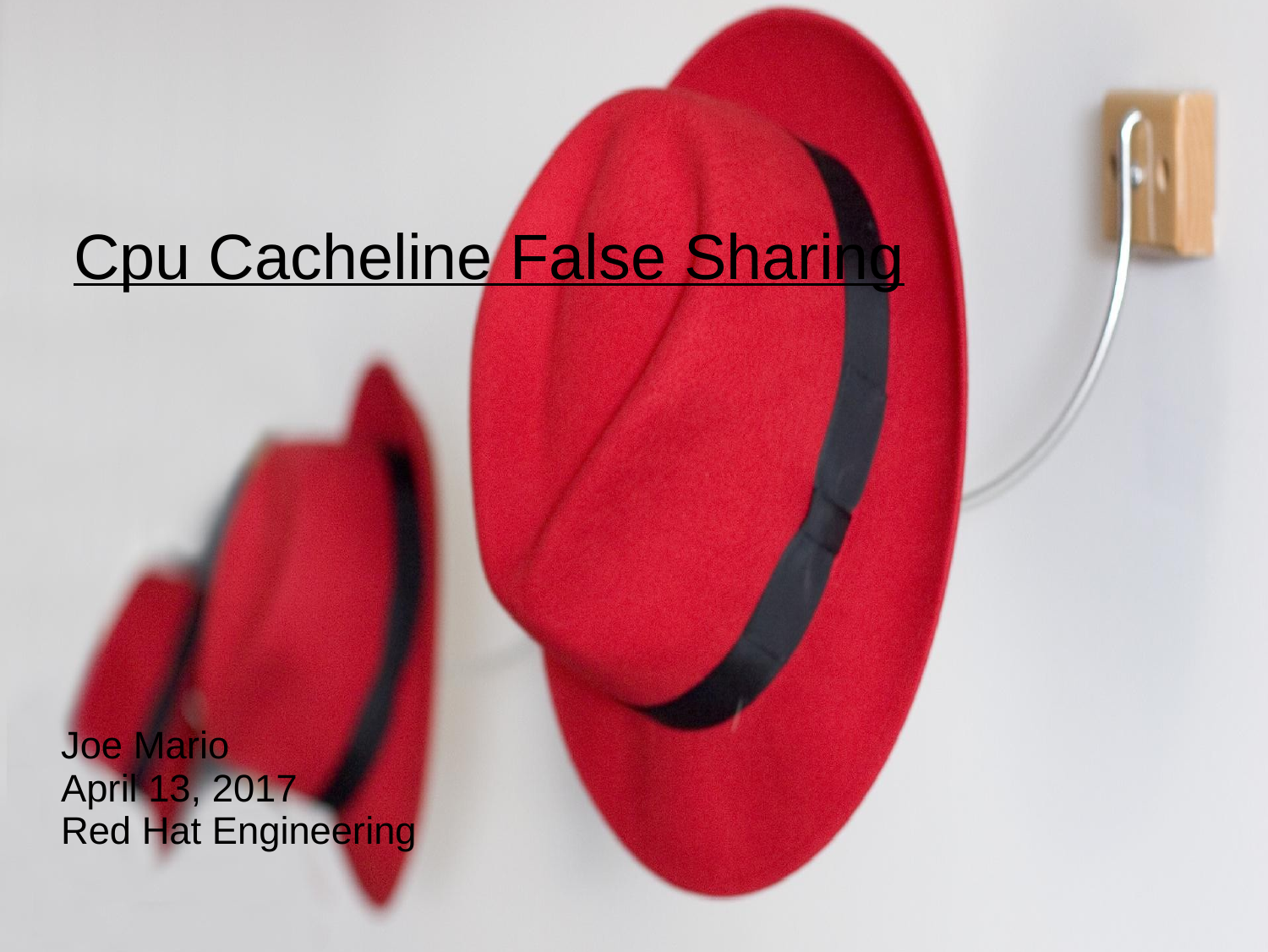# Agenda

- Overview:
	- Where does my program get its memory from?
- Types of expensive memory accesses
- How to find out where they're happening?
- How to resolve them?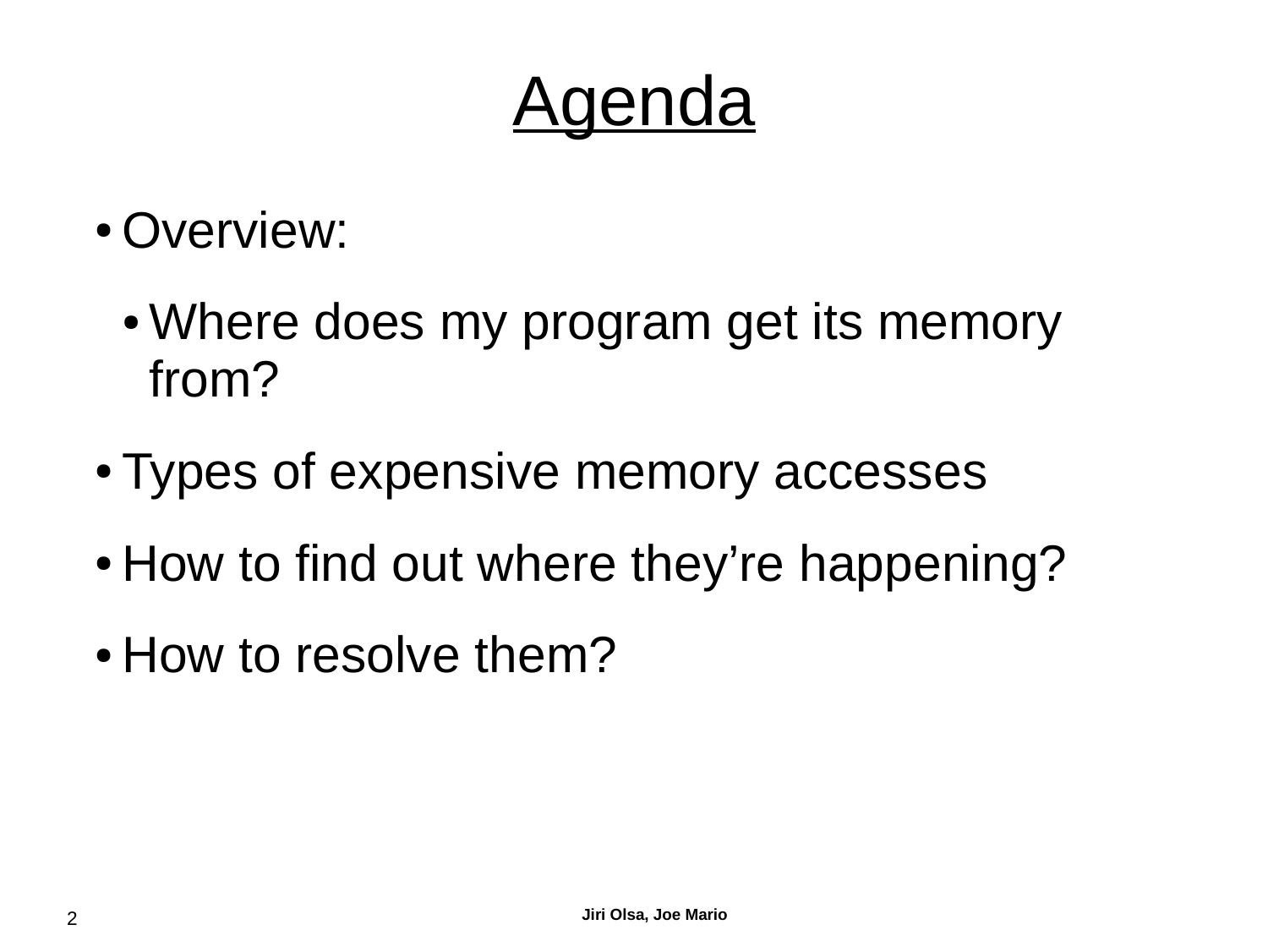#### Background Basics **System Layout**

|                  | Memory for Node 0 |                        |                  |  |  |  |  |  |  |  |
|------------------|-------------------|------------------------|------------------|--|--|--|--|--|--|--|
|                  |                   | LLC (last level cache) |                  |  |  |  |  |  |  |  |
| L2               | L2<br>L2<br>L2    |                        |                  |  |  |  |  |  |  |  |
| $\vert$ 1        | $\overline{1}$ 1  | $\overline{1}$ 1       | $\overline{1}$   |  |  |  |  |  |  |  |
|                  |                   |                        |                  |  |  |  |  |  |  |  |
| CPU <sub>0</sub> | CPU1              | CPU <sub>2</sub>       | CPU <sub>3</sub> |  |  |  |  |  |  |  |
|                  |                   |                        |                  |  |  |  |  |  |  |  |

#### Node 0

|                  |                        | Memory for Node 1 |      |
|------------------|------------------------|-------------------|------|
|                  |                        |                   |      |
|                  |                        |                   |      |
|                  | LLC (last level cache) |                   |      |
| L2               | L2                     | L2                | L2   |
| $\overline{1}$ 1 | l 1                    | $\vert$ 1         | l 1  |
|                  |                        |                   |      |
| CPU4             | CPU <sub>5</sub>       | CPU <sub>6</sub>  | CPU7 |
|                  |                        |                   |      |

Node 1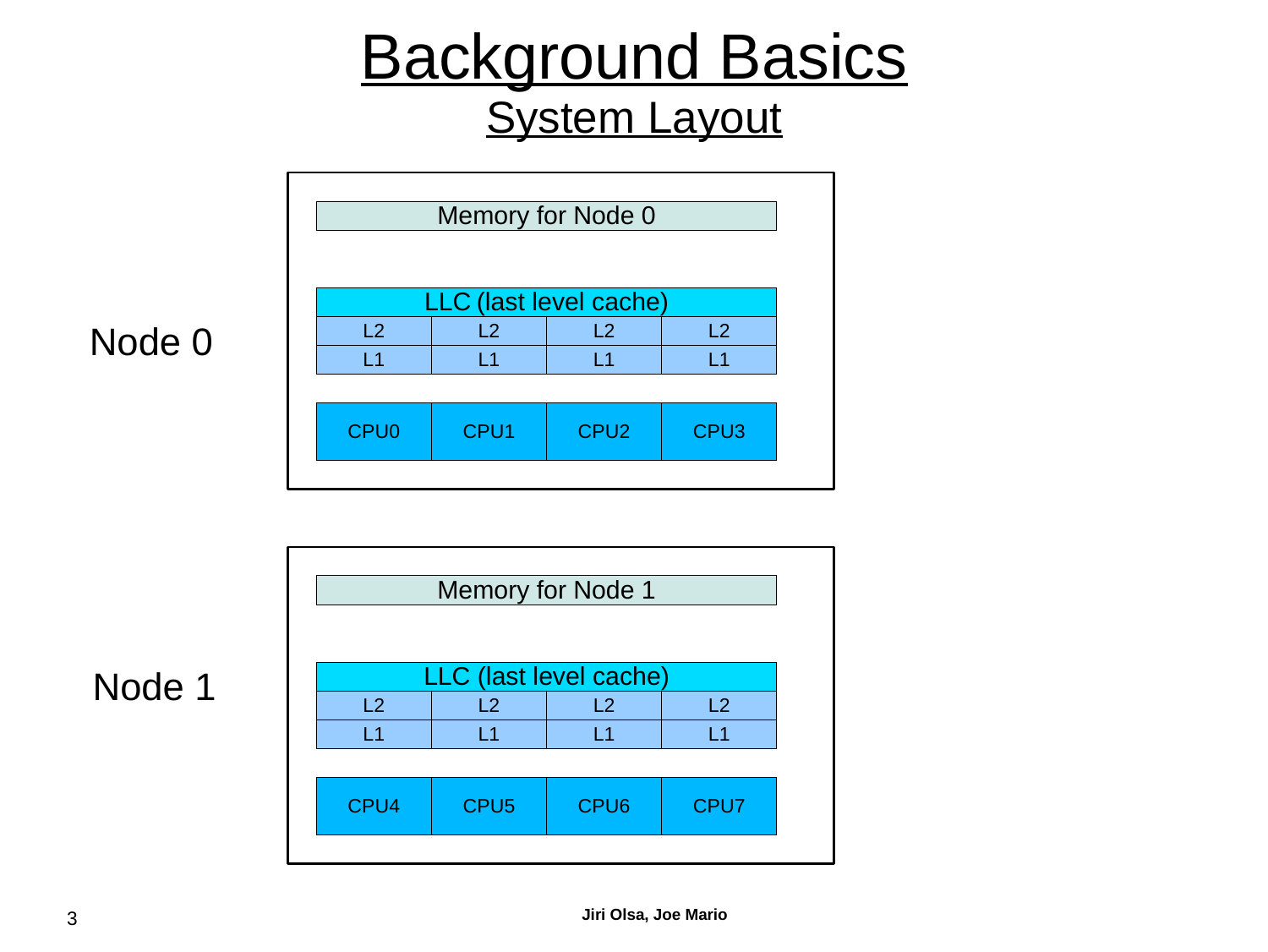# Background Basics Resolving a memory access



Node 0

Node 1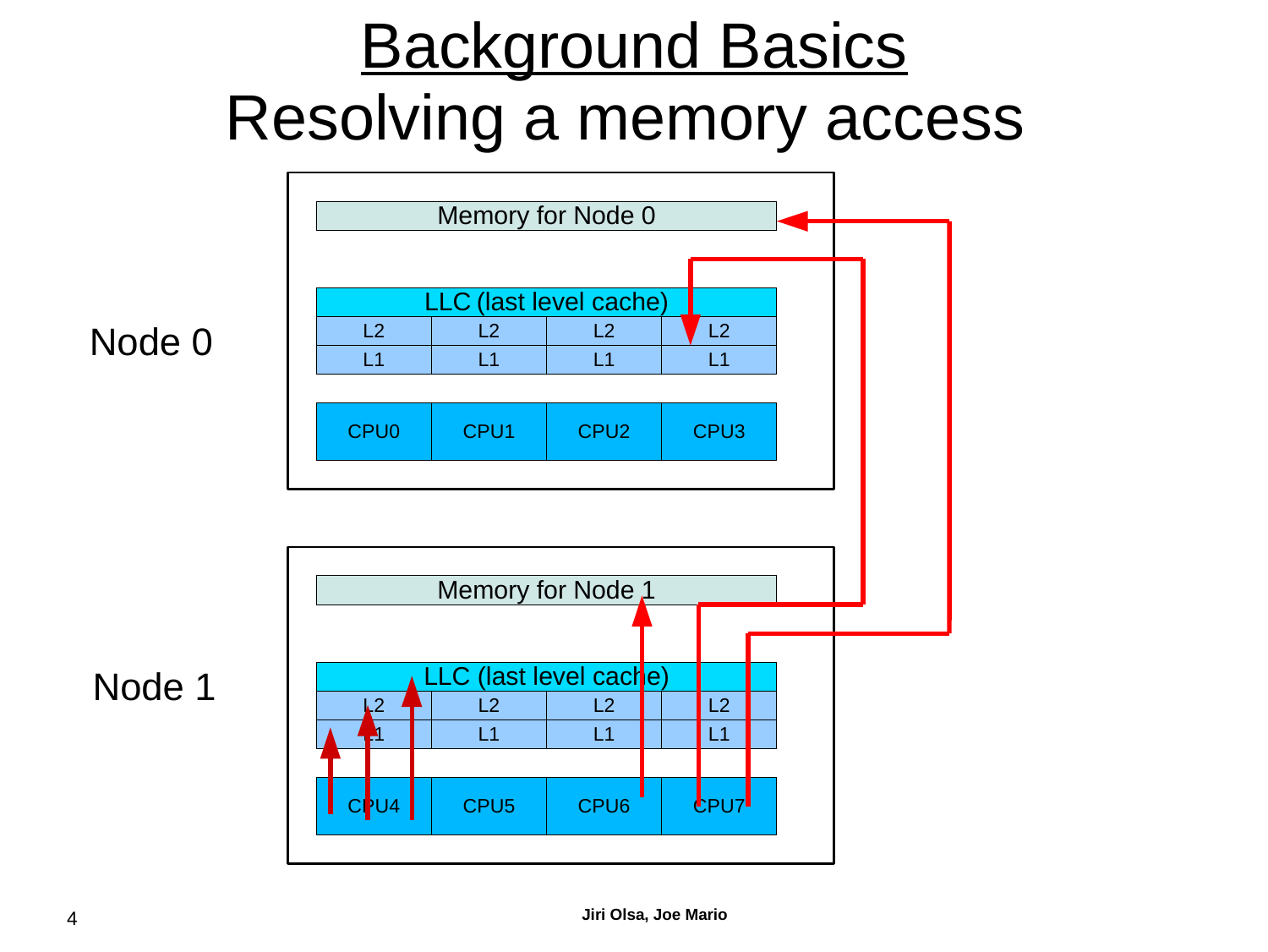#### Resolving a memory access – more expensive case.

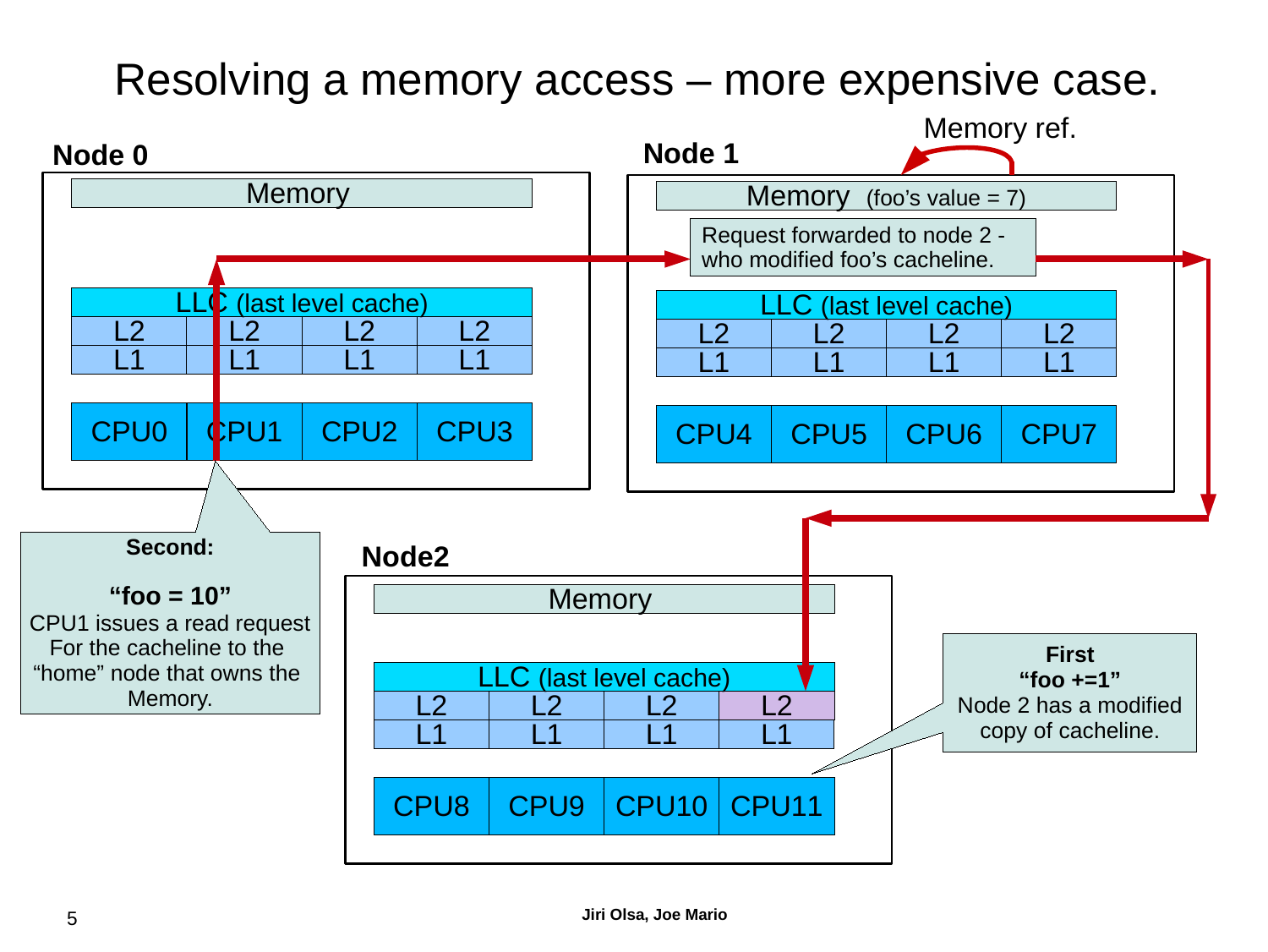# In the ideal world:

All processes and memory are isolated to their own NUMA nodes.

Node 0



Node 1

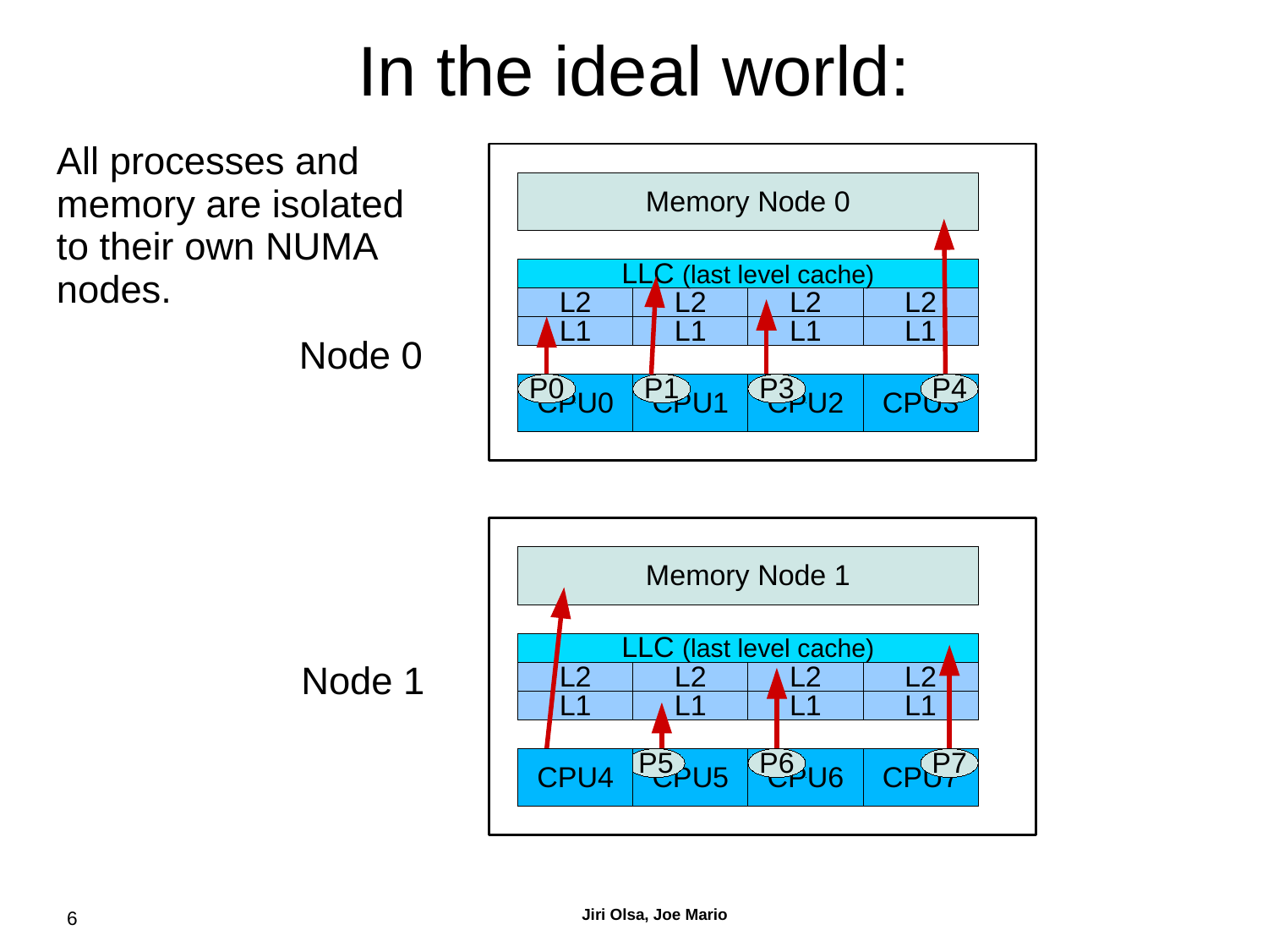# In the "slightly less than" ideal world

"Sole user" of remote memory.

Not too bad if:

1. It fits in local node 1 cache

2. It stays in local node 1 cache

3. Your node is the only node accessing that memory.

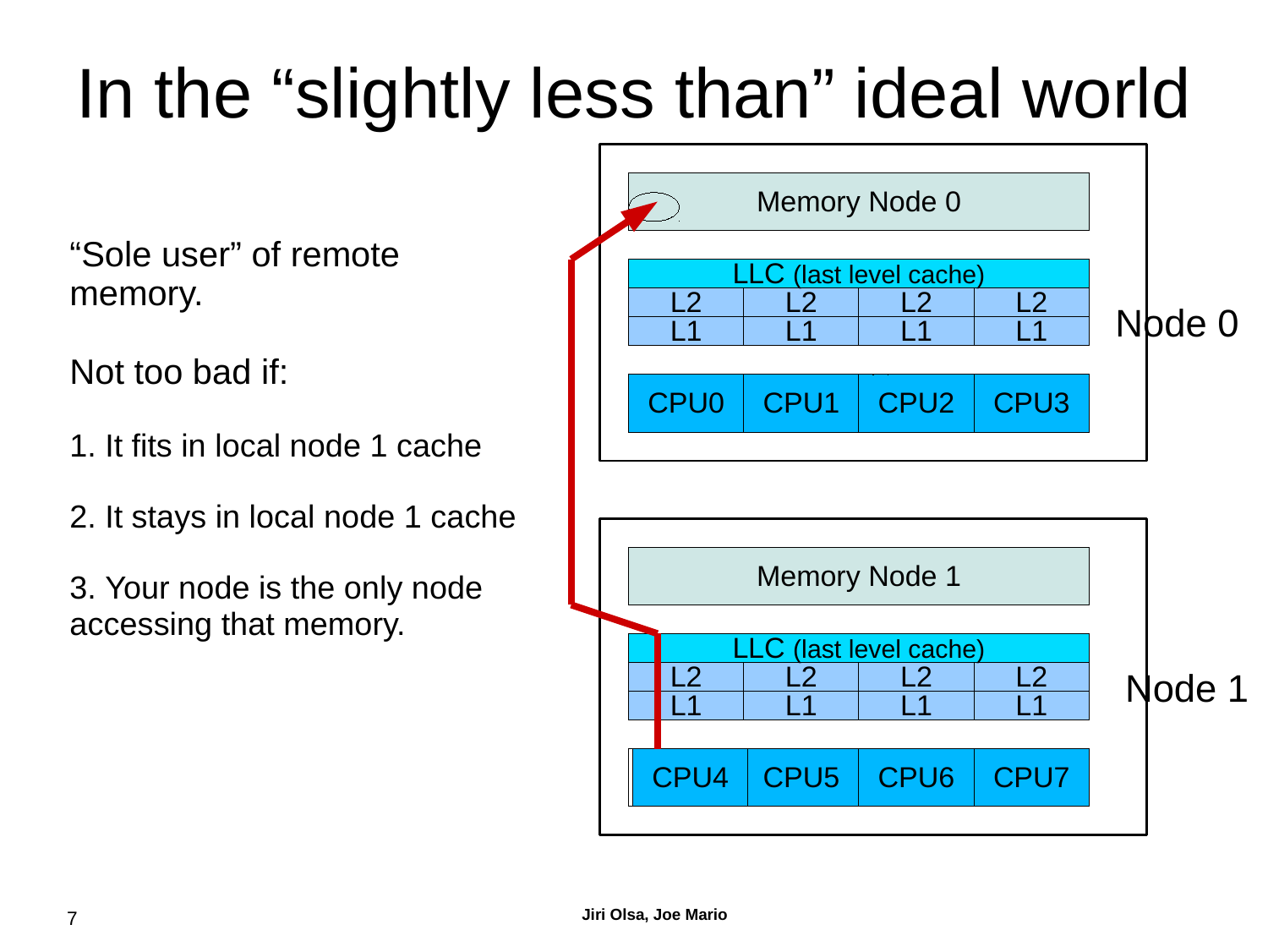# False Sharing - Where it can hurt the most

Multiple NUMA nodes accessing same memory cacheline.

CPU5 CPU6 CPU7 L1 L1 L1 L1 L2 L2 L2 Memory Node 1  $\frac{L2}{11}$ (last level cache) CPU1 CPU2 CPU3 L1 L1 L1 L1 L2 L2 L2 Memory Node 0  $\frac{L2}{11}$ .C (last level cache) **PO**U0 P4 Socket 0 Socket 1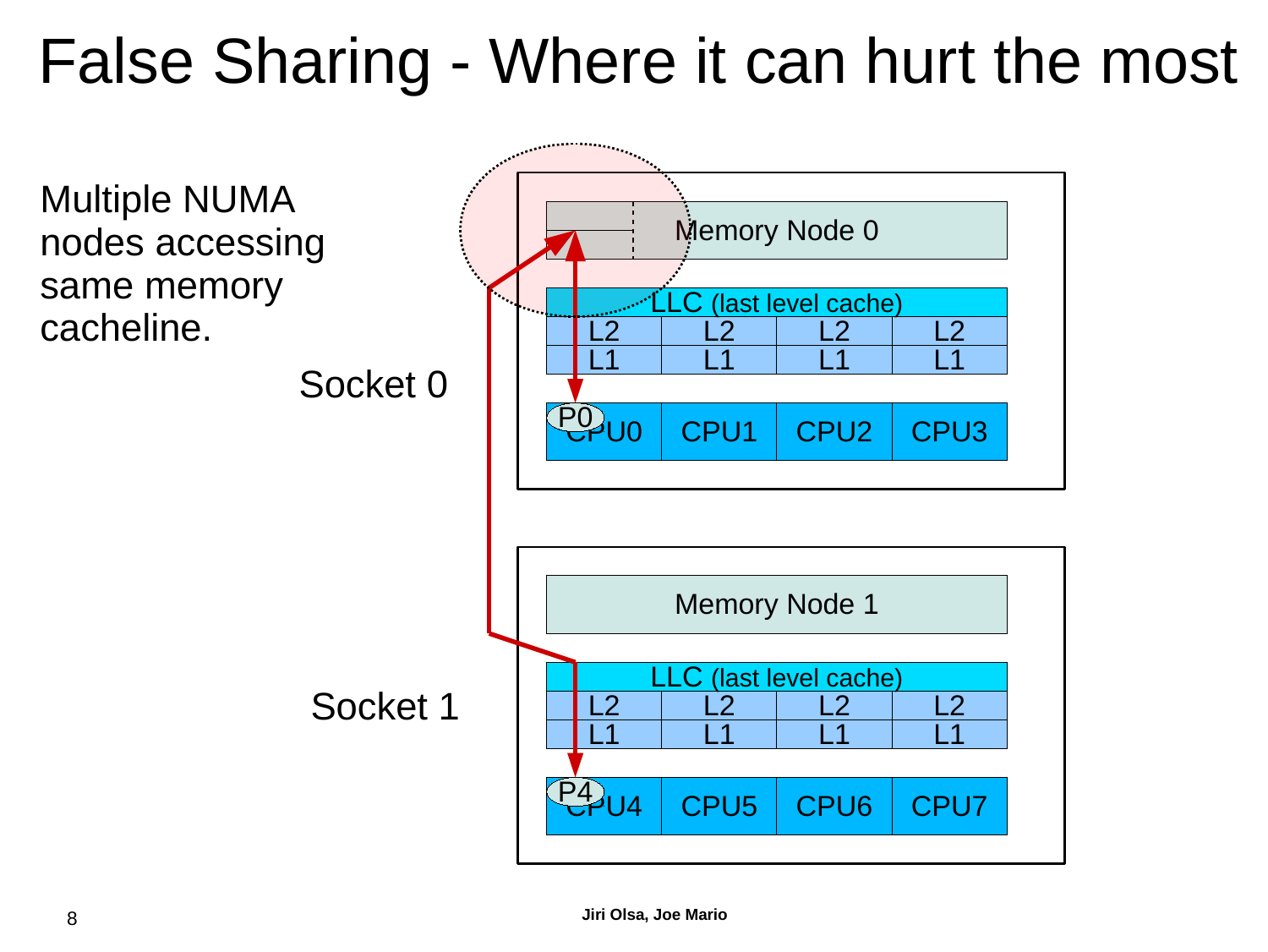# Basic triage steps

What does my system layout look like?

● lstopo

Where is my program's memory located?

● numastat

Where are my program's threads executing?

- ps -T -o pid,tid,psr,comm <pid>
- Run "*top*", then enter "*f*", then select "*Last use cpu*" field.
- trace-cmd

Where is the memory my program is accessing?

- perf mem
- numatop [Intel]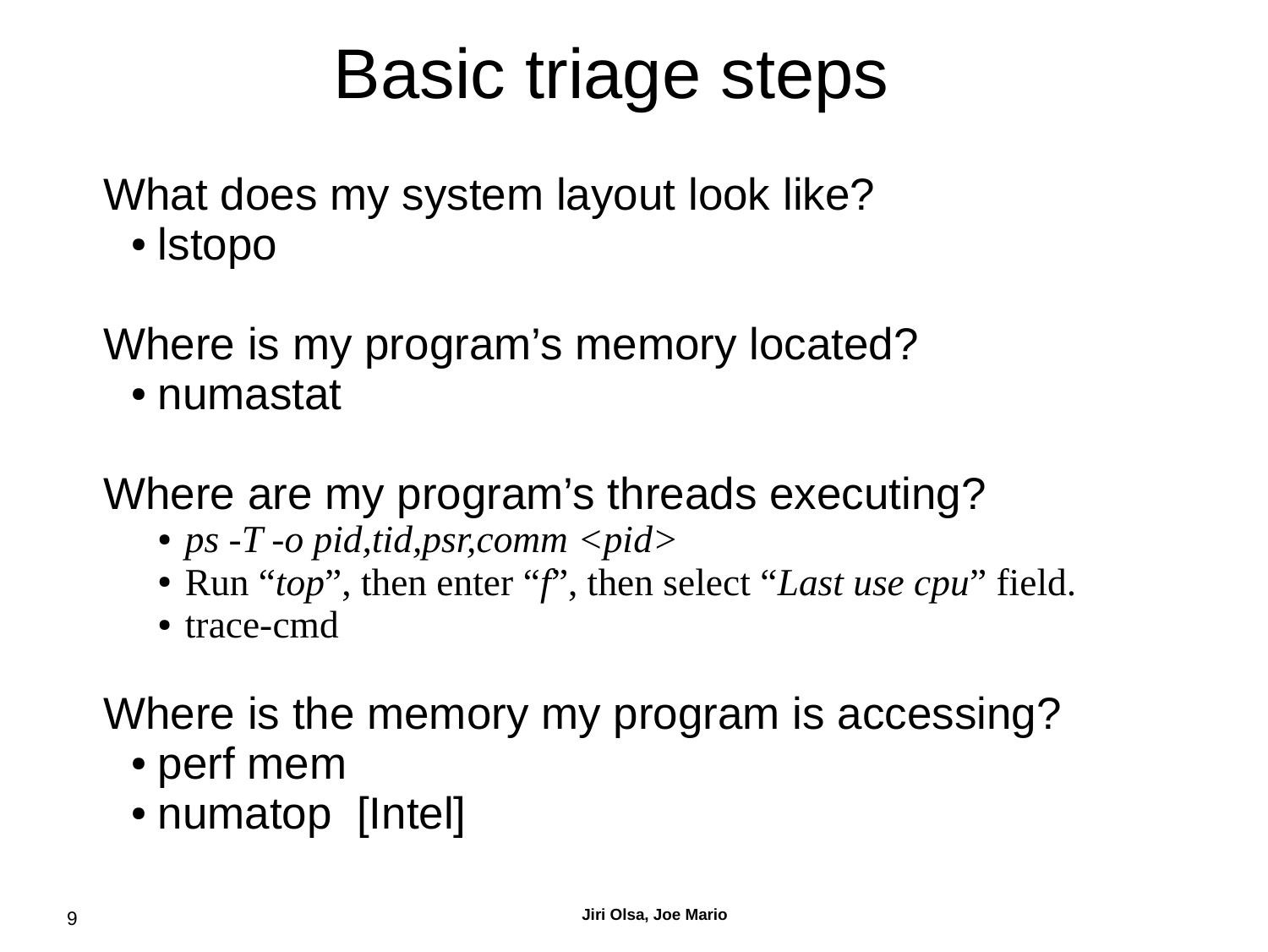#### lstopo – to see system topology

| Istopo                                                                                                   | $\odot \odot \odot$                                                                                                                     |
|----------------------------------------------------------------------------------------------------------|-----------------------------------------------------------------------------------------------------------------------------------------|
| Machine (16GB)                                                                                           |                                                                                                                                         |
| Package P#0                                                                                              | MemoryModule P#0<br>MemoryModule P#1                                                                                                    |
| L3 (8192KB)                                                                                              |                                                                                                                                         |
| L2 (256KB)<br>L2 (256KB)<br>L2 (256KB)<br>L2 (256KB)                                                     |                                                                                                                                         |
| L1d (32KB)<br>L1d (32KB)<br>L1d (32KB)<br>L1d (32KB)                                                     |                                                                                                                                         |
| L1i (32KB)<br>L1i (32KB)<br>L1i (32KB)<br>L1i (32KB)                                                     |                                                                                                                                         |
| Core P#0<br>Core P#1<br>Core P#2<br>Core P#3<br>PU P#0<br>PU P#2<br>PU P#4<br><b>PU P#6</b>              |                                                                                                                                         |
| <b>PU P#5</b><br><b>PU P#7</b><br>PU P#1<br>PU P#3                                                       |                                                                                                                                         |
| 4.0<br>4.0<br>MemoryModule P#3<br>MemoryModule P#2<br>□<br>4.0<br>enol<br>0.2 <sub>r</sub><br>0.2<br>sda | PCI 1002:7142<br>card0<br>renderD128<br>controlD64<br>PCI 1002:7162<br>PCI 8086:1502<br>PCI 8086:0082<br>wlp3s0<br>PCI 8086:1e02<br>sr0 |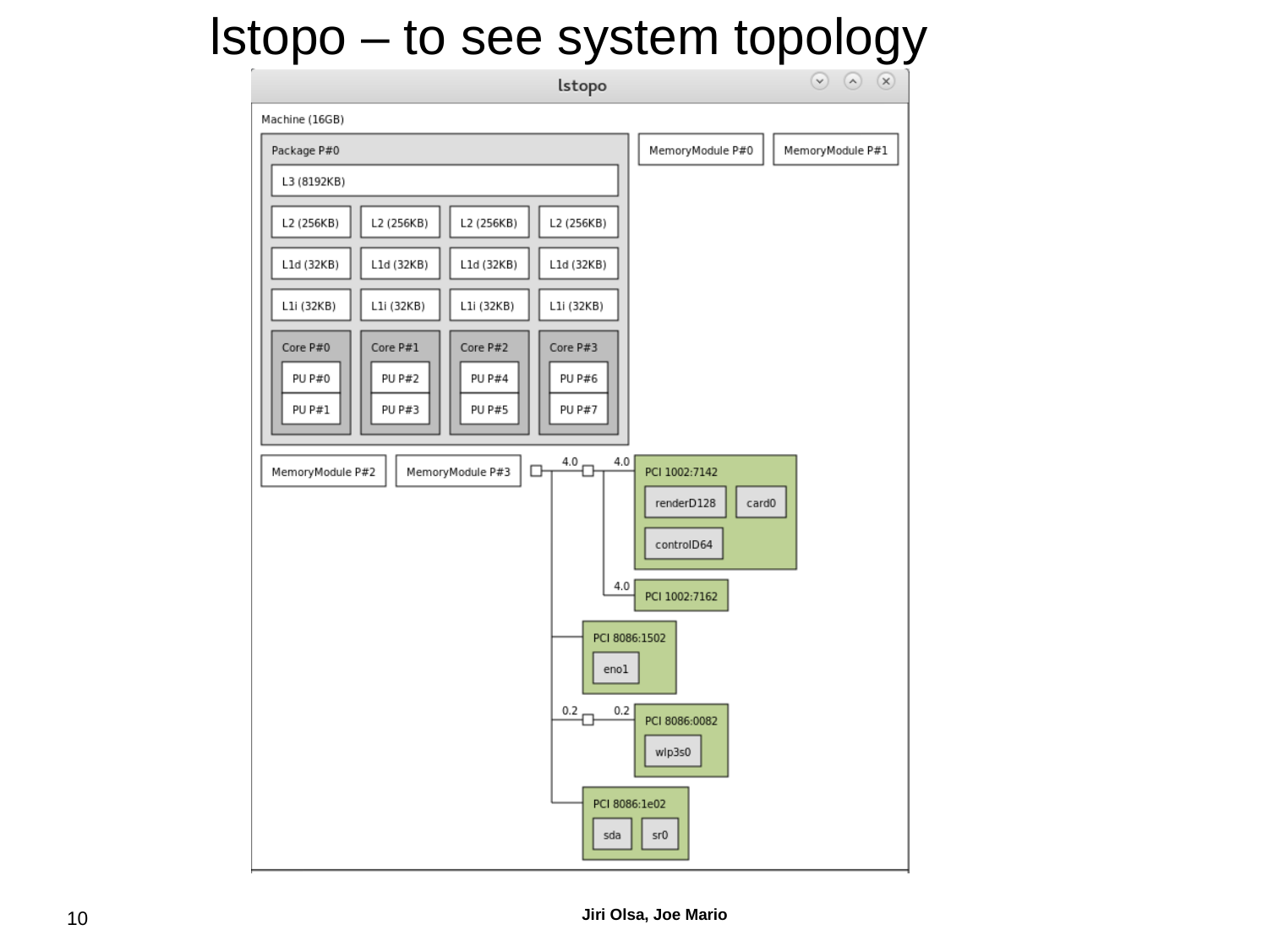#### Numastat Where is my program's memory?

Example: Look at two unpinned instances of SPECjbb2005.

# numastat -c java

|       | Per-node process memory usage (in MBs) |      |                     |  |
|-------|----------------------------------------|------|---------------------|--|
| PID   |                                        |      | Node 0 Node 1 Total |  |
|       |                                        |      |                     |  |
|       | $31855$ (java)                         | 3160 | 6206 9366           |  |
|       | 31856 (java)                           |      | 4891 4481 9372      |  |
|       |                                        |      |                     |  |
| Total |                                        |      | 8051 10687 18738    |  |

The memory for each pid is scattered across both numa nodes.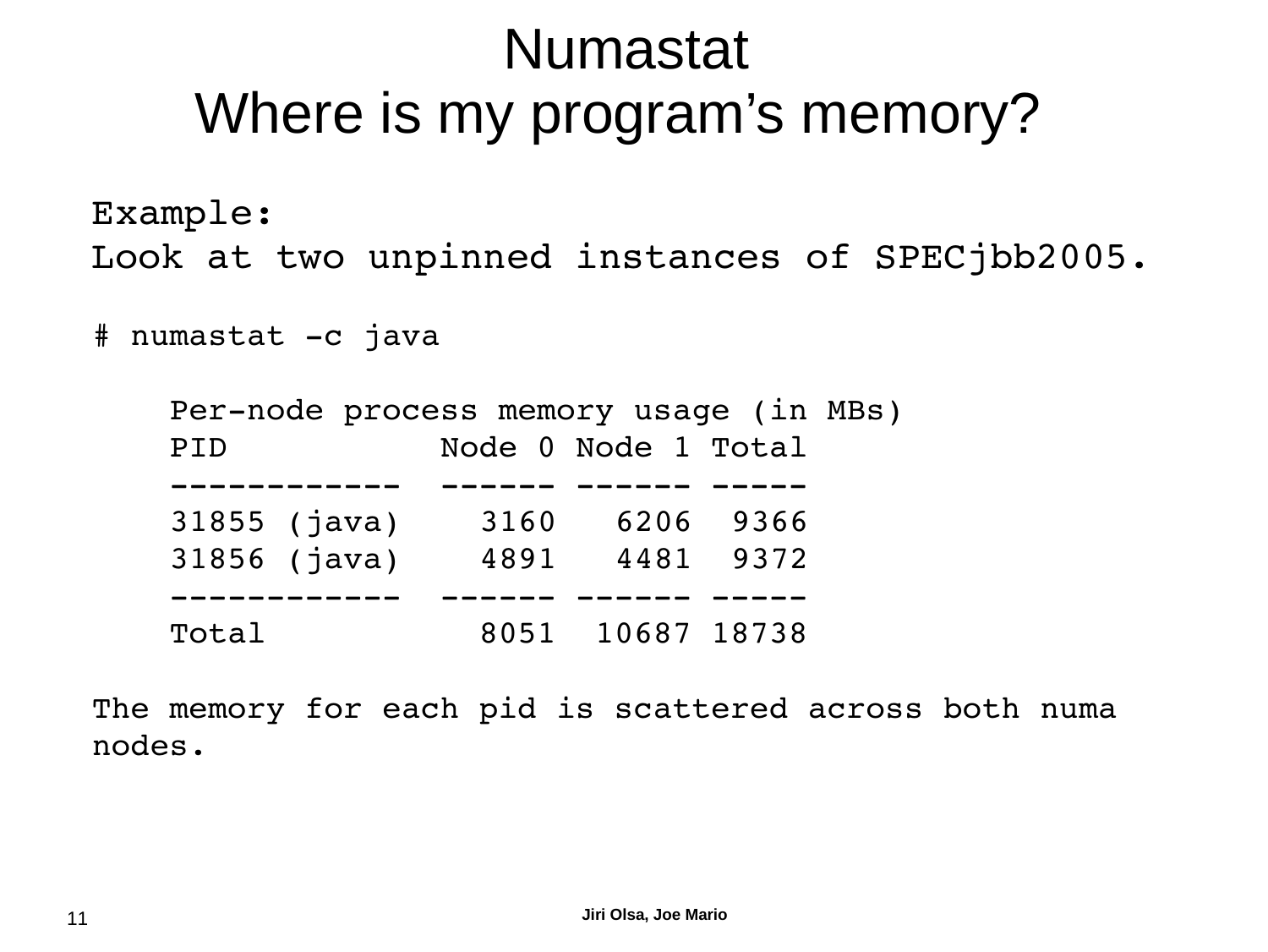### Where is my program's memory? (continued)

Invoke it again, but with numactl pinning:

```
 # numactl -m 0 -N 0 java <...>
```
# numactl -m 1 -N 1 java <...>

```
 # numastat -c java
```

|       | Per-node process memory usage (in MBs) |      |                     |         |  |
|-------|----------------------------------------|------|---------------------|---------|--|
| PID   |                                        |      | Node 0 Node 1 Total |         |  |
|       |                                        |      |                     |         |  |
|       | 30707 (java)                           | 9359 |                     | 11 9370 |  |
|       | 30708 (java)                           |      | 2 9374 9375         |         |  |
|       |                                        |      |                     |         |  |
| Total |                                        |      | 9361 9385 18745     |         |  |

The memory for each pid is confined to a numa node.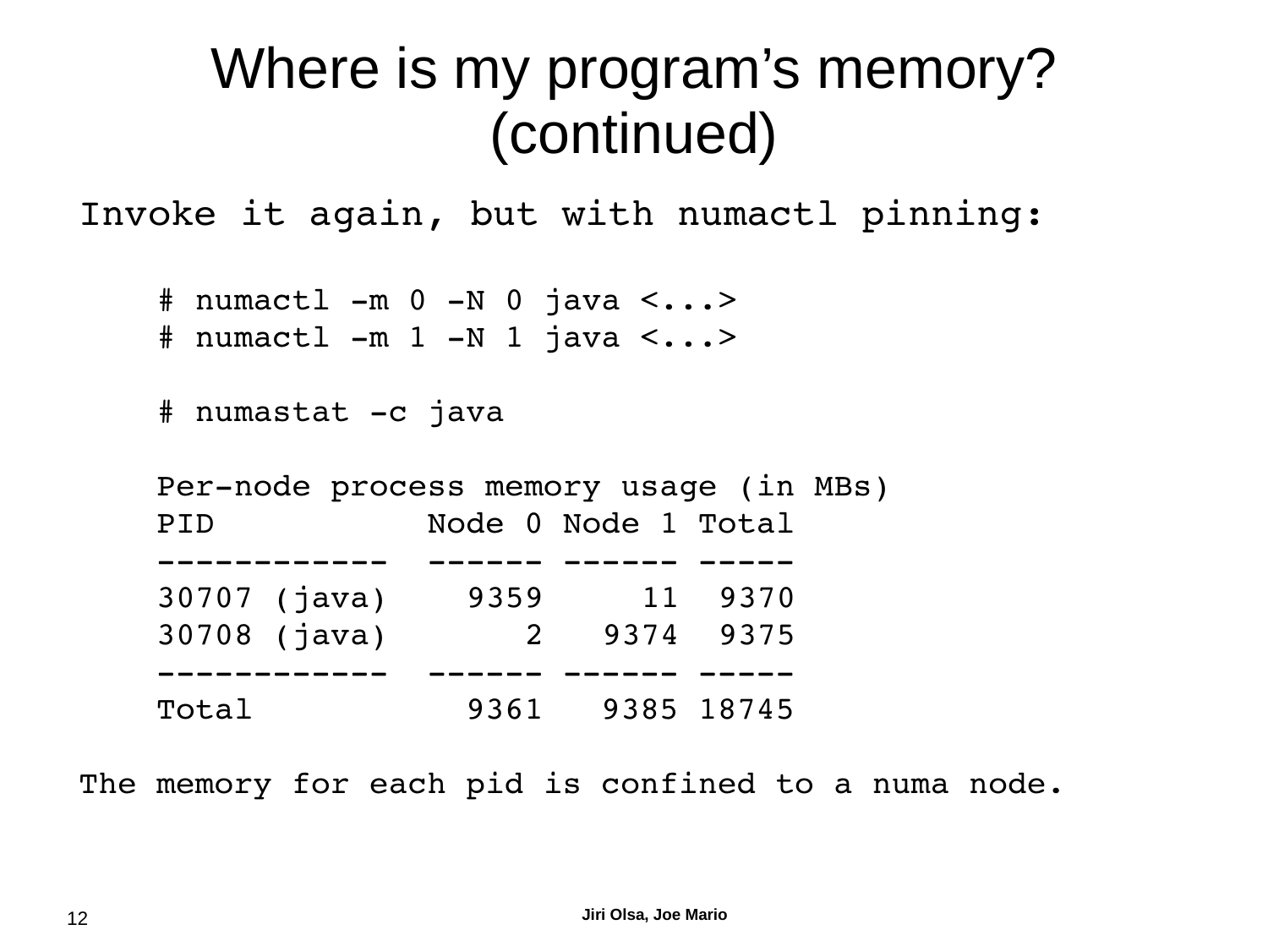### Unanswered questions

- numastat shows program's memory location, but not threads.
- The key question: Where are my threads executing and are they contending for the same memory/cachelines?
- If your program spans multiple numa nodes:
	- Are my threads accessing memory on remote nodes?
	- If so, how often?
	- Are they in contention for memory locations with other threads (E.G. false sharing)?
	- With multi-threads or shared memory, performance can take a bit hit.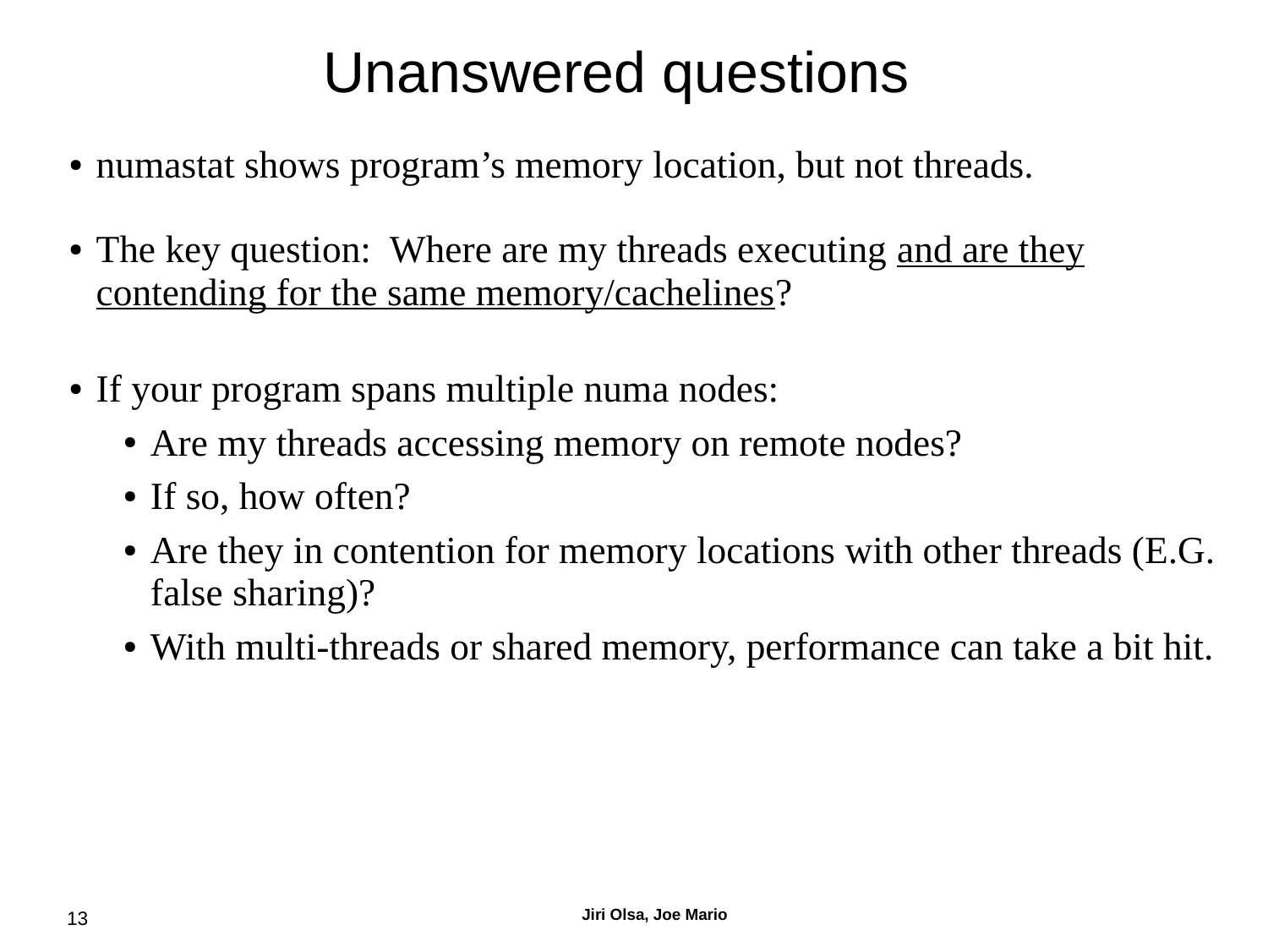Look at a simple example false sharing example:

#### Two flavors of a basic data structure

```
 struct false_sharing_buf { // Reader & writer
   long writer; // fields together
   long reader; 
 } buf ;
```
 struct uncontended\_buf { // *Writer fields* long writer; // *separated from* long pad[7]; // *writer field* long reader1; long pad2[7]; } buf;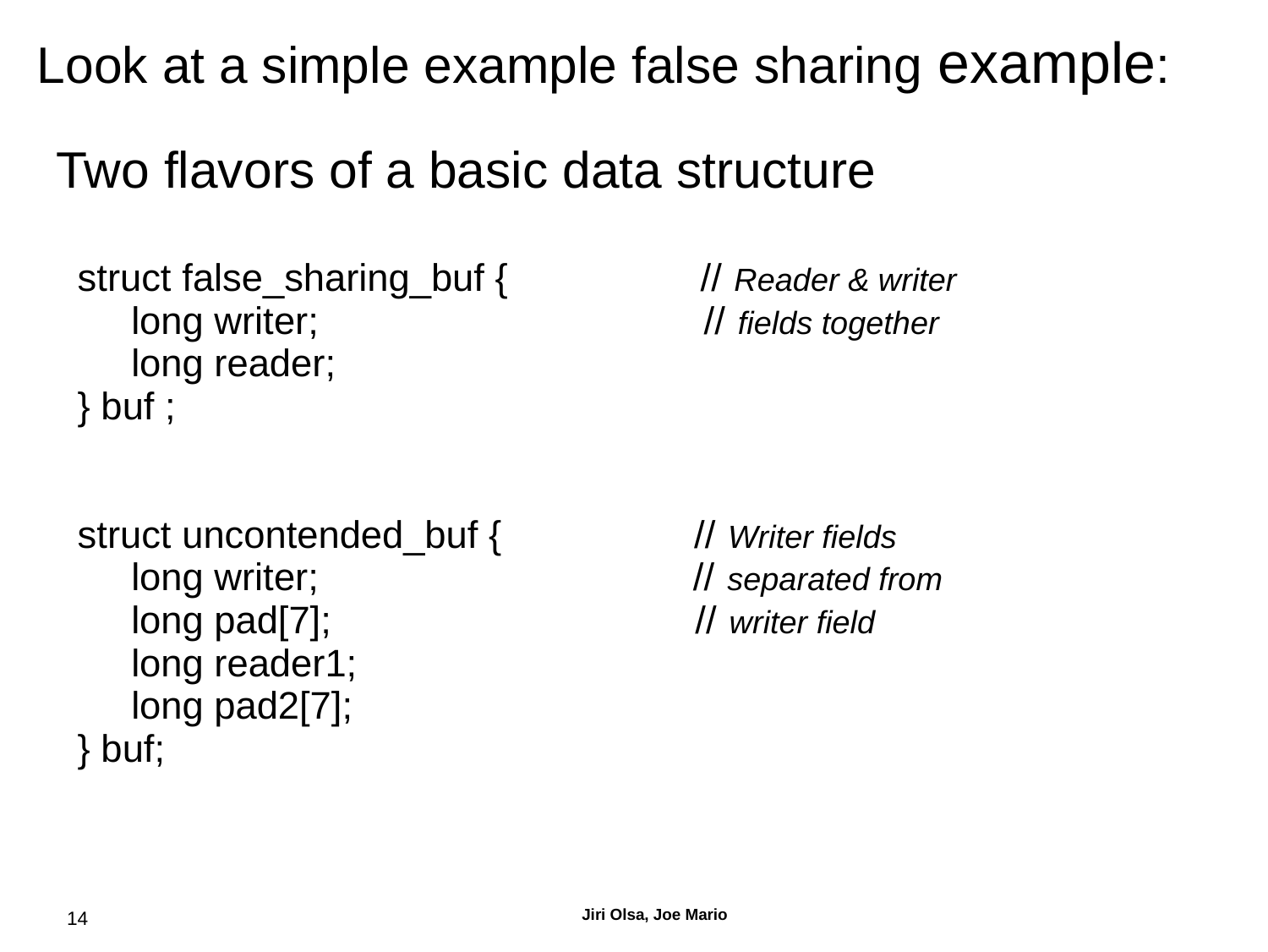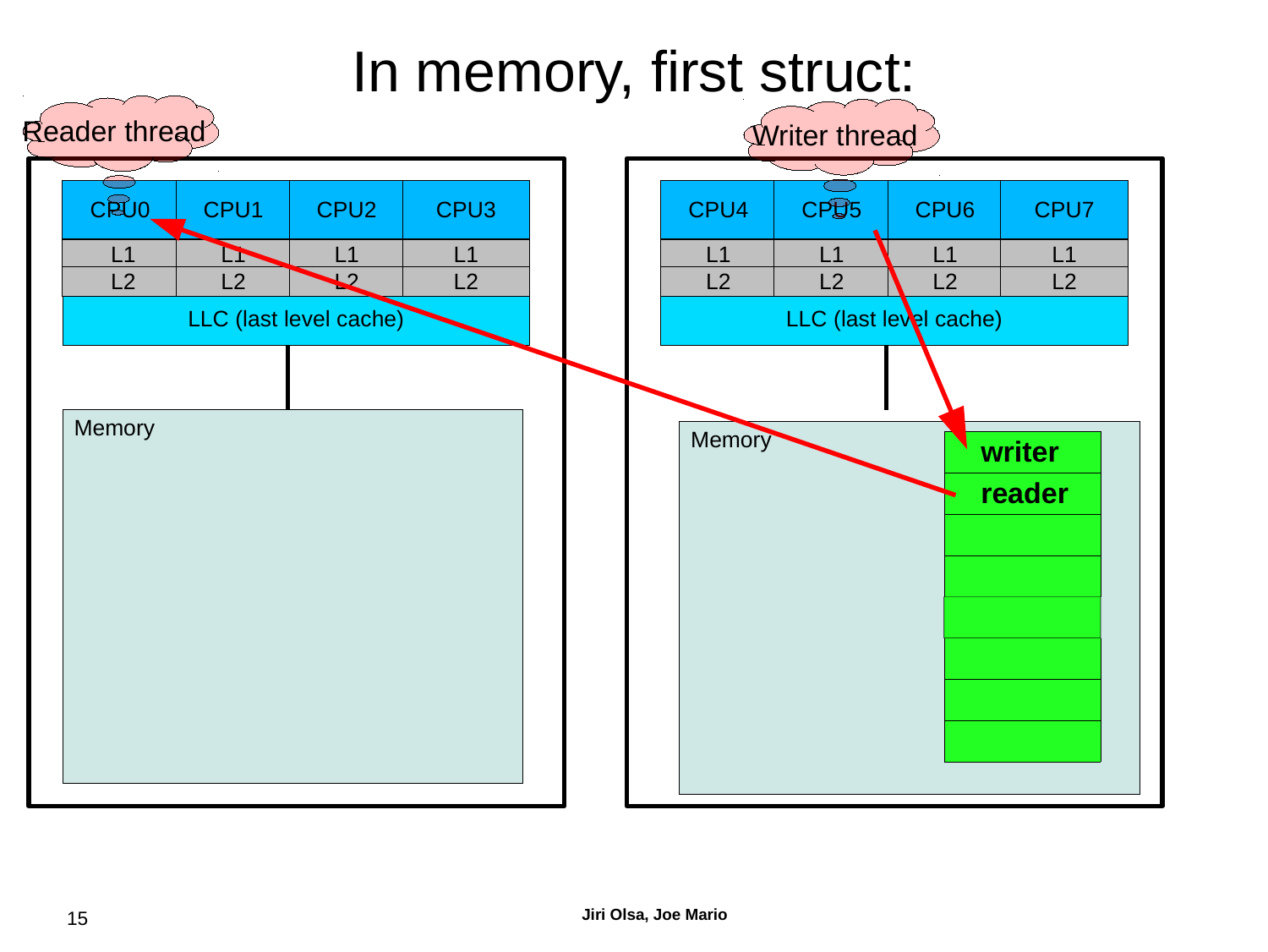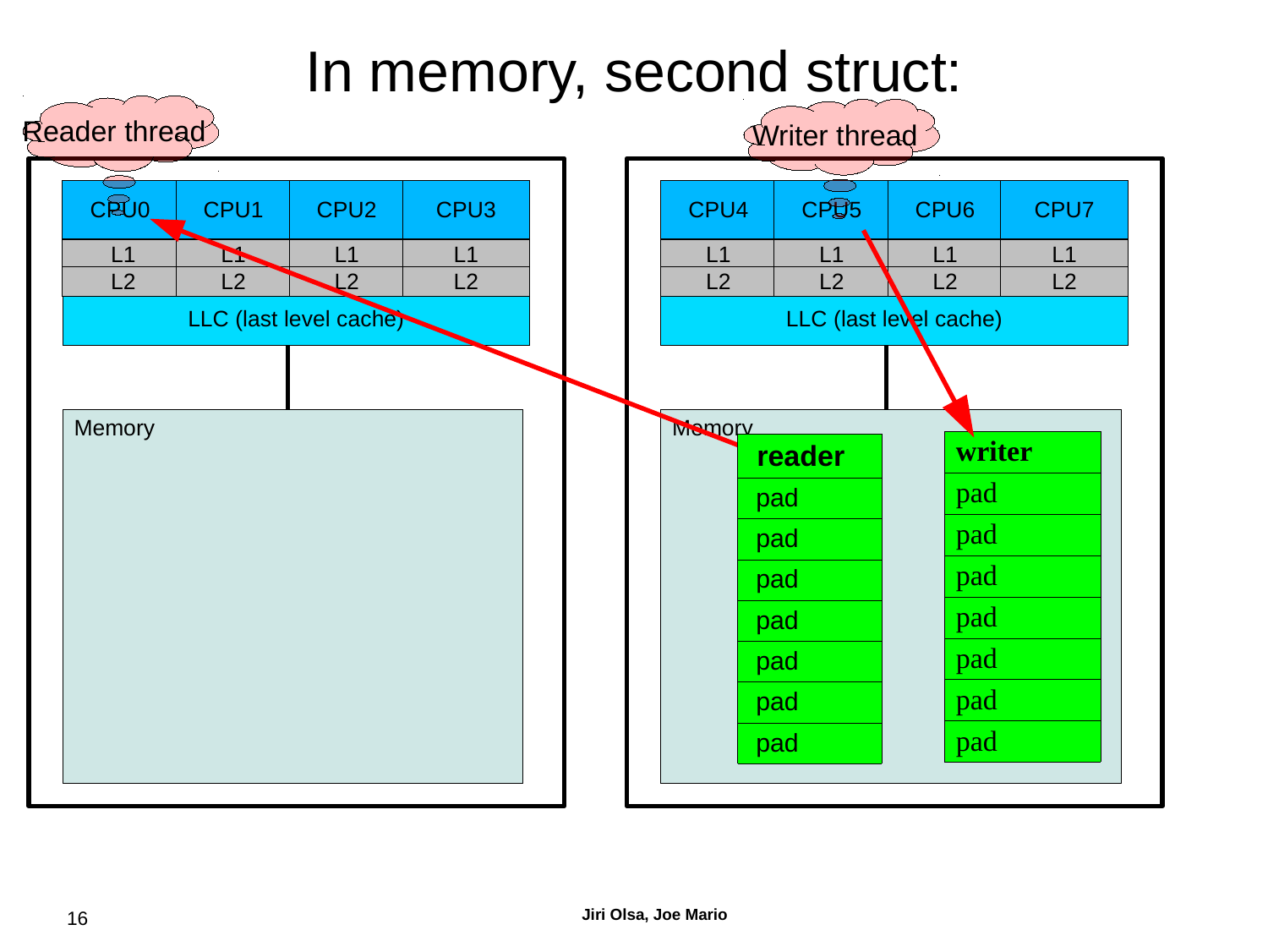#### Run it through a simple loop:

- Two threads running in parallel.
- Assume buf struct aligned on 64-byte boundary.
- loop-cnt =  $500,000,000$

```
 /* Writer thread on node 0 */
           for (i = 0; i < loop-cnt; ++i) {
             buf.writer += 1:
              asm volatile("rep; nop")
 } 
      /* Reader thread on node 1 */
           for (i = 0; i < loop-cnt; ++i) {
              var = buf.reader;
              asm volatile("rep; nop")
 }
                                                            Question: 
                                                    How fast can the reader 
                                                    thread complete the loop?
                                                         Answer:
                                          When "buf.writer" is in own
                                          cacheline, the reader thread 
                                          finishes loop 2-4X faster on 
                                          2 node system,
                                          And up to 20X faster with multiple 
                                          readers on a 4 node system.
```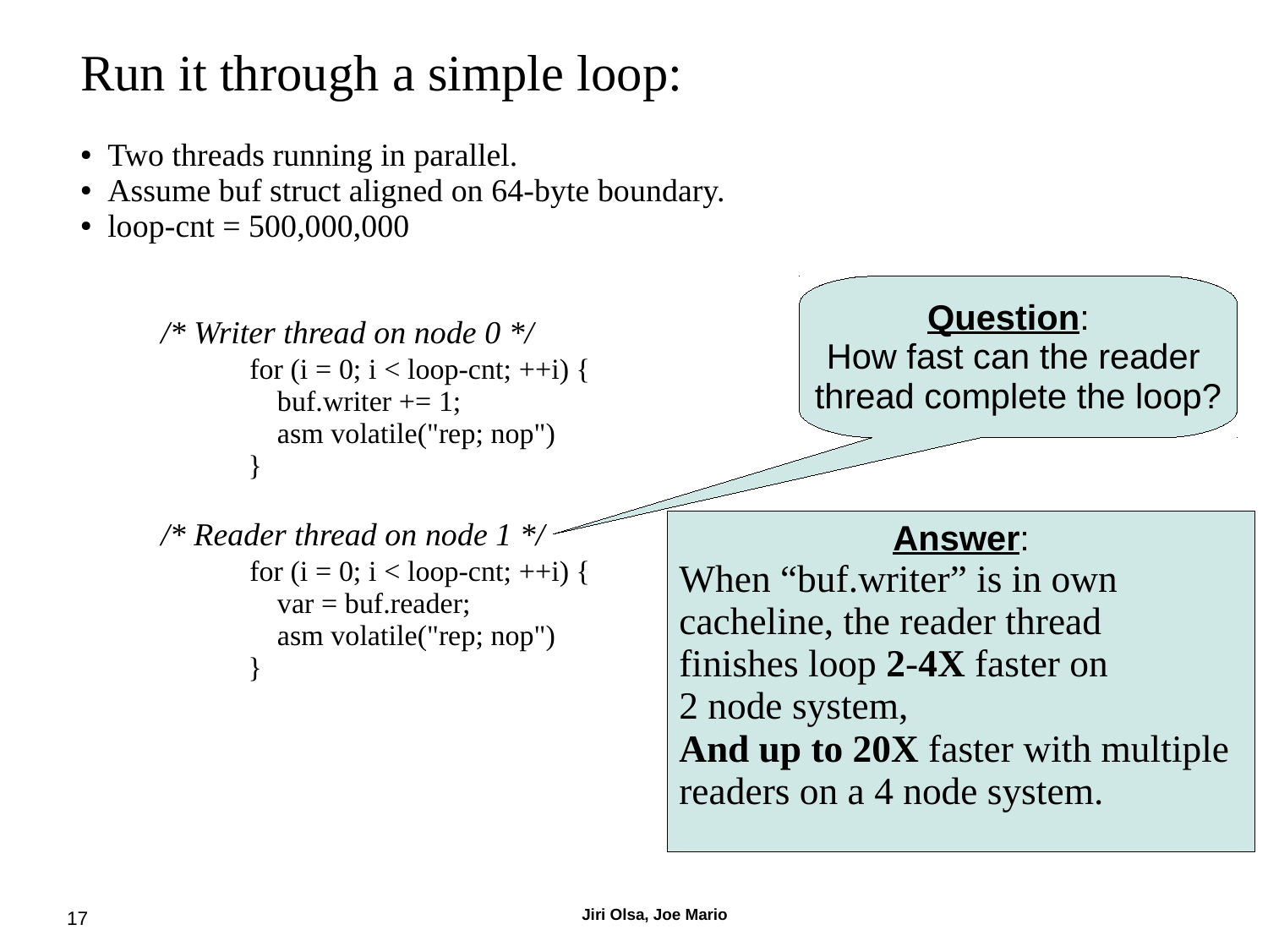#### Simple false sharing

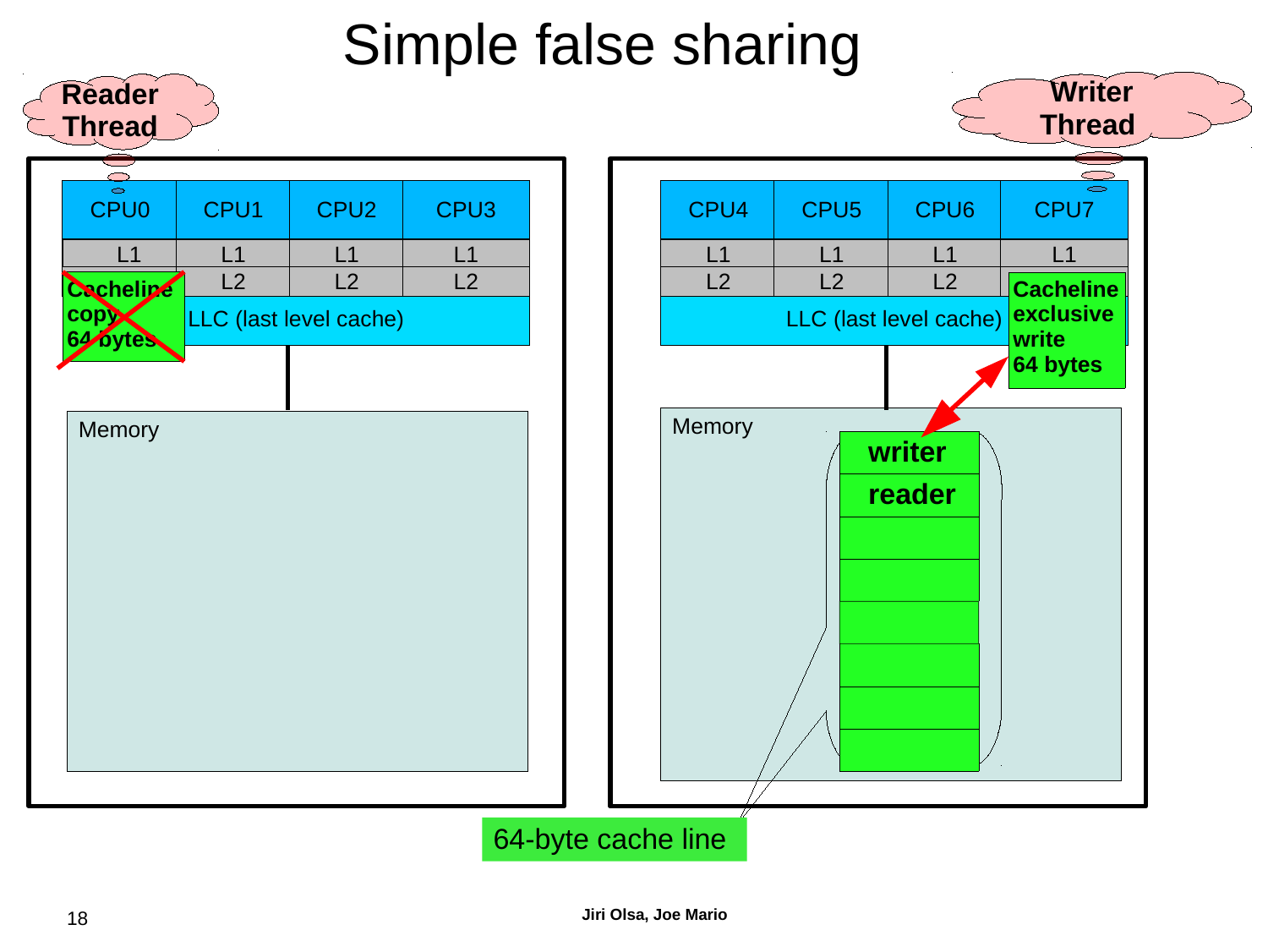# Looking a little closer:

- Every time buf. writer is modified:
	- The reader thread's cacheline copy is disguarded.
	- Must go back for an updated cacheline copy.
	- Or get back in line if other threads are contending for the cacheline.
- With lots of threads and/or large systems:
	- It takes increasingly longer for any one of them to access the cacheline.
	- Often lots longer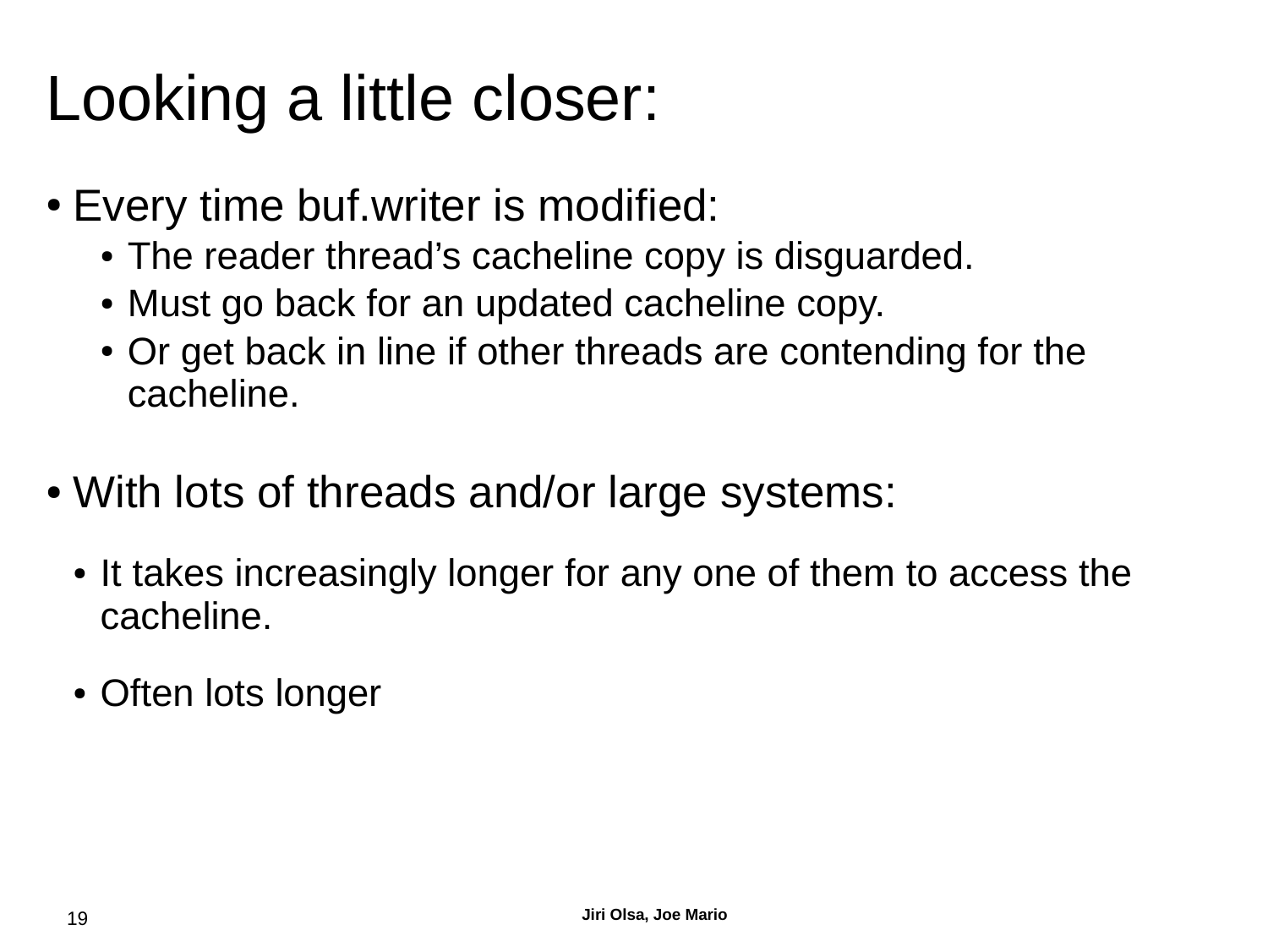# As your application gets larger... Lots of contention.

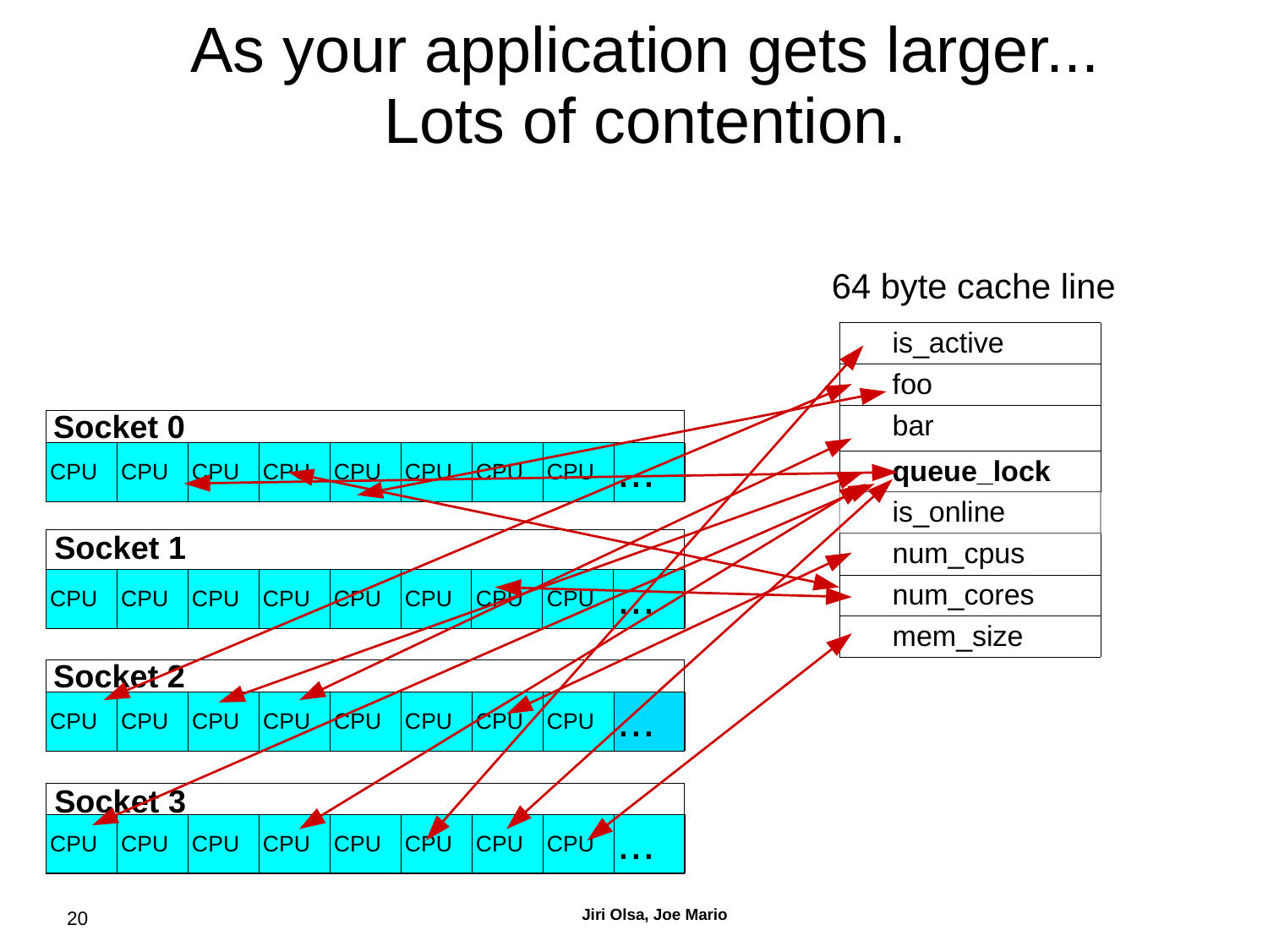# CPU cacheline false sharing

- Multiple threads accessing/modifying same cacheline.
- Multiple processes to same cacheline in shared memory.
- Sharing cachelines across numa nodes costly.
- As are atomic memory operations, e.g. locked instructions, to same cachelines
- Magnified on larger systems (8 and 16 numa nodes)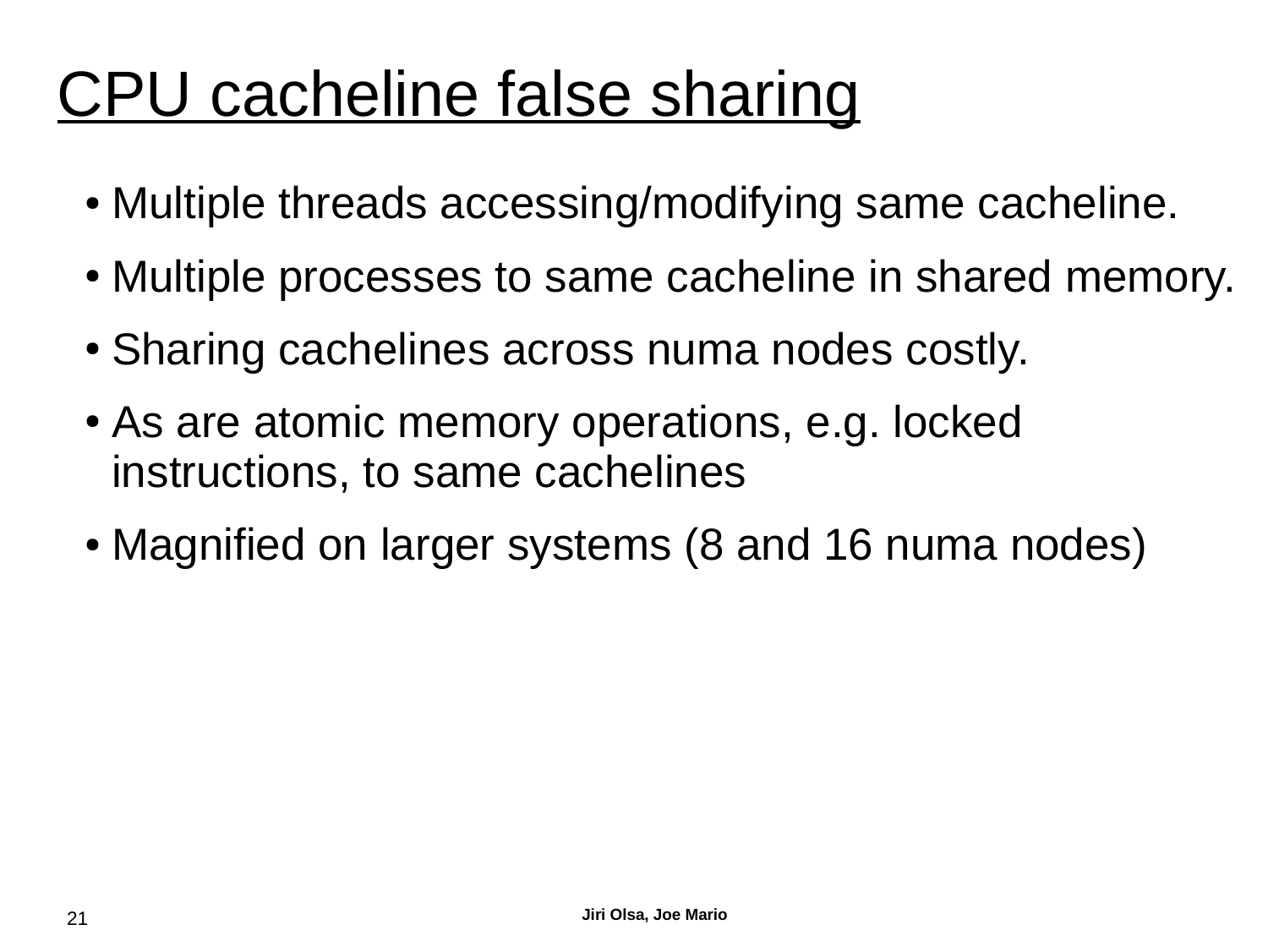# How to detect and find this?

New addition to the Linux perf tool: **perf c2c**

"*c2c*" stands for "*cache to cache*"

Developed at Red Hat

Recently merged upstream into 4.9-rc2

Available in RHEL 7.4.

*Use on Intel IVB or newer cpus*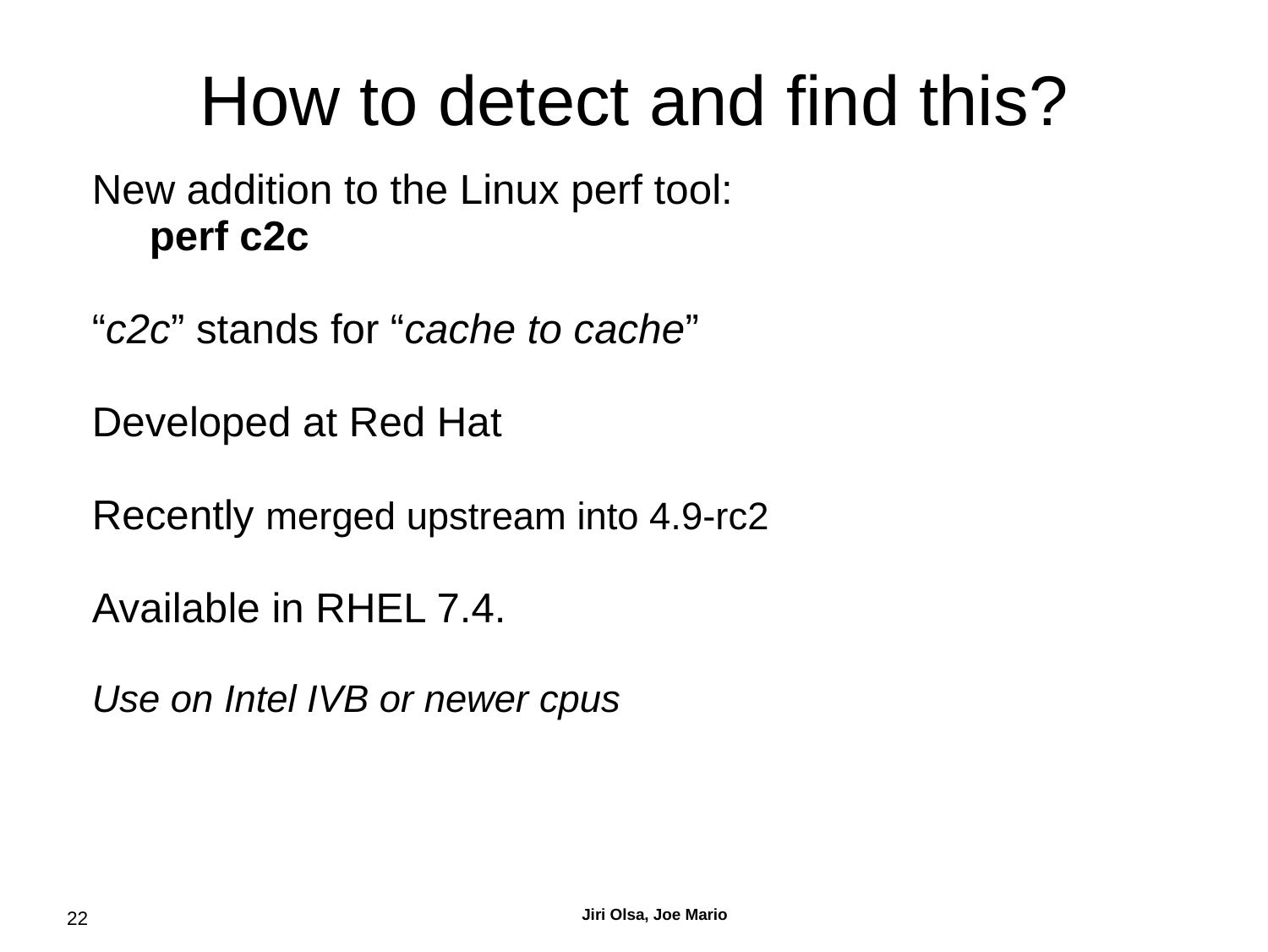### At a high level, "perf c2c" provides:

- 1) All the readers and writers to the contended cachelines.
- 2) The cacheline's virtual addr.
- 3) The offsets into the cachelines for those accesses.
- 4) The pid, tid, instruction addr, function name, image filename.
- 5) The source file and line numbers.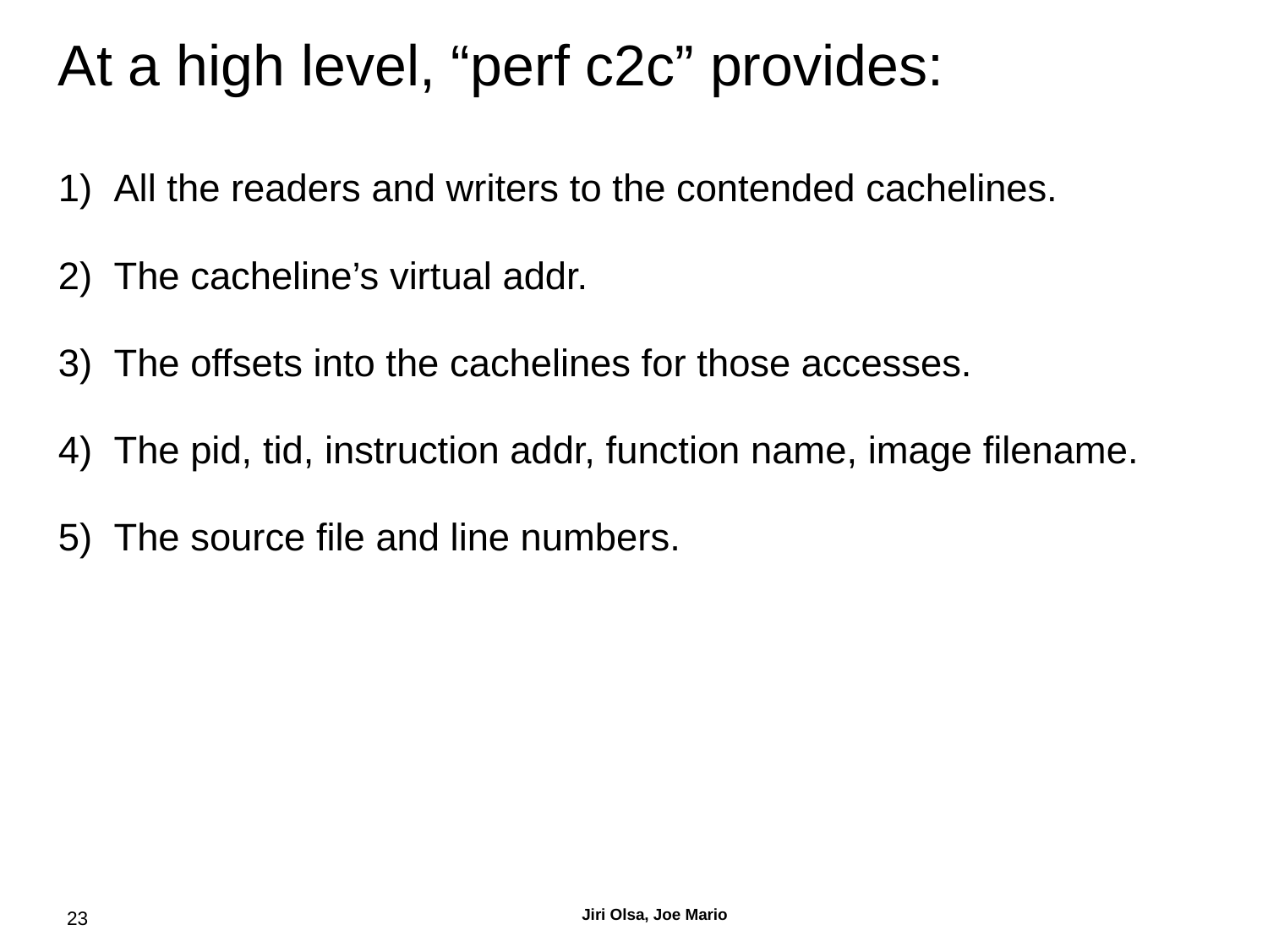### At a high level, "perf c2c" provides:

- 1) The node & cpu numbers where the accesses are occurring.
- 2) The average load latency for the loads.
- 3) Ability to see when hot variables are sharing a cacheline.
- 4) Ability to see unaligned hot data structs spilling into multiple cachelines.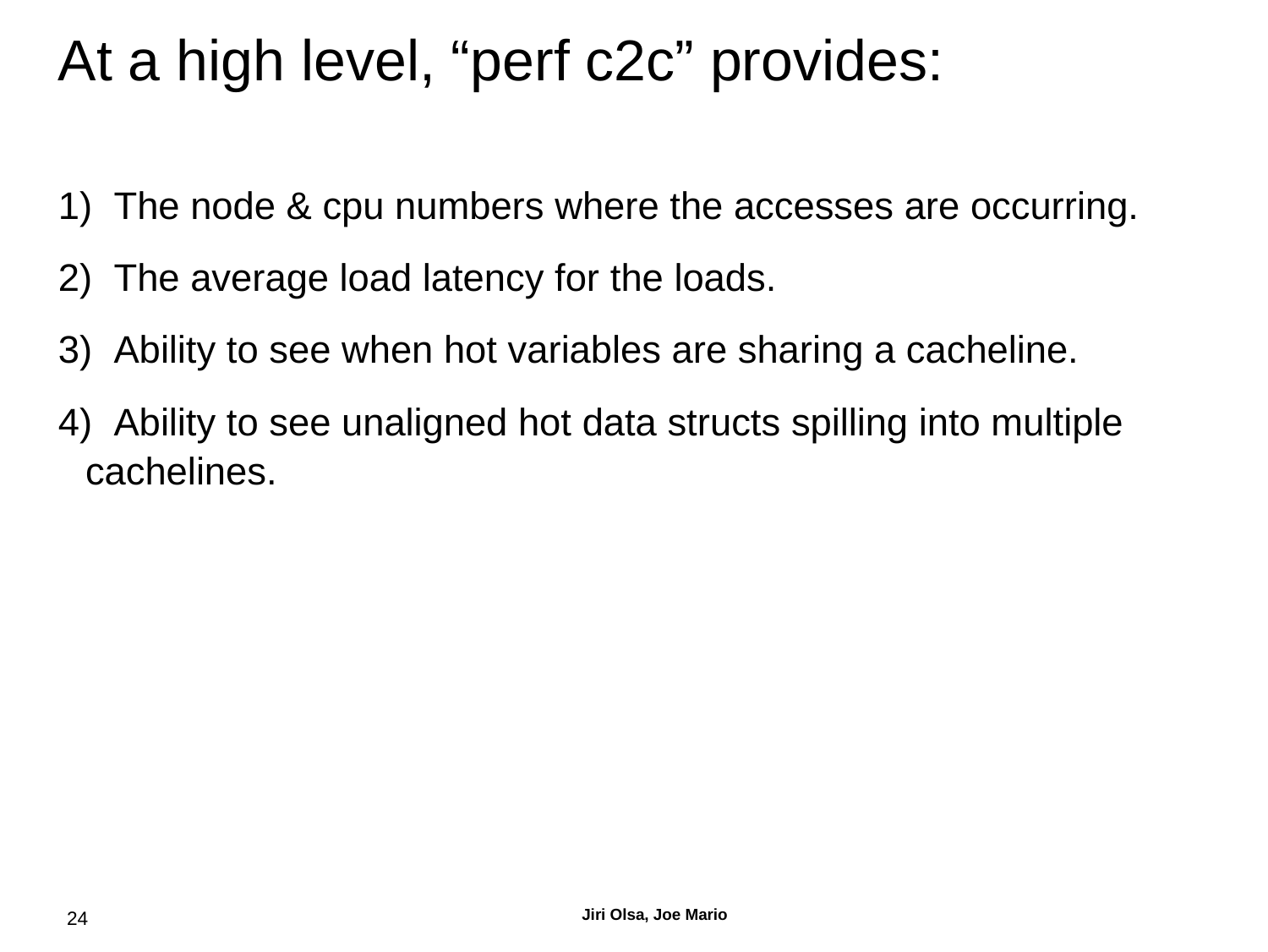### PERF C2C

• record/report command

perf c2c record …

perf c2c report …

- sample INTEL memory events
- load/store memory
	- virtual address
	- type
	- latency (cycles)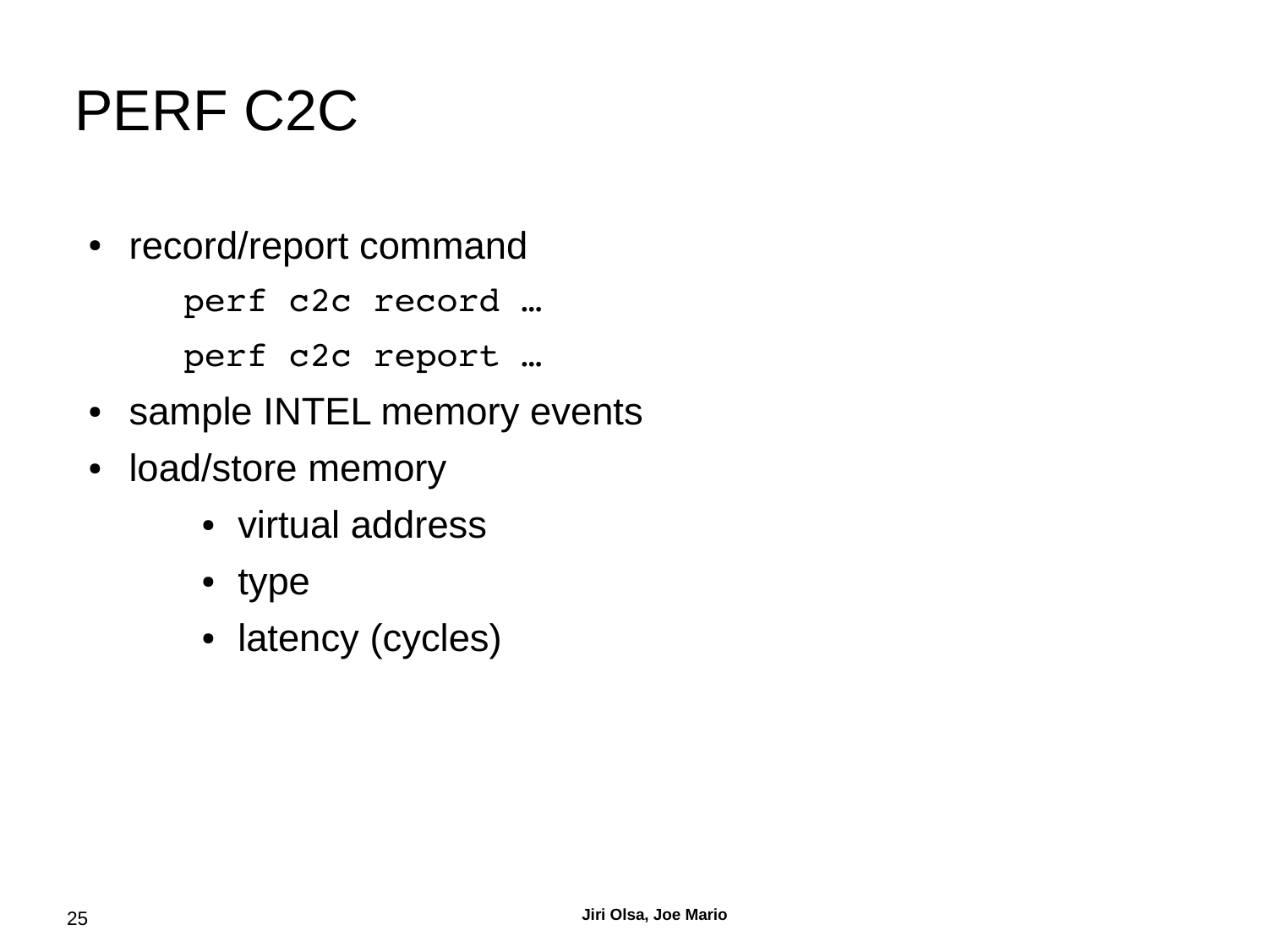perf c2c record [options] -- [record options] <command>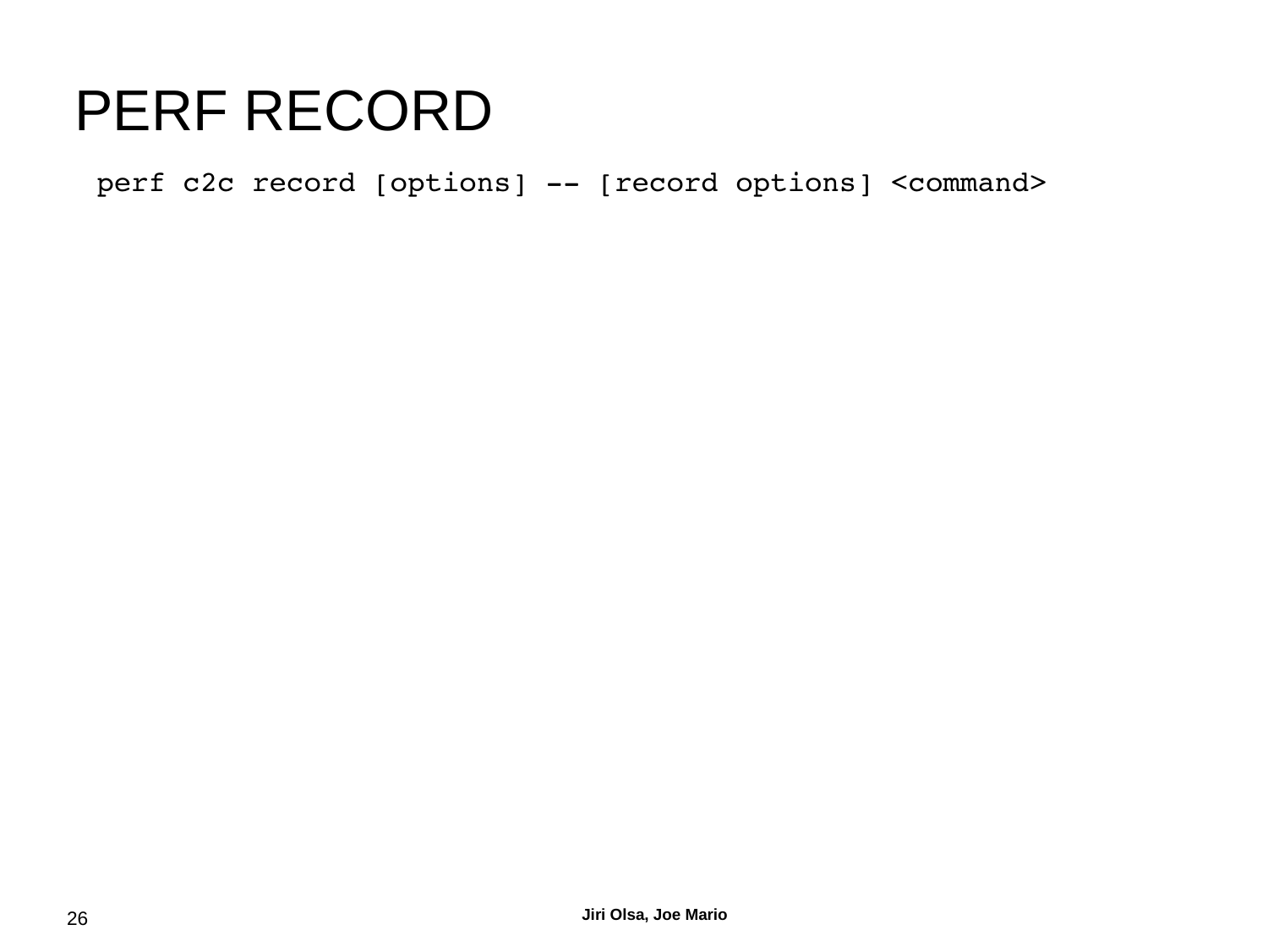perf c2c record  $|$  [options]  $|-$  [record options] <command>

- c2c record options:
	- -u,-k,-l <latency>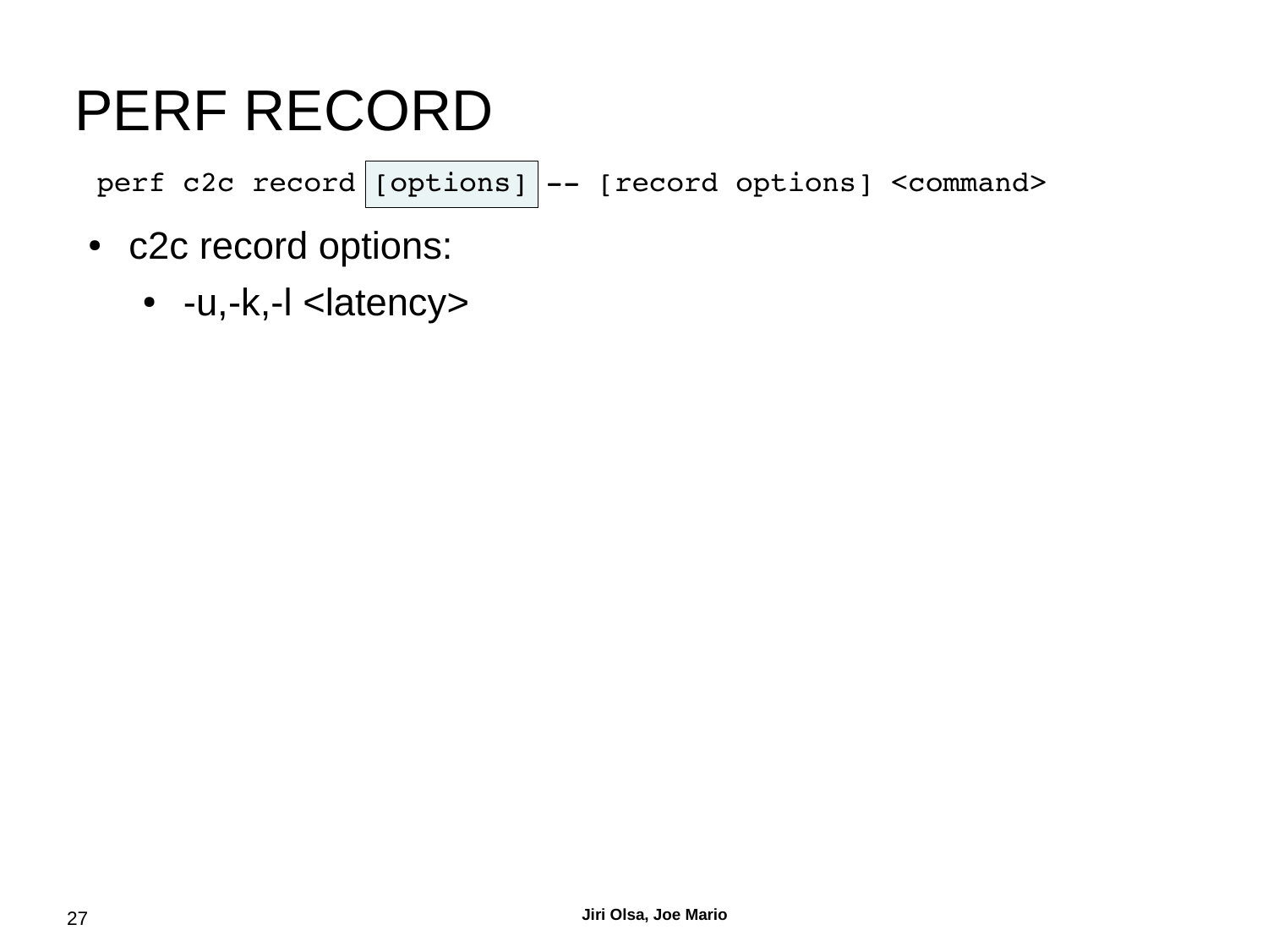perf c2c record [options]  $-$  [record options] <command>

- c2c record options:
	- $\bullet$  -u,-k,-l  $\leq$ latency>
- standard record options:

 $-a$  -p -u -g -callgraph -F  $\dots$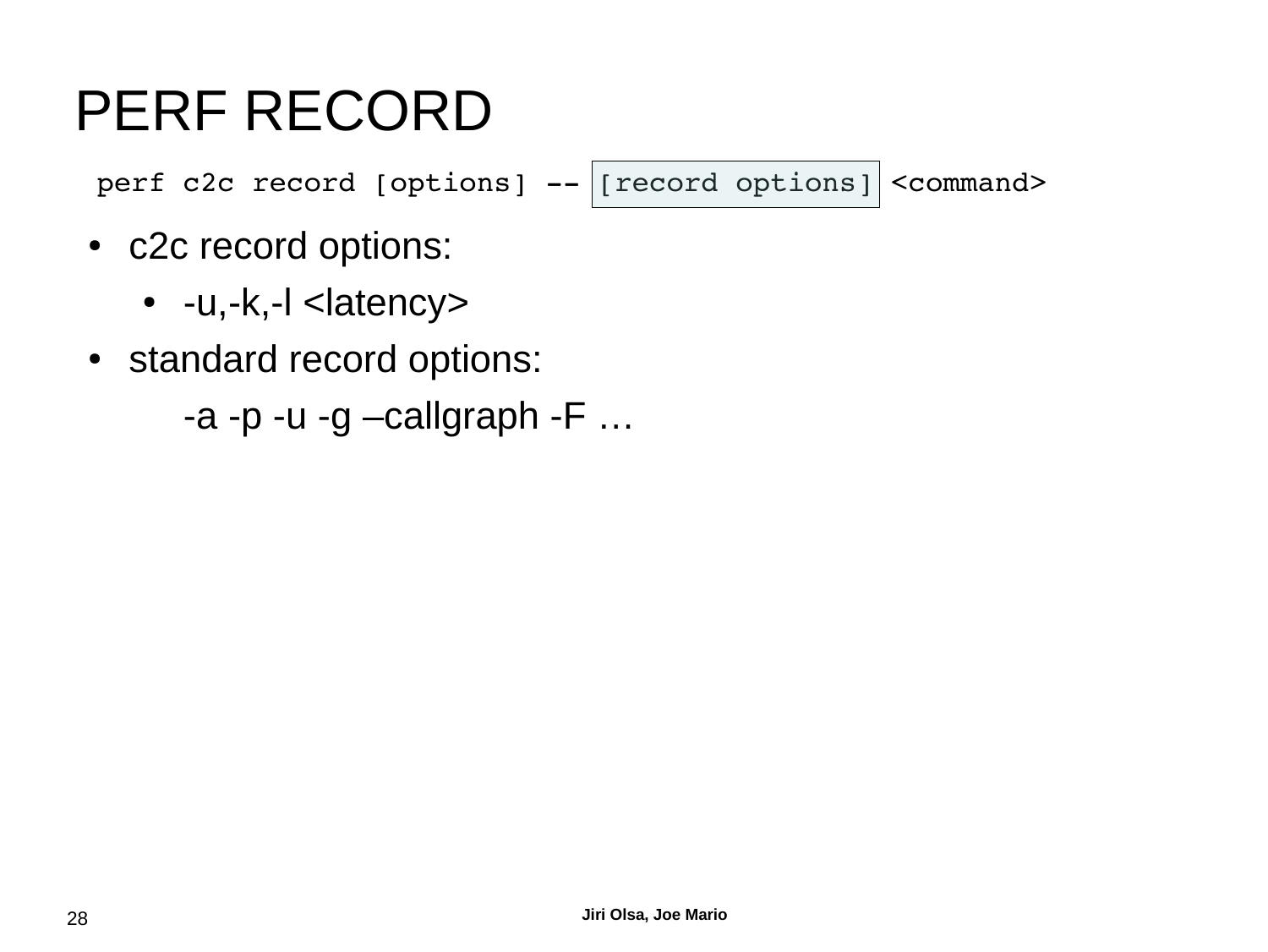perf c2c record [options]  $--$  [record options]  $|<$ command>

- c2c record options:
	- $\bullet$  -u,-k,-l  $\leq$ latency>
- standard record options:

```
-a -p -u -g -call-graph -F \dots
```
• command:

```
sleep …, perf bench sched ...
```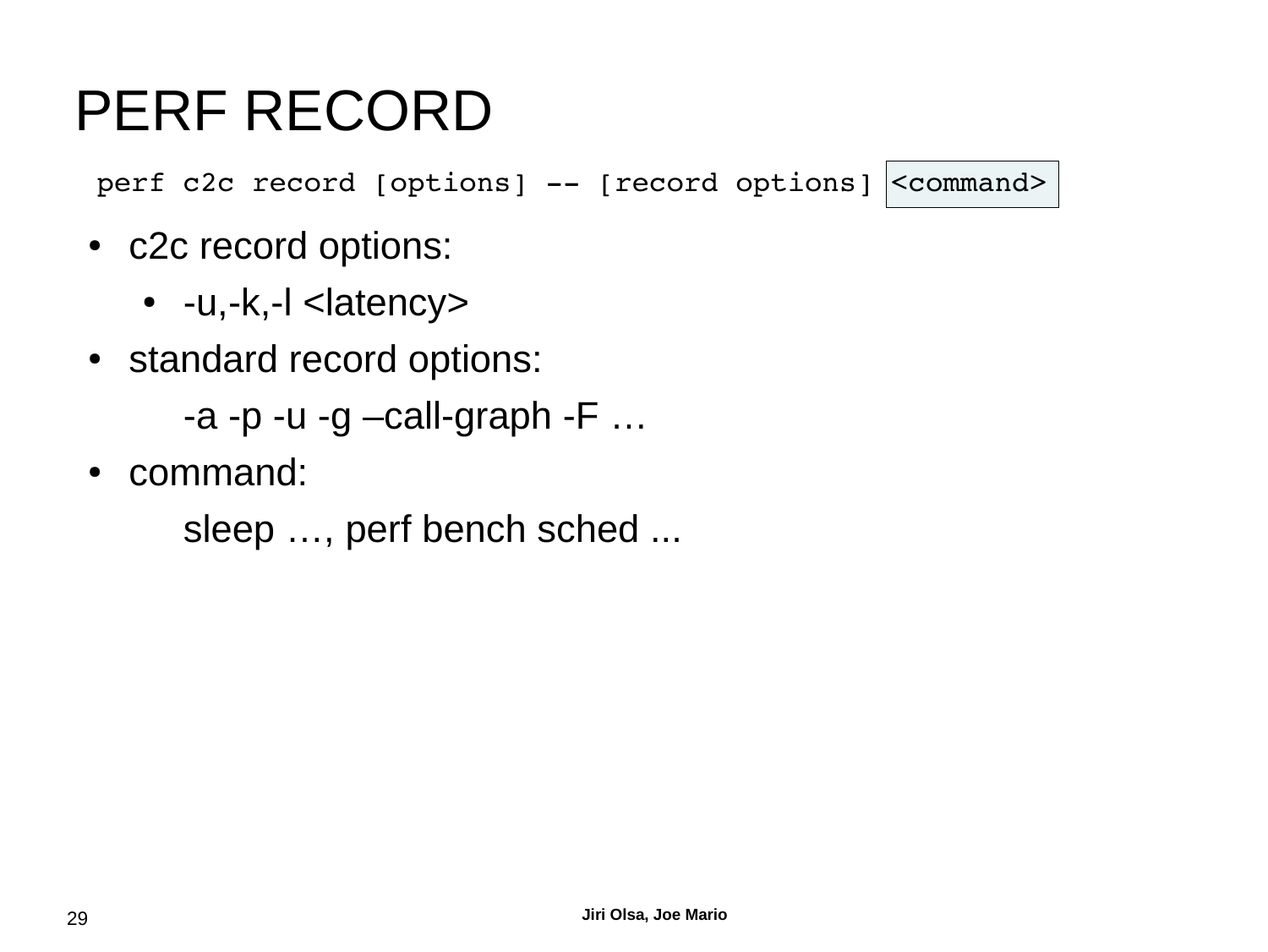• system wide, latency, user space, callchains:

**perf c2c record -u -l 50 -- -a -g sleep 10**

• specific process, user space, callchains:

#### **perf c2c record -u -- -p 1234 -g**

- system wide, kernel space, latency/frequency: **perf c2c record -k -l 100 -- -F 80000 -a**
- system wide, system wide, workload:

**perf c2c record -- -a perf bench sched pipe**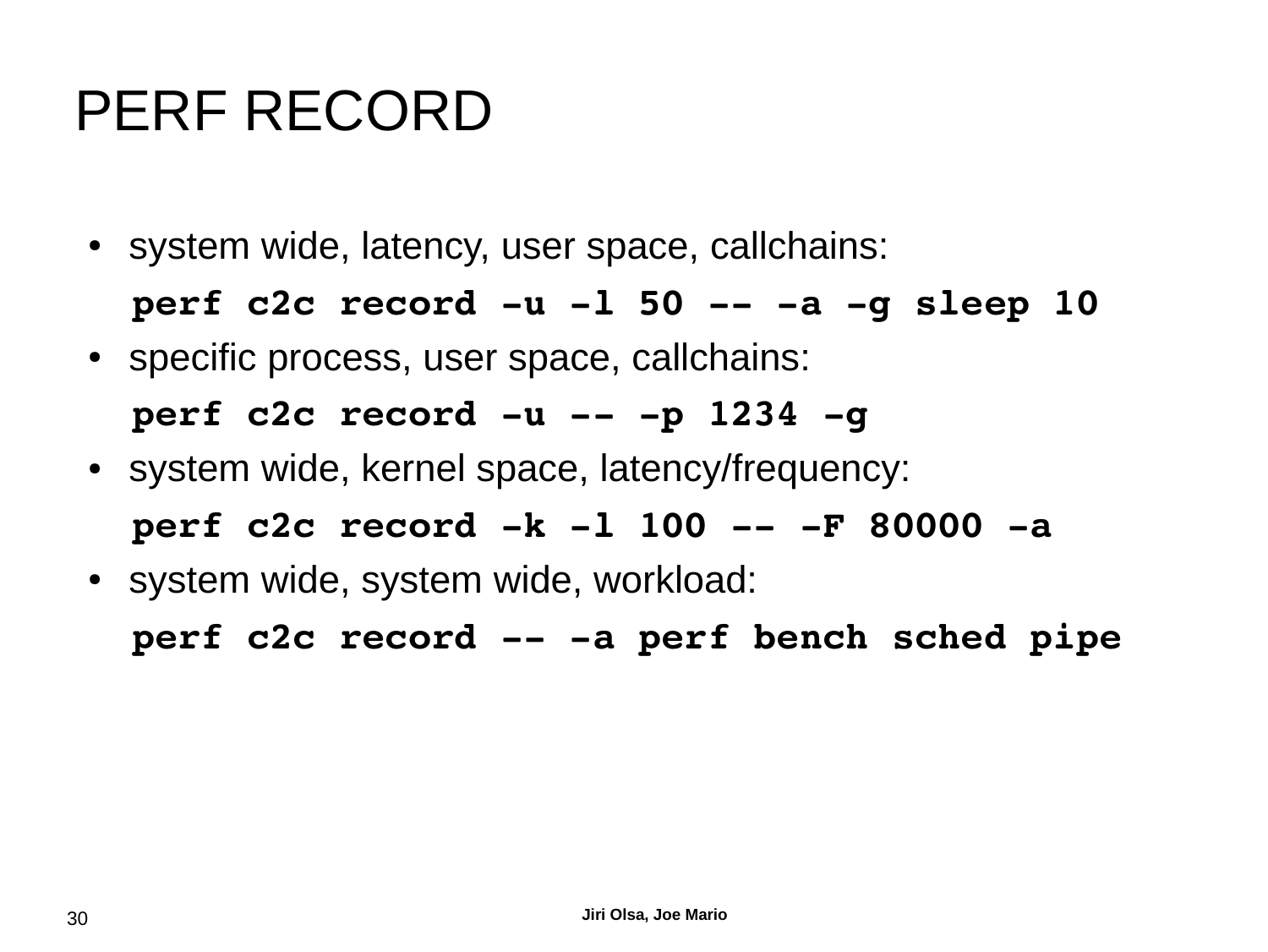### PERF C2C REPORT

- sorts and displays data
- TUI/stdio versions

```
perf c2c report --stats
perf c2c report
perf c2c report [--stdio] > out.txt
```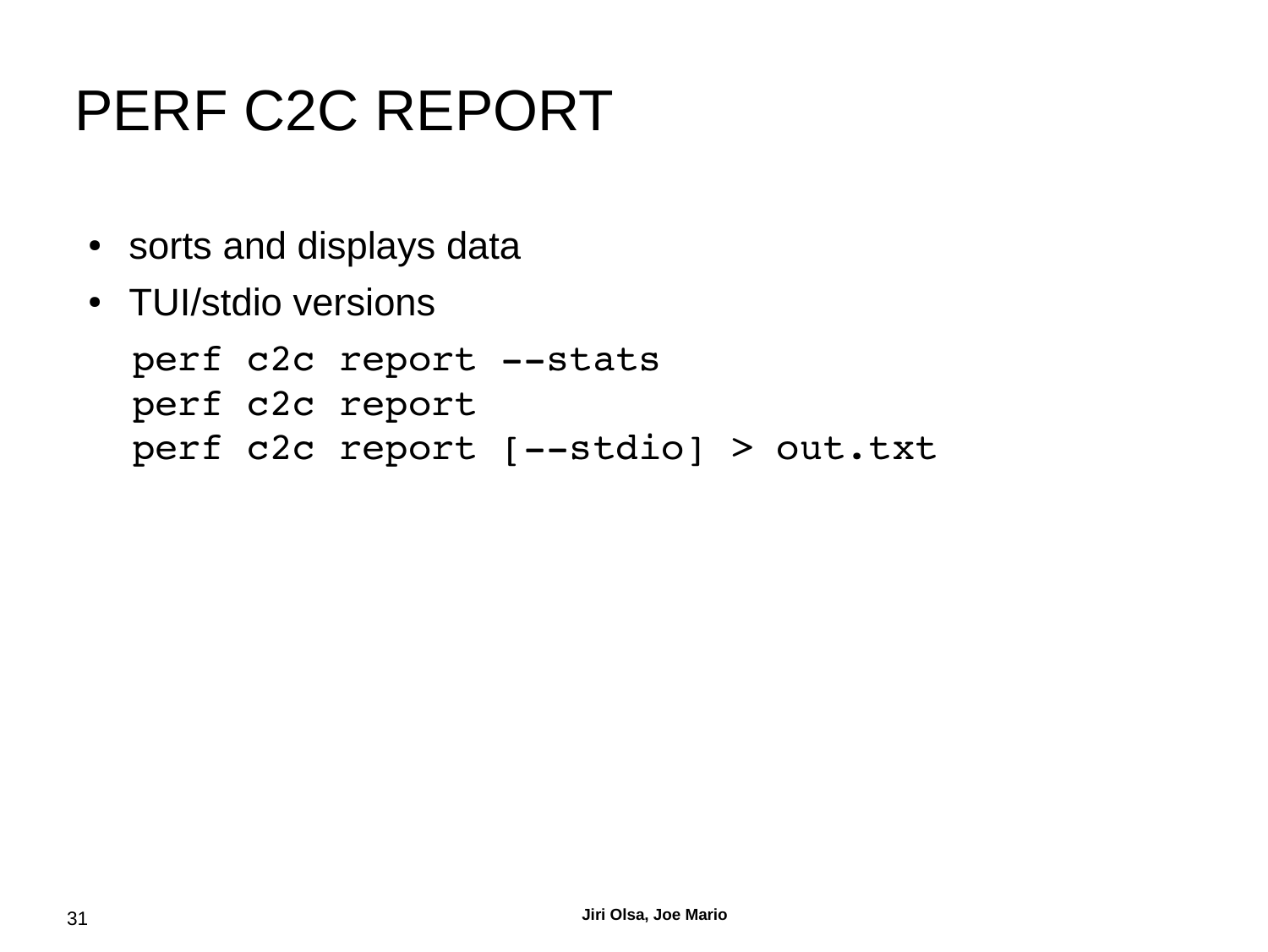#### REPORT – STATS

#### =================================================

Trace Event Information

| Total records<br>Locked Load/Store Operations | $\mathbf{L}$         | 64860643<br>5015391 |                  |   |       |
|-----------------------------------------------|----------------------|---------------------|------------------|---|-------|
| Load Operations<br>Loads - uncacheable        |                      | Load Local HITM     |                  | : | 67581 |
| $Loads - IO$<br>Loads - Miss                  |                      |                     | Load Remote HITM |   | 788   |
| Loads - no mapping                            | $\ddot{\phantom{a}}$ | 64230               |                  |   |       |
| Load Fill Buffer Hit                          |                      | 1486059             |                  |   |       |
| Load L1D hit                                  |                      | 1716191             |                  |   |       |
| Load L2D hit                                  |                      | 515375              |                  |   |       |
| Load LLC hit                                  |                      | 297056              |                  |   |       |
| Load Local HITM                               |                      | 67581               |                  |   |       |
| Load Remote HITM                              |                      | 788                 |                  |   |       |
| Load Remote HIT                               |                      | 338                 |                  |   |       |
| Load Local DRAM                               |                      | 10                  |                  |   |       |
| Load Remote DRAM                              |                      | 432                 |                  |   |       |
| Load MESI State Exclusive                     |                      | 388                 |                  |   |       |
| Load MESI State Shared                        |                      | 54                  |                  |   |       |
| Load LLC Misses                               |                      | 1568                |                  |   |       |
| LLC Misses to Local DRAM                      |                      | 0.6%                |                  |   |       |
| LLC Misses to Remote DRAM                     |                      | 27.6%               |                  |   |       |
| LLC Misses to Remote cache (HIT) :            |                      | 21.6%               |                  |   |       |
| LLC Misses to Remote cache (HITM) :           |                      | 50.3%               |                  |   |       |
| Store Operations                              |                      | 60346159            |                  |   |       |
| Store - uncacheable                           |                      | $\Omega$            |                  |   |       |
| Store - no mapping                            |                      | 39174               |                  |   |       |
| Store L1D Hit                                 | $\mathbf{r}$         | 58855217            |                  |   |       |
| Store L1D Miss                                |                      | 1451768             |                  |   |       |
| No Page Map Rejects                           |                      | 1699                |                  |   |       |
| Unable to parse data source                   |                      | $\Omega$            |                  |   |       |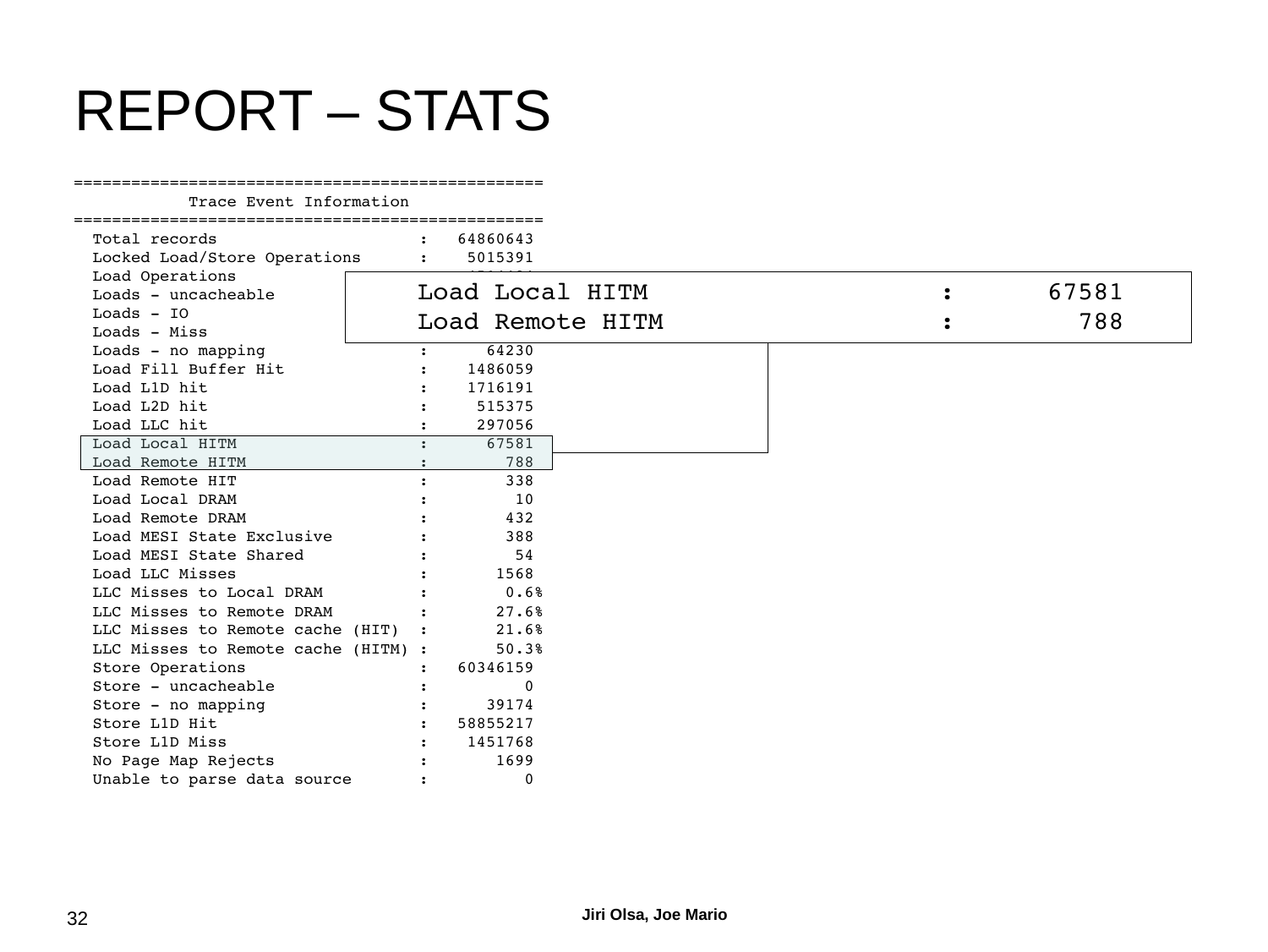

#### 33 **Jiri Olsa, Joe Mario**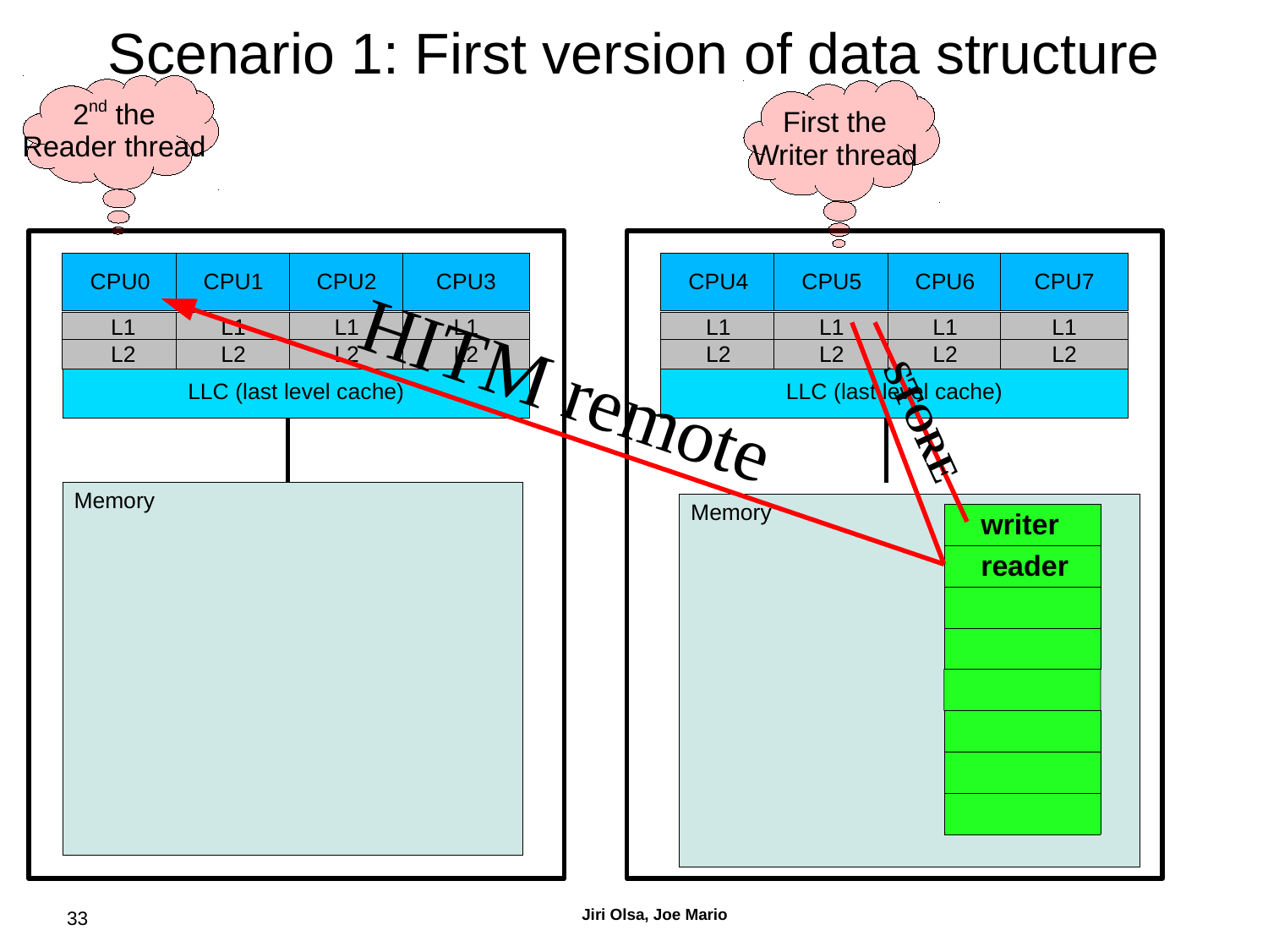### PERF C2C REPORT

• display cachelines that contains:

**HITMs STOREs**

• 2 tables:

cachelines list single cacheline details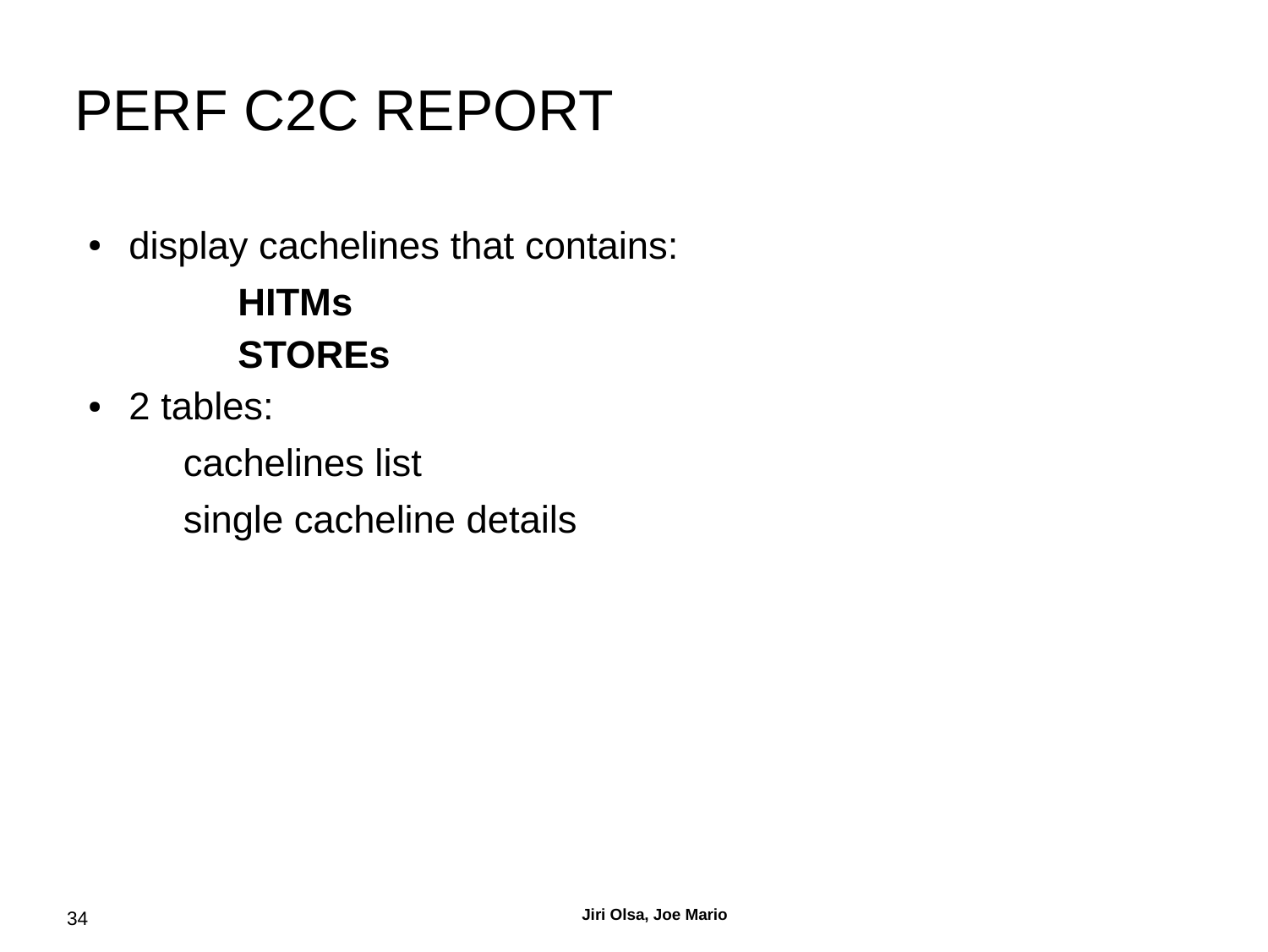#### REPORT – SHARED CACHELINES

=================================================

Shared Data Cache Line Table

#

|         |                    | Total   | Tot   |       | ----- LLC Load Hitm |             |       |       |        | $--- $ $--- $ Store Reference $--- $ $--- $ Load Dram $--- $ |     | LLC      | Total |      |      |                | ----- Core Load Hit ----- -- LLC Load Hit -- |     |
|---------|--------------------|---------|-------|-------|---------------------|-------------|-------|-------|--------|--------------------------------------------------------------|-----|----------|-------|------|------|----------------|----------------------------------------------|-----|
| # Index | Cacheline          | records | Hitm  | Total | Lc1                 | Rmt         | Total | LlHit | LlMiss | Lc1                                                          | Rmt | Ld Miss  | Loads | FB   | L1   | L <sub>2</sub> | Llc                                          | Rmt |
|         |                    |         |       |       |                     |             |       |       |        |                                                              |     |          |       |      |      |                |                                              |     |
|         | 0xffff880477000140 | 12183   | 3.06% | 363   | 363                 | $\mathbf 0$ | 1001  | 961   | 40     |                                                              |     | $\Omega$ | 11182 | 1908 | 5885 | 2572           | 454                                          |     |
|         | 0xffff880277400140 | 11033   | 2.66% | 316   | 316                 |             | 1037  | 990   | 47     |                                                              |     |          | 9996  | 1335 | 5509 | 2367           | 469                                          |     |
|         | 0xffff880477000ec0 | 12142   | 2.07% | 246   | 246                 |             | 1019  | 994   | 25     |                                                              |     |          | 11123 | 1748 | 6049 | 2611           | 469                                          |     |
|         | 0xffff880277400ec0 | 10776   | 2.07% | 245   | 245                 |             | 993   | 965   | 28     |                                                              |     |          | 9783  | 1354 | 5529 | 2238           | 417                                          |     |
|         | 0xffff8801aa0dc780 | 272     | 0.26% | 31    | 31                  |             | 128   | 104   | 24     |                                                              |     |          | 144   | 63   |      | 43             |                                              |     |
|         | 0xffff880277c19740 | 192     | 0.24% | 29    | 29                  |             | 93    | 87    |        |                                                              |     |          | 99    | 25   | 21   | 24             |                                              |     |
|         | 0xffff88046fa91a00 | 189     | 0.18% | 21    | 21                  |             | 108   | 88    | 20     |                                                              |     |          | 81    | 36   | 10   | 14             |                                              |     |
|         | 0xffff88046fa92000 | 147     | 0.18% | 21    | 21                  |             | 88    | 72    | 16     |                                                              |     |          | 59    | 22   |      | 11             |                                              |     |
|         | 0xffff88047fad9700 | 153     | 0.17% | 20    | 20                  |             | 109   | 109   |        |                                                              |     |          | 44    |      |      | 15             |                                              |     |
|         | 0xffff88047fa59740 | 144     | 0.16% | 19    | 19                  |             | 72    | 70    |        |                                                              |     |          | 72    | 22   | 11   | 20             |                                              |     |
|         | 0xffff88047fc59740 | 160     | 0.16% | 19    | 19                  |             | 93    | 85    |        |                                                              |     |          | 67    | 19   | 12   | 17             |                                              |     |
| 11      | 0xffff8801aa0dd600 | 168     | 0.13% | 16    | 16                  |             | 101   | 92    |        |                                                              |     |          | 67    | 26   | 11   | 14             |                                              |     |
| 12      | 0xffff8801aa0de800 | 157     | 0.13% | 16    | 16                  |             | 86    | 76    | 10     |                                                              |     |          | 71    | 28   | 9    | 18             |                                              |     |
| 13      | 0xffff88046fc08980 | 211     | 0.13% | 16    | 16                  | $\Omega$    | 100   | 83    | 17     |                                                              |     |          | 111   | 51   | 10   | 34             |                                              |     |
| 14      | 0xffff8801aa0dc600 | 199     | 0.13% | 15    | 15                  |             | 125   | 106   | 19     |                                                              |     |          | 74    | 40   |      | 12             |                                              |     |
| 15      | 0xffff8801aa0de780 | 230     | 0.13% | 15    | 15                  | $\Omega$    | 116   | 91    | 25     |                                                              |     |          | 114   | 61   | 12   | 26             |                                              |     |
| 16      | 0xffff880277bd9700 | 166     | 0.13% | 15    | 15                  |             | 132   | 129   |        |                                                              |     |          | 34    |      |      | 15             |                                              |     |
|         | 0xffff880277c59700 | 147     | 0.13% | 15    | 15                  | $\Omega$    | 111   | 108   |        |                                                              |     |          | 36    |      | 10   | 11             |                                              |     |
| 18      | 0xffff88046fa92180 | 227     | 0.13% | 15    | 15                  |             | 113   | 93    | 20     |                                                              |     |          | 114   | 56   | 11   | 32             |                                              |     |
| 19      | 0xffff88047fad9740 | 177     | 0.13% | 15    | 15                  |             | 91    | 84    |        |                                                              |     |          | 86    | 32   | 17   | 22             |                                              |     |
| 20      | 0xffff880277bd9780 | 164     | 0.12% | 14    | 14                  |             | 50    | 37    | 13     |                                                              |     |          | 114   | 82   | 6    | 12             |                                              |     |
| 21      | 0xffff88046fa90180 | 187     | 0.12% | 14    | 14                  |             | 112   | 89    | 23     |                                                              |     |          | 75    | 29   |      | 24             |                                              |     |
| 22      | 0xffff88046fa91e00 | 235     | 0.12% | 14    | 14                  |             | 145   | 142   |        |                                                              |     |          | 90    | 30   | 27   | 19             |                                              |     |
| 23      | 0xffff88046fc09480 | 157     | 0.12% | 14    | 14                  |             | 61    | 61    |        |                                                              |     |          | 96    | 48   | 16   | 18             |                                              |     |
| 24      | 0xffff88046fc09c80 | 177     | 0.12% | 14    | 14                  |             | 64    | 64    |        |                                                              |     |          | 113   | 46   | 29   | 24             |                                              |     |
| 25      | 0xffff88047fbd9780 | 142     | 0.12% | 14    | 14                  |             | 50    | 44    |        |                                                              |     |          | 92    | 57   |      | 13             |                                              |     |
| 26      | 0xffff8801aa0dd780 | 137     | 0.11% | 13    | 13                  |             | 86    | 71    | 15     |                                                              |     |          | 51    | 22   |      | 11             |                                              |     |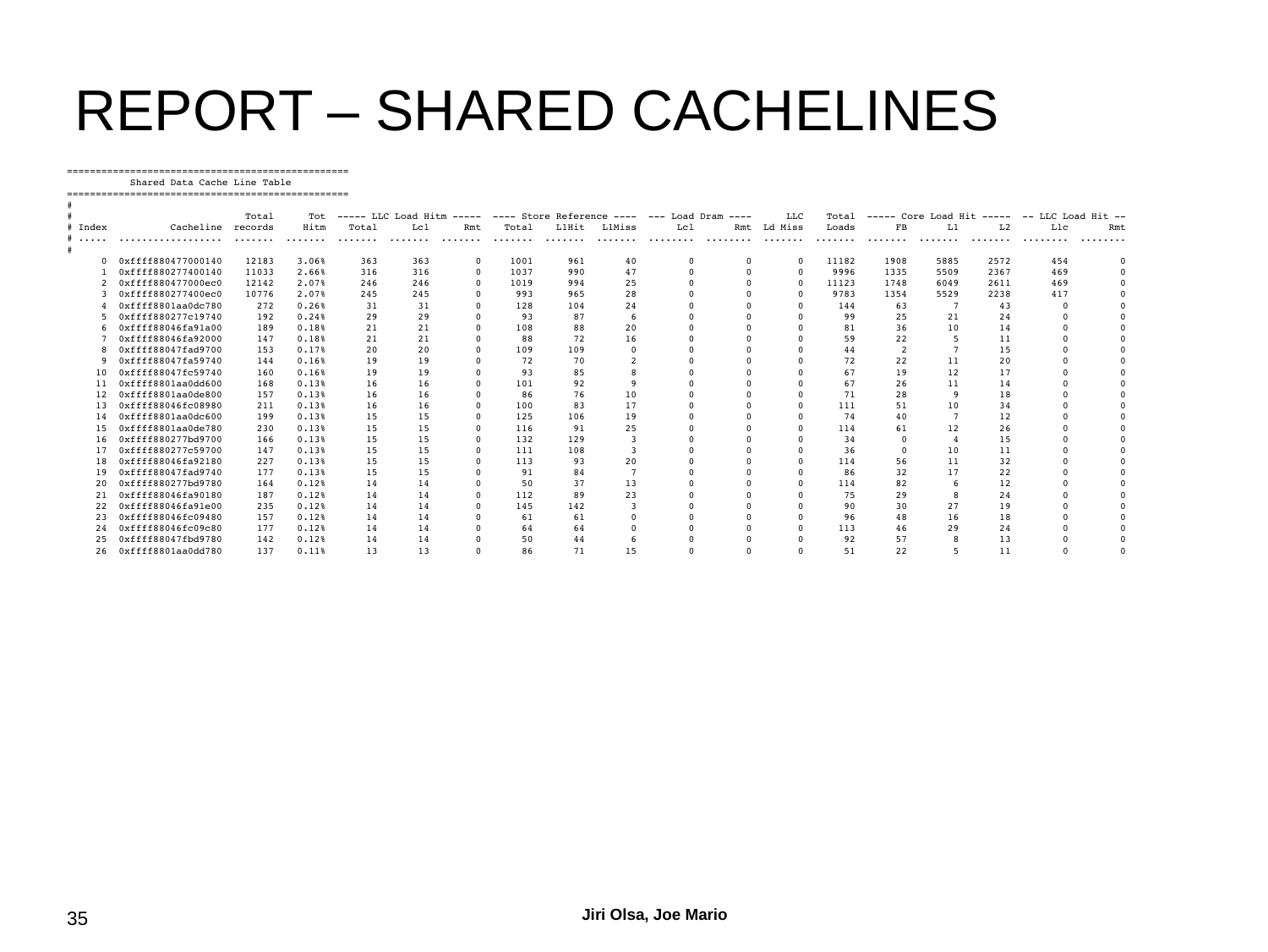#### REPORT – SHARED CACHELINES

=================================================

Shared Data Cache Line Table

|           |                       |                                          | Total      | Tot.           |          | ----- LLC Load Hitm | $------$ |           | ---- Store Reference ---- |              | $---$ Load Dram | $---$    | LLC         | Total     |                | Core<br>Load    |                |        | LLC Load Hit. -- |
|-----------|-----------------------|------------------------------------------|------------|----------------|----------|---------------------|----------|-----------|---------------------------|--------------|-----------------|----------|-------------|-----------|----------------|-----------------|----------------|--------|------------------|
| # Index   |                       | Cacheline records                        |            | Hitm           | Total    | Lc1                 | Rmt.     | Total     | L1Hit                     | LlMiss       | Lc1             |          | Rmt Ld Miss | Loads     | <b>FB</b>      | L <sub>1</sub>  | L <sub>2</sub> | Llc    | Rmt.             |
|           |                       |                                          |            |                |          |                     |          |           |                           |              |                 |          |             |           |                |                 |                |        |                  |
|           | 0 0xffff880477000140  |                                          | 12183      | 3.06%          | 363      | 363                 | $\Omega$ | 1001      | 961                       | 40           | $\Omega$        | $\Omega$ |             | 11182     | 1908           | 5885            | 2572           | 454    | $\Omega$         |
|           |                       | 0xffff880277400140                       | 11033      | 2.66%          | 316      | 316                 | $\Omega$ | 1037      | 990                       | 47           | $\Omega$        | $\Omega$ |             | 9996      | 1335           | 5509            | 2367           | 469    |                  |
|           | 2 0xffff880477000ec0  |                                          | 12142      | 2.07%          | 246      | 246                 | $\Omega$ | 1019      | 994                       | 25           | $\Omega$        |          | $\Omega$    | 11123     | 1748           | 6049            | 2611           | 469    |                  |
|           |                       | 0xffff880277400ec0                       | 10776      | 2.07%          | 245      | 245                 |          | 993       | 965                       | 28           |                 |          |             | 9783      | 1354           | 5529            | 2238           | 417    |                  |
|           |                       | 0xffff8801aa0dc780<br>0xffff880277c19740 | 272<br>192 | 0.26%<br>0.24% | 31<br>29 | 31<br>29            | $\Omega$ | 128<br>93 | 104<br>87                 | 24<br>6      |                 |          |             | 144<br>99 | 63<br>25       | 21              | 43<br>24       |        |                  |
|           | 6 0xffff88046fa91a00  |                                          | 189        | 0.18%          | 21       | 21                  |          | 108       | 88                        | 20           | $\Omega$        |          |             | 81        | 36             | 10              | 14             |        |                  |
|           |                       | 0xffff88046fa92000                       | 147        | 0.18%          | 21       | 21                  | $\Omega$ | 88        | 72                        | 16           | $\Omega$        | $\Omega$ |             | 59        | 22             |                 | 11             |        |                  |
|           | 8 0xffff88047fad9700  |                                          | 153        | 0.17%          | 20       | 20                  | $\Omega$ | 109       | 109                       | $\Omega$     | 0               | $\Omega$ | $\Omega$    | 44        | $\overline{2}$ | $7\phantom{.0}$ | 15             |        |                  |
|           |                       | 0xffff88047fa59740                       | 144        | 0.16%          | 19       | 19                  |          | 72        | 7þ                        | 2            | 0               | 0        | $\Omega$    | 72        | 22             | 11              | 20             |        |                  |
|           | 10 0xffff88047fc59740 |                                          | 160        | 0.16%          | 19       | 19                  |          | 93        | 85                        | $\mathbf{R}$ | $\Omega$        | $\Omega$ |             | 67        | 19             | 12              | 17             |        |                  |
| #         |                       |                                          |            |                |          | Total               |          | Tot       |                           |              | LLC Load Hitm   |          |             |           |                | Store Reference |                |        |                  |
| $\pm$     | Index                 |                                          |            | Cacheline      |          | records             |          | Hitm      |                           | Total        | Lcl             |          | Rmt         |           | Total          | L1Hit           |                | L1Miss |                  |
| $\#$<br># |                       |                                          |            |                |          |                     |          |           |                           |              |                 |          |             |           |                |                 |                |        |                  |
|           | $\Omega$              | 0xffff880477000140                       |            |                |          | 12183               |          | 3.06%     |                           | 363          | 363             |          | 0           |           | 1001           |                 | 961            | 40     |                  |
|           | 1                     | 0xffff880277400140                       |            |                |          | 11033               |          | 2.66%     |                           | 316          | 316             |          | $\Omega$    |           | 1037           |                 | 990            | 47     |                  |
|           | $\overline{2}$        | 0xffff880477000ec0                       |            |                |          | 12142               |          | 2.07%     |                           | 246          | 246             |          | 0           |           | 1019           |                 | 994            | 25     |                  |
|           | 3.                    | 0xffff880277400ec0                       |            |                |          | 10776               |          | 2.07%     |                           | 245          | 245             |          | 0           |           | 993            |                 | 965            | 28     |                  |
|           |                       |                                          |            |                |          |                     |          |           |                           |              |                 |          |             |           |                |                 |                |        |                  |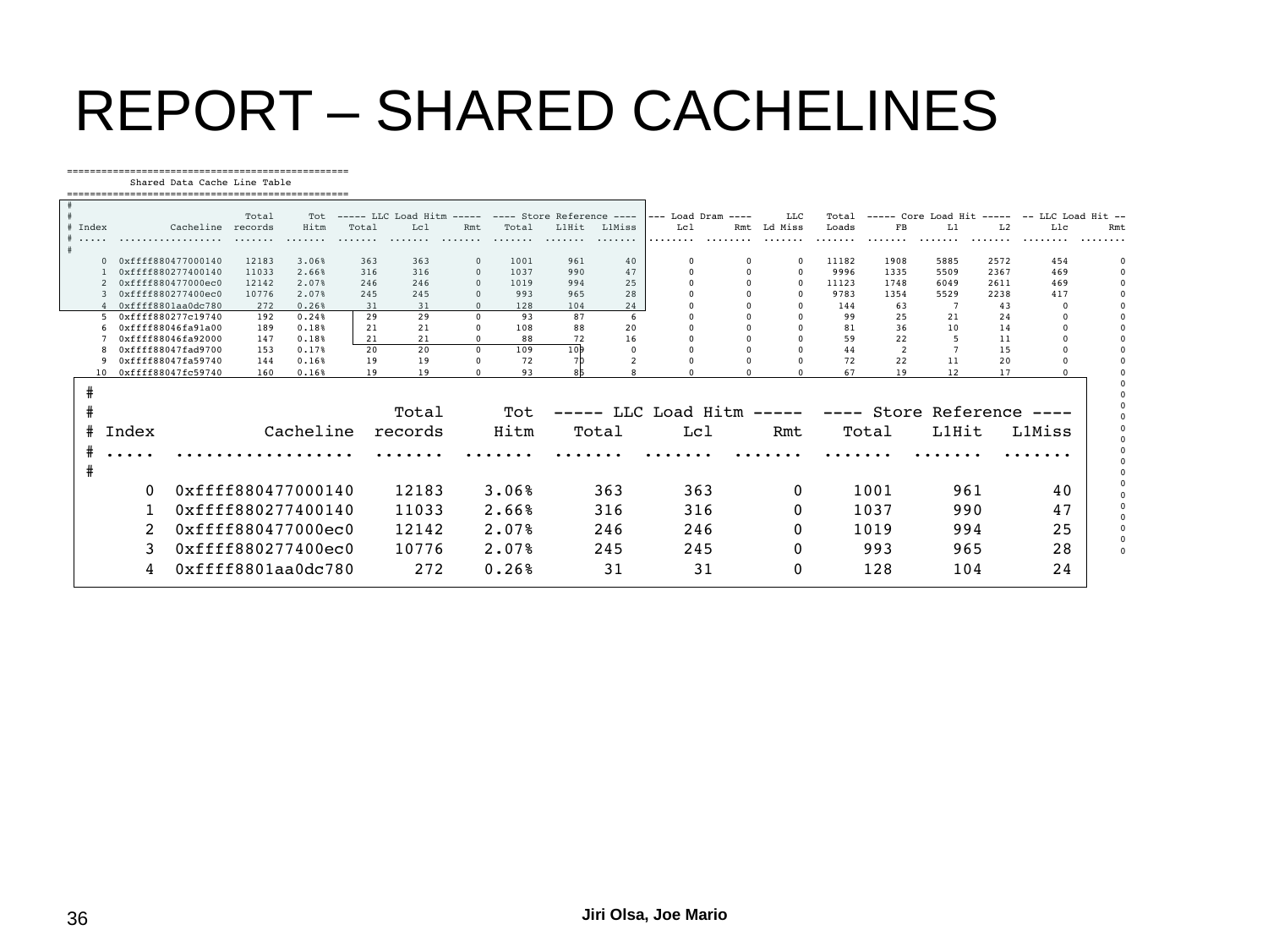#### REPORT – SHARED CACHELINES

=================================================

Shared Data Cache Line Table

|          |                                          | Total      | Tot            |          |          |                      | ----- LLC Load Hitm ----- ---- Store Reference ---- |           |                | $---$ Load Dram $---$ |          | LLC                       |              |                      |                     |                | Total ----- Core Load Hit ----- -- LLC Load Hit -- |     |
|----------|------------------------------------------|------------|----------------|----------|----------|----------------------|-----------------------------------------------------|-----------|----------------|-----------------------|----------|---------------------------|--------------|----------------------|---------------------|----------------|----------------------------------------------------|-----|
| # Index  | Cacheline records                        |            | Hitm           | Total    | Lc1      | Rmt                  | Total                                               | L1Hit     | LlMiss         | Lcl                   |          | Rmt Ld Miss               | Loads        | FB                   | L1                  | L <sub>2</sub> | Llc                                                | Rmt |
|          |                                          |            |                |          |          |                      |                                                     |           | .              | .                     | .        | .                         | .            | .                    | .                   | .              | .                                                  | .   |
|          |                                          |            |                |          |          |                      |                                                     |           |                |                       |          |                           |              |                      |                     |                |                                                    |     |
|          | 0 0xffff880477000140                     | 12183      | 3.06%          | 363      | 363      | $\Omega$             | 1001                                                | 961       | 40             | $\Omega$              | $\Omega$ | $\Omega$                  | 11182        | 1908                 | 5885                | 2572           | 454                                                |     |
|          | 0xffff880277400140                       | 11033      | 2.66%          | 316      | 316      | $\Omega$             | 1037                                                | 990       | 47             |                       |          | $\Omega$                  | 9996         | 1335                 | 5509                | 2367           | 469                                                |     |
|          | 0xffff880477000ec0                       | 12142      | 2.07%          | 246      | 246      | $\Omega$             | 1019                                                | 994       | 25             |                       |          | $\Omega$                  | 11123        | 1748                 | 6049                | 2611           | 469                                                |     |
| 3        | 0xffff880277400ec0                       | 10776      | 2.07%          | 245      | 245      | $\Omega$             | 993                                                 | 965       | 28             |                       |          | $\Omega$                  | 9783         | 1354                 | 5529                | 2238           | 417                                                |     |
|          | 0xffff8801aa0dc780                       | 272        | 0.26%          | 31       | 31       | $\Omega$             | 128                                                 | 104       | 24             | $\Omega$              | $\Omega$ | $\Omega$                  | 144          | 63                   | 7                   | 43             | $\Omega$                                           |     |
|          | 0xffff880277c19740                       | 192        | 0.24%          | 29       | 29       | $\Omega$             | 93                                                  | 87        | 6              | $\Omega$              | $\Omega$ | $\Omega$                  | 99           | 25                   | 21                  | 24             | $\Omega$                                           |     |
|          | 0xffff88046fa91a00                       | 189        | 0.18%          | 21       | 21       | $\Omega$             | 108                                                 | 88        | 20             |                       | $\Omega$ |                           | 81           | 36                   | 10                  | 14             |                                                    |     |
|          | 0xffff88046fa92000<br>0xffff88047fad9700 | 147        | 0.18%          | 21<br>20 | 21<br>20 | $\Omega$<br>$\Omega$ | 88<br>109                                           | 72<br>109 | 16             | $\Omega$              | $\Omega$ | $\Omega$                  | 59<br>$44 -$ | 22<br>$\overline{2}$ | 5<br>$\overline{7}$ | 11<br>15       |                                                    |     |
| 9        | 0xffff88047fa59740                       | 153        | 0.17%<br>0.16% | 19       |          | $\Omega$             |                                                     | 70        | ᠊᠊ᠭ<br>2       |                       |          |                           |              |                      |                     |                |                                                    |     |
|          | 0xffff88047fc59740                       | 144<br>160 | 0.16%          | 19       | 19<br>19 |                      | 72<br>93                                            | 85        |                |                       |          |                           | 72<br>67     | 22<br>19             | 11<br>12            | 20<br>17       |                                                    |     |
| 10<br>11 | 0xffff8801aa0dd600                       | 168        | 0.13%          | 16       | 16       |                      | 101                                                 | 92        |                |                       |          |                           | 67           | 26                   |                     |                |                                                    |     |
| 12       | 0xffff8801a                              |            |                |          |          |                      |                                                     |           |                |                       |          |                           |              |                      |                     |                |                                                    |     |
| 13       | ---<br>0xffff88046                       | Load Dram  |                |          |          | <b>LLC</b>           | Total                                               |           |                |                       |          | $---$ Core Load Hit $---$ |              | -- LLC Load Hit --   |                     |                |                                                    |     |
| 14       | 0xffff8801a                              | Lcl        |                | Rmt      | Ld Miss  |                      | Loads                                               |           | F <sub>B</sub> |                       | L1       | L <sub>2</sub>            |              | Llc                  |                     | Rmt            |                                                    |     |
| 15       | 0xffff8801a                              |            |                |          |          |                      |                                                     |           |                |                       |          |                           |              |                      |                     |                |                                                    |     |
| 16       | 0xffff88027                              |            |                |          |          |                      |                                                     |           |                |                       |          |                           |              |                      |                     |                |                                                    |     |
| 17       | 0xffff88027                              |            |                |          |          |                      |                                                     |           |                |                       |          |                           |              |                      |                     |                |                                                    |     |
| 18       | 0xffff88046                              |            |                |          |          |                      |                                                     |           |                |                       |          |                           |              |                      |                     |                |                                                    |     |
| 19       | 0xffff88047                              |            |                | 0        |          | $\Omega$             | 11182                                               |           | 1908           |                       | 5885     | 2572                      |              | 454                  |                     | 0              |                                                    |     |
| 20       | 0xffff88027                              |            |                |          |          |                      |                                                     |           |                |                       |          |                           |              |                      |                     |                |                                                    |     |
| 21       | 0xffff88046                              |            |                |          |          | 0                    | 9996                                                |           | 1335           |                       | 5509     | 2367                      |              | 469                  |                     | 0              |                                                    |     |
| 22       | 0xffff88046                              |            |                |          |          |                      |                                                     |           |                |                       |          |                           |              |                      |                     |                |                                                    |     |
| 23       | 0xffff88046                              |            |                |          |          | 0                    | 11123                                               |           | 1748           |                       | 6049     | 2611                      |              | 469                  |                     | 0              |                                                    |     |
|          | 0xffff88046<br>0xffff88047               |            |                | 0        |          | 0                    | 9783                                                |           | 1354           |                       | 5529     | 2238                      |              | 417                  |                     | 0              | $\Omega$<br>$\Omega$                               |     |
| 25       | 26 0xffff8801a                           |            |                |          |          |                      |                                                     |           |                |                       |          |                           |              |                      |                     |                |                                                    |     |
|          |                                          |            |                | 0        |          | 0                    | 144                                                 |           | 63             |                       |          | 43                        |              |                      | 0                   | 0              |                                                    |     |
|          |                                          |            |                |          |          |                      |                                                     |           |                |                       |          |                           |              |                      |                     |                |                                                    |     |
|          |                                          |            |                |          |          |                      |                                                     |           |                |                       |          |                           |              |                      |                     |                |                                                    |     |
|          |                                          |            |                |          |          |                      |                                                     |           |                |                       |          |                           |              |                      |                     |                |                                                    |     |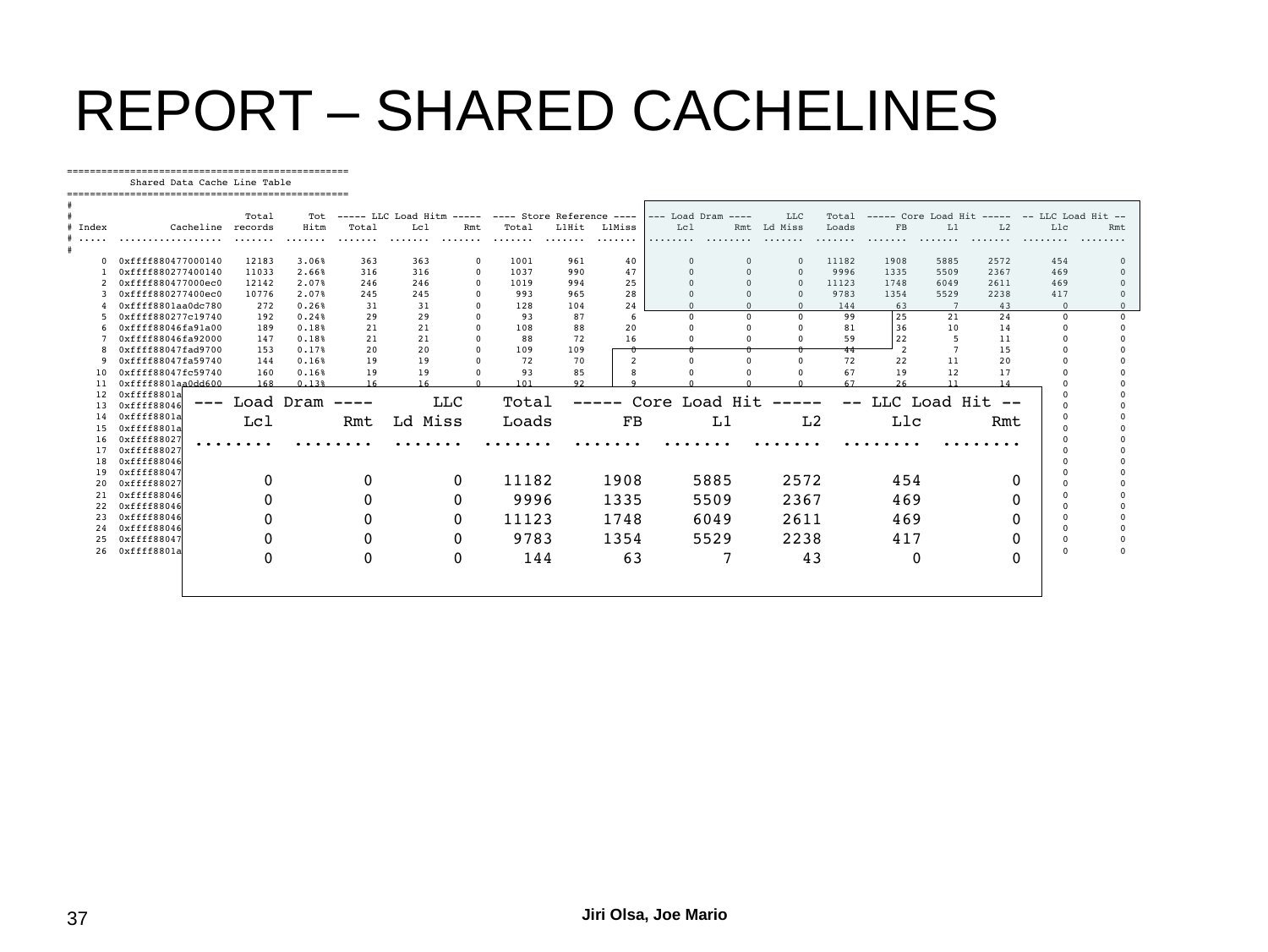=================================================

Shared Cache Line Distribution Pareto

|     |                        |                        | ----- HITM ----- -- Store Refs -- |                         | Data address           |                  |                                |                                 | ---------- cycles ---------- |           | cpu |                                                                      | Shared |                                                                  |                 |                     |
|-----|------------------------|------------------------|-----------------------------------|-------------------------|------------------------|------------------|--------------------------------|---------------------------------|------------------------------|-----------|-----|----------------------------------------------------------------------|--------|------------------------------------------------------------------|-----------------|---------------------|
| Num | Rmt.                   | Lc1                    |                                   | L1 Hit L1 Miss          | Offset                 | Pid              | Code address rmt hitm lcl hitm |                                 |                              | load      | cnt | Symbol                                                               | Object | Source: Line Node                                                |                 |                     |
|     |                        |                        |                                   |                         |                        |                  |                                | .                               |                              |           |     |                                                                      |        |                                                                  |                 |                     |
|     | 1310                   | 1630                   | 1583                              | 999                     | 0x602100               |                  |                                |                                 |                              |           |     |                                                                      |        |                                                                  |                 |                     |
|     | 0.76%                  | 0.00%                  | 0.00%                             | 0.00%                   | 0x0                    | 108517           | 0x400b7a                       | 597                             | $\mathbf 0$                  | 1158      |     | $1 \quad [\cdot]$ lock thd                                           | a.out  | false sharing example.c:134                                      |                 |                     |
|     | 0.15%                  | 0.00%                  | 66.08%                            | 0.00%                   | 0x0                    | 108517           | 0x400b61                       | 2780                            | $\mathbf 0$                  | 1569      |     | $1 \t[\cdot] \text{lock}$ thd                                        |        | a.out false_sharing_example.c:132                                |                 |                     |
|     | 0.00%                  | 0.00%                  | 33.92%                            | 100.00%                 | 0x0                    | 108517           | 0x400b85                       | $\overline{\mathbf{0}}$         | $^{\circ}$                   | - 0       |     | $1 \t[\cdot] \text{lock}$ thd                                        | a.out  | false sharing example.c:134                                      |                 |                     |
|     | 32.67%                 | 29.02%                 | 0.00%                             | 0.00%                   | 0x8                    | 108517           | $0x400$ bab                    | 1100                            | 498                          | 1021      |     | 12 [.] reader thd                                                    |        | a.out false sharing_example.c:145                                |                 | $0 \t1 \t2 \t3$     |
|     | 31.68%                 | 41.23%                 | 0.00%                             | 0.00%                   | 0x10                   | 108517           | $0x400$ bab                    | 1075                            | 542                          | 1074      |     | 11 [.] reader thd                                                    | a.out  | false sharing_example.c:145                                      |                 | $0 \t1 \t2 \t3$     |
|     | 34.73%                 | 29.75%                 | 0.00%                             | 0.00%                   | 0x18                   | 108517           | $0x400$ bab                    | 1008                            | 429                          | 1077      |     | 12 [.] reader thd                                                    |        | a.out false sharing example.c:145                                |                 | $0 \t1 \t2 \t3$     |
|     | 1240<br>0.16%<br>0.00% | 1515<br>0.00%<br>0.00% | 3088<br>97.51%<br>2.49%           | 178<br>0.00%<br>100.00% | 0x602140<br>0x0<br>0x0 | 108517<br>108517 | 0x400b55<br>0x400b73           | 1379<br>$\overline{\mathbf{0}}$ | $^{\circ}$                   | 1441<br>0 |     | $1 \quad [\cdot]$ lock thd<br>a.out<br>$1 \t[\cdot] \text{lock}$ thd |        | false sharing example.c:131<br>a.out false_sharing_example.c:133 |                 |                     |
|     | 32.66%                 | 30.43%                 | 0.00%                             | 0.00%                   | 0x8                    | 108517           | 0x400ba0                       | 994                             | 383                          | 998       |     |                                                                      |        | 12 [.] reader_thd a.out false_sharing_example.c:144              | $0 \t1 \t2 \t3$ |                     |
|     | 31.29%                 | 38.02%                 | 0.00%                             | 0.00%                   | 0x10                   | 108517           | 0x400ba0                       | 1046                            | 423                          | 976       |     |                                                                      |        | 11 [.] reader thd a.out false sharing example.c:144              | $0 \t1 \t2 \t3$ |                     |
|     | 35.89%                 | 31.55%                 | 0.00%                             | 0.00%                   | 0x18                   | 108517           | 0x400ba0                       | 999                             | 384                          | 1028      |     |                                                                      |        | 12 [.] reader thd a.out false sharing example.c:144              | $0 \t1 \t2 \t3$ |                     |
|     |                        |                        |                                   | 0                       | 0xffff887bfd04b100     |                  |                                |                                 |                              |           |     |                                                                      |        |                                                                  |                 |                     |
|     | 100.00%                | 100.00%                | 0.00%                             | 0.00%                   | 0x0                    | 108517           | 0xffffffff610c7f0f             | 2541                            | 124                          | 474       |     | [k] update cfs shares                                                |        | [kernel.vmlinux]<br>compiler.h:243                               |                 | $0 \quad 1 \quad 3$ |
|     | 0.00%                  | 0.00%                  | 50.00%                            | 0.00%                   | 0x0                    | 108517           | 0xfffffffff810cbd10            | $\overline{0}$                  | $^{\circ}$                   | 767       |     | 3 [k] task tick fair                                                 |        | [kernel.vmlinux]<br>atomic64 64.h:45                             |                 | 1 2                 |
|     | 0.00%                  | 0.00%                  | 50.00%                            | 0.00%                   | 0x0                    |                  | 0xffffffff610c4bb4             | $\Omega$                        | $\Omega$                     | $\Omega$  |     | [k] update blocked averages                                          |        | [kernel.vmlinux]<br>atomic64 64.h:45                             |                 |                     |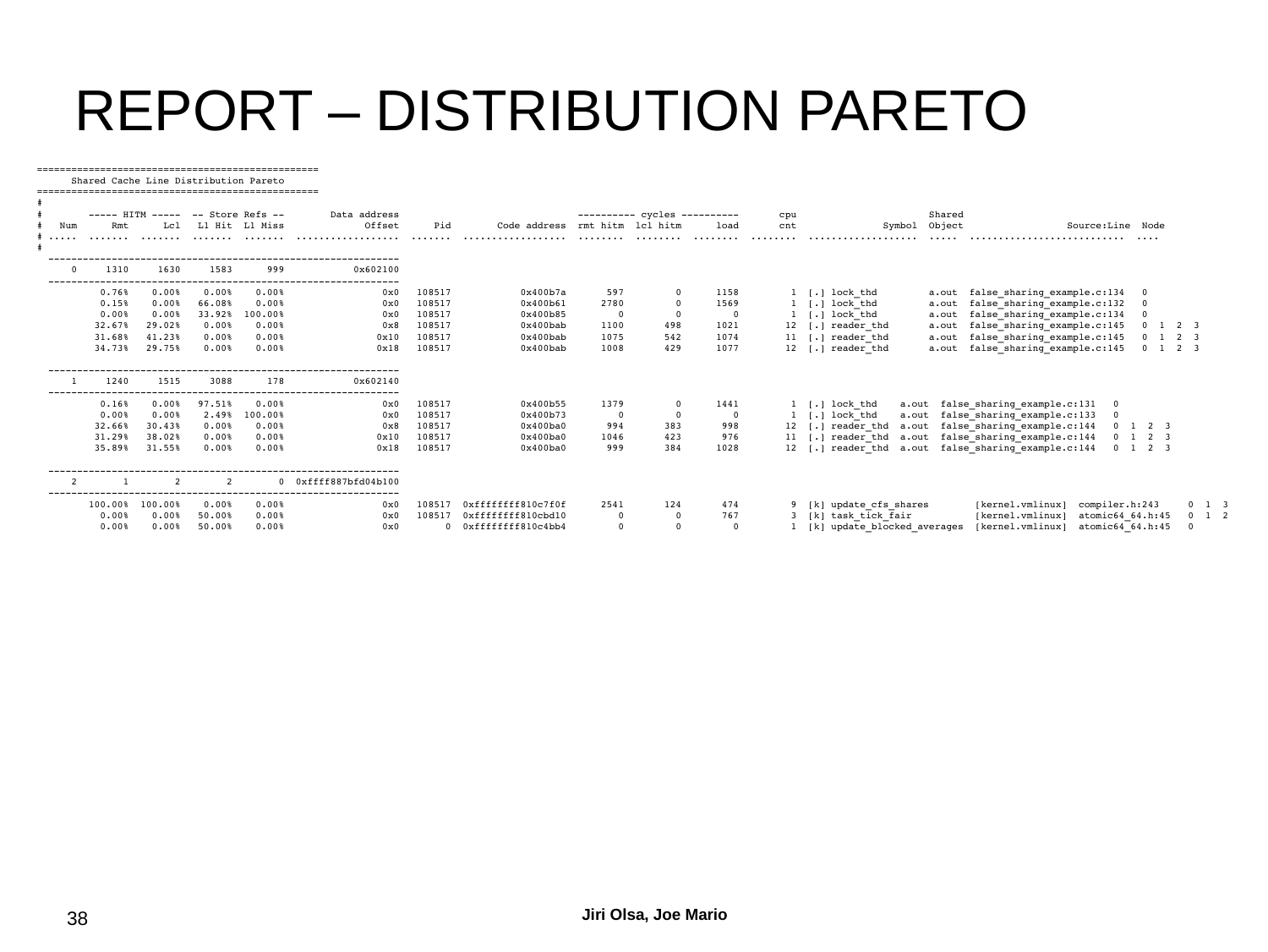=================================================

Shared Cache Line Distribution Pareto

| Num          | Rmt                  | Lcl                  | ----- HITM ----- -- Store Refs -- | L1 Hit L1 Miss          | Data address | Offset     | Pid              | Code address         | rmt hitm lcl hitm      | ---------- cycles ---------- | load                   | cpu<br>cnt |                                                                | Shared<br>Symbol Object |                                                                          | Source: Line Node       |                         |                              |
|--------------|----------------------|----------------------|-----------------------------------|-------------------------|--------------|------------|------------------|----------------------|------------------------|------------------------------|------------------------|------------|----------------------------------------------------------------|-------------------------|--------------------------------------------------------------------------|-------------------------|-------------------------|------------------------------|
|              |                      |                      |                                   |                         |              |            | .                | .                    |                        |                              | .                      |            |                                                                |                         |                                                                          |                         |                         |                              |
|              |                      |                      |                                   |                         |              |            |                  |                      |                        |                              |                        |            |                                                                |                         |                                                                          |                         |                         |                              |
|              | 1310                 | 1630                 | 1583                              | 999                     |              | 0x602100   |                  |                      |                        |                              |                        |            |                                                                |                         |                                                                          |                         |                         |                              |
|              |                      |                      |                                   |                         |              |            |                  |                      |                        |                              |                        |            |                                                                |                         |                                                                          |                         |                         |                              |
|              | 0.76%                | 0.00%                | 0.00%                             | 0.00%                   |              | 0x0        | 108517           | 0x400b7a             | 597                    | $^{\circ}$                   | 1158                   |            | $1 \t[\cdot] \text{lock}$ thd                                  | a.out                   | false sharing example.c:134                                              |                         | $\overline{\mathbf{0}}$ |                              |
|              | 0.15%<br>0.00%       | 0.00%<br>0.00%       | 66.08%                            | 0.00%<br>33.92% 100.00% |              | 0x0<br>0x0 | 108517<br>108517 | 0x400b61<br>0x400b85 | 2780<br>$\overline{0}$ | $^{\circ}$<br>$^{\circ}$     | 1569<br>$\overline{0}$ |            | $1 \t[\cdot] \text{lock}$ thd<br>$1 \t[\cdot] \text{lock}$ thd | a.out<br>a.out          | false sharing example.c:132<br>false sharing example.c:134               |                         | $\mathbf 0$<br>$\Omega$ |                              |
|              | 32.67%               | 29.02%               | 0.00%                             | 0.00%                   |              | 0x8        | 108517           | $0x400$ bab          | 1100                   | 498                          | 1021                   |            | 12 [.] reader thd                                              | a.out                   | false sharing example.c:145                                              |                         |                         | $0 \t1 \t2 \t3$              |
|              | 31.68%               | 41.23%               | 0.00%                             | 0.00%                   |              | 0x10       | 108517           | $0x400$ bab          | 1075                   | 542                          | 1074                   |            | 11 [.] reader thd                                              | a.out                   | false sharing example.c:145                                              |                         |                         | $0 \t1 \t2 \t3$              |
|              |                      | 34.73% 29.75%        | 0.00%                             | 0.00%                   |              | 0x18       | 108517           | $0x400$ bab          | 1008                   | 429                          | 1077                   |            | 12 [.] reader thd                                              | a.out                   | false sharing example.c:145                                              |                         |                         | $0 \t1 \t2 \t3$              |
|              |                      |                      |                                   |                         |              |            |                  |                      |                        |                              |                        |            |                                                                |                         |                                                                          |                         |                         |                              |
|              | 1240                 | 1515                 | 3088                              | 178                     |              | 0x602140   |                  |                      |                        |                              |                        |            |                                                                |                         |                                                                          |                         |                         |                              |
|              | 0.16%                | $0.00$ <sup>\$</sup> | 97.51%                            | 0.00%                   |              |            | 108517           |                      | 1379                   | $\mathbf 0$                  |                        |            |                                                                |                         |                                                                          |                         |                         |                              |
|              | 0.00%                | 0.00%                | 2.49%                             | 100.00%                 |              | 0x0<br>0x0 | 108517           | 0x400b55<br>0x400b73 | $\overline{0}$         | $\mathbf 0$                  | 1441<br>$\mathbf 0$    |            | $1 \quad [\cdot]$ lock thd<br>$1 \t[\cdot] \text{lock}$ thd    |                         | a.out false sharing example.c:131 0<br>a.out false sharing example.c:133 | $\overline{\mathbf{0}}$ |                         |                              |
|              | 32.66%               | 30.43%               | 0.00%                             | 0.00%                   |              | 0x8        | 108517           | 0x400ba0             | 994                    | 383                          | 998                    | 12         |                                                                |                         | [.] reader thd a.out false sharing example.c:144                         |                         | 0 1 2 3                 |                              |
|              | 31.29%               | 38.02%               | 0.00%                             | 0.00%                   |              | 0x10       | 108517           | 0x400ba0             | 1046                   | 423                          | 976                    | 11         |                                                                |                         | [.] reader thd a.out false sharing example.c:144                         |                         | $0 \t1 \t2 \t3$         |                              |
|              | 35.89%               | 31.55%               | $0.00$ <sup>\$</sup>              | 0.00%                   |              | 0x18       | 108517           | 0x400ba0             | 999                    | 384                          | 1028                   |            |                                                                |                         | 12 [.] reader thd a.out false sharing example.c:144 0 1 2 3              |                         |                         |                              |
| $\pmb{\ast}$ |                      |                      |                                   |                         |              |            |                  |                      |                        |                              |                        |            |                                                                |                         |                                                                          |                         |                         |                              |
|              |                      |                      |                                   |                         |              |            |                  |                      |                        |                              |                        |            |                                                                |                         |                                                                          |                         |                         |                              |
| $\pmb{\ast}$ |                      |                      |                                   | HITM                    |              |            |                  | -- Store Refs --     |                        |                              | Data address           |            |                                                                |                         |                                                                          |                         | l 3                     | $0 \quad 1 \quad 3$          |
| $\pmb{\ast}$ | Num                  |                      | Rmt                               |                         | Lc1          |            | L1 Hit           | L1 Miss              |                        |                              |                        | Offset     | Pid                                                            |                         | Code address                                                             |                         | 1:45                    | $1\quad 2$<br>$\overline{0}$ |
|              |                      |                      |                                   |                         |              |            |                  |                      |                        |                              |                        |            |                                                                |                         |                                                                          |                         | $\frac{1}{2}$ : 45      | $\overline{0}$               |
| $\pmb{\ast}$ | $\ddot{\phantom{0}}$ |                      |                                   |                         |              |            |                  |                      |                        |                              |                        |            |                                                                |                         |                                                                          |                         |                         |                              |
| $\#$         |                      |                      |                                   |                         |              |            |                  |                      |                        |                              |                        |            |                                                                |                         |                                                                          |                         |                         |                              |
|              |                      |                      |                                   |                         |              |            |                  |                      |                        |                              |                        |            |                                                                |                         |                                                                          |                         |                         |                              |
|              |                      |                      |                                   |                         |              |            |                  |                      |                        |                              |                        |            |                                                                |                         |                                                                          |                         |                         |                              |
|              |                      | 0                    | 1310                              |                         | 1630         |            | 1583             | 999                  |                        |                              |                        | 0x602100   |                                                                |                         |                                                                          |                         |                         |                              |
|              |                      |                      |                                   |                         |              |            |                  |                      |                        |                              |                        |            |                                                                |                         |                                                                          |                         |                         |                              |
|              |                      |                      |                                   |                         |              |            |                  |                      |                        |                              |                        |            |                                                                |                         |                                                                          |                         |                         |                              |
|              |                      |                      | 0.76%                             |                         | 0.00%        |            | 0.00%            | 0.00%                |                        |                              |                        | 0x0        | 108517                                                         |                         |                                                                          | 0x400b7a                |                         |                              |
|              |                      |                      |                                   |                         |              |            |                  |                      |                        |                              |                        |            |                                                                |                         |                                                                          |                         |                         |                              |
|              |                      |                      | 0.15%                             |                         | 0.00%        |            | 66.08%           | 0.00%                |                        |                              |                        | 0x0        | 108517                                                         |                         |                                                                          | 0x400b61                |                         |                              |
|              |                      |                      | 0.00%                             |                         | 0.00%        |            | 33.92%           | 100.00%              |                        |                              |                        | 0x0        | 108517                                                         |                         |                                                                          | 0x400b85                |                         |                              |
|              |                      |                      |                                   |                         |              |            |                  |                      |                        |                              |                        |            |                                                                |                         |                                                                          |                         |                         |                              |
|              |                      |                      | 32.67%                            |                         | 29.02%       |            | 0.00%            | 0.00%                |                        |                              |                        | 0x8        | 108517                                                         |                         |                                                                          | $0x400$ bab             |                         |                              |
|              |                      |                      | 31.68%                            |                         | 41.23%       |            | 0.00%            | 0.00%                |                        |                              |                        | 0x10       | 108517                                                         |                         |                                                                          | $0x400$ bab             |                         |                              |
|              |                      |                      |                                   |                         |              |            |                  |                      |                        |                              |                        |            |                                                                |                         |                                                                          |                         |                         |                              |
|              |                      |                      | 34.73%                            |                         | 29.75%       |            | 0.00%            | 0.00%                |                        |                              |                        | 0x18       | 108517                                                         |                         |                                                                          | $0x400$ bab             |                         |                              |
|              |                      |                      |                                   |                         |              |            |                  |                      |                        |                              |                        |            |                                                                |                         |                                                                          |                         |                         |                              |
|              |                      |                      |                                   |                         |              |            |                  |                      |                        |                              |                        |            |                                                                |                         |                                                                          |                         |                         |                              |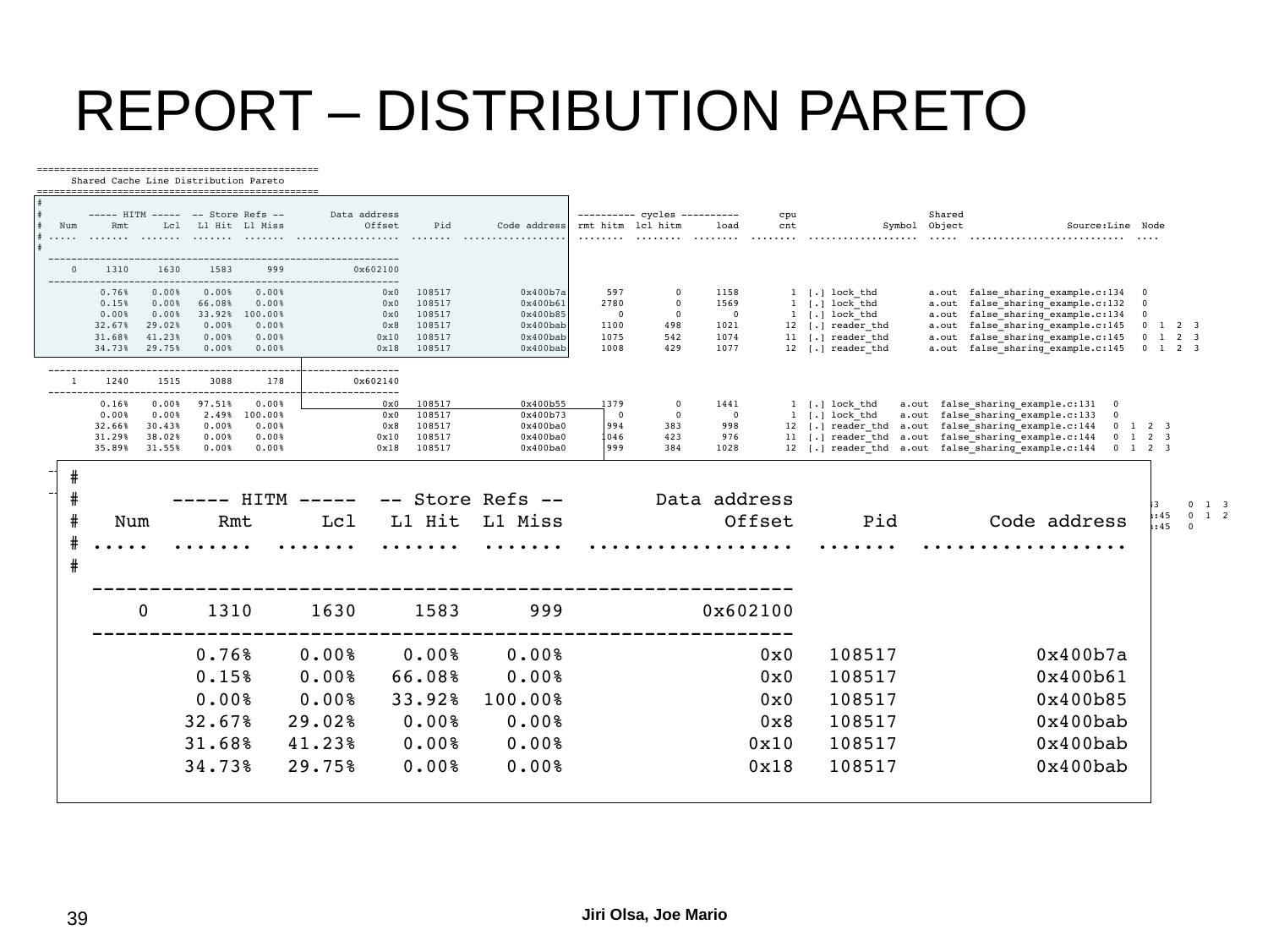| $Rm+$                                                 | Lcl                                                   |                                                                                                   |                                                           | Data address<br>Offset                                                                                                  | Pid                                                      |                                                                               |                                                       |                                                               | load                                             | cpu<br>cnt                   |                                  |                                                                                                                                                                                                                       |                                                                                                                                                     |                                                                      |                        |   |                                                                                                                                                                                                                                                                                                                                                                                                       |                                                                                                                                                                |
|-------------------------------------------------------|-------------------------------------------------------|---------------------------------------------------------------------------------------------------|-----------------------------------------------------------|-------------------------------------------------------------------------------------------------------------------------|----------------------------------------------------------|-------------------------------------------------------------------------------|-------------------------------------------------------|---------------------------------------------------------------|--------------------------------------------------|------------------------------|----------------------------------|-----------------------------------------------------------------------------------------------------------------------------------------------------------------------------------------------------------------------|-----------------------------------------------------------------------------------------------------------------------------------------------------|----------------------------------------------------------------------|------------------------|---|-------------------------------------------------------------------------------------------------------------------------------------------------------------------------------------------------------------------------------------------------------------------------------------------------------------------------------------------------------------------------------------------------------|----------------------------------------------------------------------------------------------------------------------------------------------------------------|
|                                                       |                                                       |                                                                                                   |                                                           |                                                                                                                         |                                                          |                                                                               |                                                       |                                                               |                                                  |                              |                                  |                                                                                                                                                                                                                       |                                                                                                                                                     |                                                                      |                        |   |                                                                                                                                                                                                                                                                                                                                                                                                       |                                                                                                                                                                |
| 0.76%<br>0.15%<br>0.00%<br>32.67%<br>31.68%<br>34.73% | 0.00%<br>0.00%<br>0.00%<br>29.02%<br>41.23%<br>29.75% | $0.00$ <sup>\$</sup><br>66.08%<br>33.92%<br>$0.00$ <sup>\$</sup><br>$0.00$ <sup>\$</sup><br>0.00% | .<br>0.00%<br>0.00%<br>100.00%<br>0.00%<br>0.00%<br>0.00% | ------------------<br>0x0<br>0x0<br>0x0<br>0x8<br>0x10<br>0x18                                                          | 108517<br>108517<br>108517<br>108517<br>108517<br>108517 | 0x400b7a<br>0x400b61<br>0x400b85<br>$0x400$ bab<br>$0x400$ bab<br>$0x400$ bab | 597<br>2780<br>$\overline{0}$<br>1100<br>1075<br>1008 | $\mathbf 0$<br>$\mathbf 0$<br>$^{\circ}$<br>498<br>542<br>429 | 1158<br>1569<br>$\Omega$<br>1021<br>1074<br>1077 | 12<br>11                     | [.] reader thd<br>[.] reader thd |                                                                                                                                                                                                                       |                                                                                                                                                     |                                                                      |                        |   | $\overline{0}$<br>$\mathbf{0}$<br>$\Omega$<br>$\overline{0}$                                                                                                                                                                                                                                                                                                                                          | 1 2 3<br>$0 \t1 \t2 \t3$<br>$0 \t1 \t2 \t3$                                                                                                                    |
| 1240                                                  | 1515                                                  | 3088                                                                                              | 178                                                       | 0x602140                                                                                                                |                                                          |                                                                               |                                                       |                                                               |                                                  |                              |                                  |                                                                                                                                                                                                                       |                                                                                                                                                     |                                                                      |                        |   |                                                                                                                                                                                                                                                                                                                                                                                                       |                                                                                                                                                                |
| 0.16%<br>0.00%<br>32.66%<br>31.29%                    | 0.00%<br>0.00%<br>30.43%<br>38.02%                    | 97.51%<br>2.49%<br>0.00%<br>0.00%<br>$0.00$ <sup>\$</sup>                                         | 0.00%<br>100.00%<br>0.00%<br>0.00%<br>0.00%               | 0x0<br>0x0<br>0x8<br>0x10<br>0x18                                                                                       | 108517<br>108517<br>108517<br>108517<br>108517           | 0x400b55<br>0x400b73<br>0x400ba0<br>0x400ba0<br>0x400ba0                      | 1379<br>$\overline{\mathbf{0}}$<br>994<br>1046<br>999 | $\mathbf 0$<br>$\mathbf 0$<br>383<br>423<br>384               | 1441<br>$\mathbf 0$<br>998<br>976<br>1028        | 12                           |                                  |                                                                                                                                                                                                                       |                                                                                                                                                     |                                                                      |                        |   |                                                                                                                                                                                                                                                                                                                                                                                                       |                                                                                                                                                                |
| -----------                                           |                                                       |                                                                                                   |                                                           |                                                                                                                         |                                                          |                                                                               |                                                       |                                                               |                                                  |                              |                                  |                                                                                                                                                                                                                       |                                                                                                                                                     |                                                                      |                        |   |                                                                                                                                                                                                                                                                                                                                                                                                       |                                                                                                                                                                |
| 100.<br>0.<br>0.                                      |                                                       |                                                                                                   |                                                           |                                                                                                                         |                                                          | Object                                                                        |                                                       |                                                               |                                                  |                              |                                  |                                                                                                                                                                                                                       |                                                                                                                                                     |                                                                      |                        |   |                                                                                                                                                                                                                                                                                                                                                                                                       | $0 \t1 \t3$<br>$\mathbf 0$<br>1<br>$\Omega$                                                                                                                    |
|                                                       |                                                       |                                                                                                   |                                                           |                                                                                                                         |                                                          |                                                                               |                                                       |                                                               |                                                  |                              |                                  |                                                                                                                                                                                                                       |                                                                                                                                                     |                                                                      |                        |   |                                                                                                                                                                                                                                                                                                                                                                                                       |                                                                                                                                                                |
|                                                       |                                                       |                                                                                                   |                                                           |                                                                                                                         |                                                          |                                                                               |                                                       |                                                               |                                                  |                              |                                  |                                                                                                                                                                                                                       |                                                                                                                                                     |                                                                      |                        |   |                                                                                                                                                                                                                                                                                                                                                                                                       |                                                                                                                                                                |
|                                                       |                                                       |                                                                                                   |                                                           | lock thd                                                                                                                |                                                          | a.out                                                                         |                                                       |                                                               |                                                  |                              |                                  | $\mathbf 0$                                                                                                                                                                                                           |                                                                                                                                                     |                                                                      |                        |   |                                                                                                                                                                                                                                                                                                                                                                                                       |                                                                                                                                                                |
|                                                       |                                                       |                                                                                                   |                                                           |                                                                                                                         |                                                          |                                                                               |                                                       |                                                               |                                                  |                              |                                  |                                                                                                                                                                                                                       |                                                                                                                                                     |                                                                      |                        |   |                                                                                                                                                                                                                                                                                                                                                                                                       |                                                                                                                                                                |
|                                                       |                                                       |                                                                                                   |                                                           | lock thd                                                                                                                |                                                          |                                                                               |                                                       |                                                               |                                                  |                              |                                  |                                                                                                                                                                                                                       |                                                                                                                                                     |                                                                      |                        |   |                                                                                                                                                                                                                                                                                                                                                                                                       |                                                                                                                                                                |
|                                                       |                                                       |                                                                                                   |                                                           |                                                                                                                         |                                                          |                                                                               |                                                       |                                                               |                                                  |                              |                                  |                                                                                                                                                                                                                       |                                                                                                                                                     |                                                                      |                        |   |                                                                                                                                                                                                                                                                                                                                                                                                       |                                                                                                                                                                |
|                                                       |                                                       | 11                                                                                                |                                                           |                                                                                                                         |                                                          |                                                                               |                                                       |                                                               |                                                  |                              |                                  |                                                                                                                                                                                                                       |                                                                                                                                                     |                                                                      |                        |   |                                                                                                                                                                                                                                                                                                                                                                                                       |                                                                                                                                                                |
|                                                       |                                                       |                                                                                                   | $\lceil$ . $\rceil$                                       | reader thd                                                                                                              |                                                          | a.out                                                                         |                                                       |                                                               |                                                  |                              | false sharing example.c:145      | $\overline{0}$                                                                                                                                                                                                        |                                                                                                                                                     | $\overline{2}$                                                       | 3                      |   |                                                                                                                                                                                                                                                                                                                                                                                                       |                                                                                                                                                                |
|                                                       | 1310<br>-----------                                   | 1630<br>35.89% 31.55%                                                                             | 1583                                                      | Shared Cache Line Distribution Pareto<br>----- HITM ----- -- Store Refs --<br>L1 Hit L1 Miss<br>999<br>cpu<br>cnt<br>12 | 0x602100<br>t • 1<br>lock thd<br>$\cdot$ $\cdot$         | reader thd                                                                    | Shared<br>Symbol<br>a.out<br>a.out<br>a.out           |                                                               | Code address rmt hitm lcl hitm                   | ---------- cycles ---------- |                                  | $1 \t[\cdot] \text{lock}$ thd<br>$1 \t[\cdot] \text{lock}$ thd<br>$1 \t[\cdot] \text{lock}$ thd<br>12 [.] reader thd<br>$1 \t[\cdot] \text{lock}$ thd<br>$1 \t[\cdot] \text{lock}$ thd<br>false sharing example.c:134 | Source:Line<br>false sharing example.c:132<br>$\mathbf 0$<br>$\pmb{0}$<br>false sharing example.c:134<br>false sharing example.c:145<br>$\mathbf 0$ | Shared<br>Symbol Object<br>a.out<br>a.out<br>a.out<br>a.out<br>a.out | Node<br>$\overline{2}$ | 3 | false sharing example.c:134<br>false sharing example.c:132<br>false sharing example.c:134<br>false sharing example.c:145<br>false sharing example.c:145<br>a.out false sharing example.c:131 0<br>a.out false sharing example.c:133<br>[.] reader thd a.out false sharing example.c:144<br>11 [.] reader thd a.out false sharing example.c:144<br>12 [.] reader thd a.out false sharing example.c:144 | Source: Line Node<br>a.out false sharing example.c:145<br>$0 \t1 \t2 \t3$<br>$0 \t1 \t2 \t3$<br>0 1 2 3<br>ompiler.h:243<br>tomic64 64.h:45<br>tomic64 64.h:45 |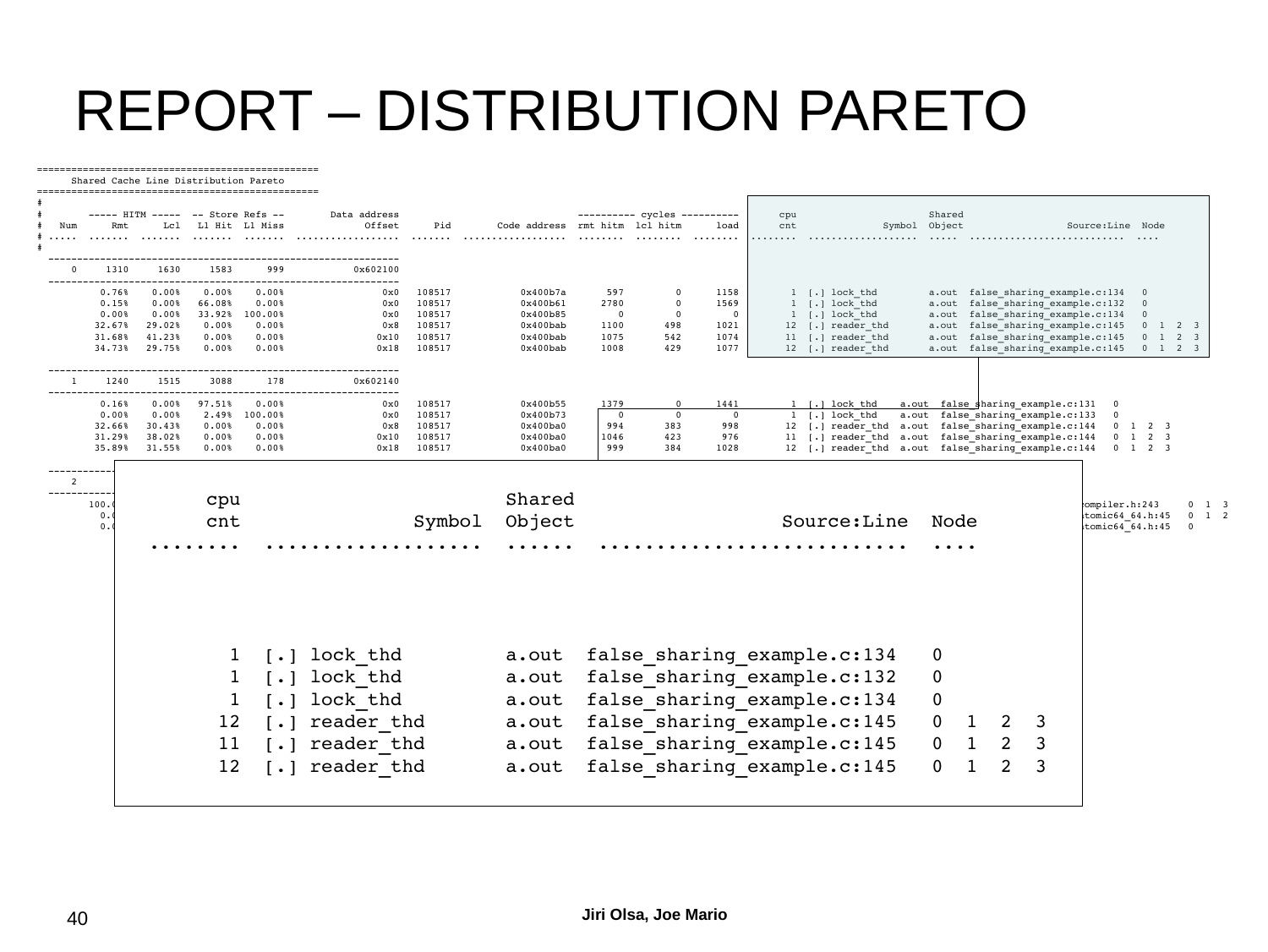|  | Shared Cache Line Distribution Pareto |  |
|--|---------------------------------------|--|

|     |                 |                 | ----- HITM ----- -- Store Refs --     |                         | Data address<br>Offset      | Pid              |                                 |                        | ---------- cycles ----------<br>rmt hitm lcl hitm |                        | cpu      |                                        | Shared             |                                                            |                         |                                      |                     |
|-----|-----------------|-----------------|---------------------------------------|-------------------------|-----------------------------|------------------|---------------------------------|------------------------|---------------------------------------------------|------------------------|----------|----------------------------------------|--------------------|------------------------------------------------------------|-------------------------|--------------------------------------|---------------------|
| Num |                 | Lcl             |                                       | L1 Hit L1 Miss<br>.     |                             | .                | Code address<br>. <b>.</b><br>. |                        | .                                                 | load<br>.              | cnt<br>. |                                        | Symbol Object<br>. |                                                            | Source: Line Node       |                                      |                     |
|     |                 |                 |                                       |                         |                             |                  |                                 |                        |                                                   |                        |          |                                        |                    |                                                            |                         |                                      |                     |
|     | 1310            | 1630            | 1583                                  | 999                     | 0x602100                    |                  |                                 |                        |                                                   |                        |          |                                        |                    |                                                            |                         |                                      |                     |
|     | .               | --------        | -------                               |                         | --------------------------- |                  |                                 |                        |                                                   |                        |          |                                        |                    |                                                            |                         |                                      |                     |
|     | 0.76%           | 0.00%           | 0.00%                                 | 0.00%                   | 0x0                         | 108517           | 0x400b7a                        | 597                    | $\overline{0}$                                    | 1158                   |          | $1 \t[\cdot] \tlock \tthat$            |                    | a.out false sharing example.c:134                          |                         | $\overline{\mathbf{0}}$              |                     |
|     | 0.15%           | 0.00%           | 66.08%                                | 0.00%                   | 0x0                         | 108517           | 0x400b61                        | 2780                   | $\mathbb O$                                       | 1569                   |          | $1 \t[\cdot] \text{lock}$ thd          | a.out              | false sharing example.c:132                                |                         | $\overline{\mathbf{0}}$              |                     |
|     | 0.00%<br>32.67% | 0.00%<br>29.02% | $0.00$ <sup>\$</sup>                  | 33.92% 100.00%<br>0.00% | 0x0<br>0x8                  | 108517<br>108517 | 0x400b85<br>$0x400$ bab         | $\overline{0}$<br>1100 | $\overline{0}$<br>498                             | $\overline{0}$<br>1021 |          | $1 \t[\cdot] \text{lock}$ thd          | a.out<br>a.out     | false sharing example.c:134                                |                         | $\mathbf 0$<br>$\mathbf{0}$<br>1 2 3 |                     |
|     | 31.68%          | 41.23%          | 0.00%                                 | 0.00%                   | 0x10                        | 108517           | $0x400$ bab                     | 1075                   | 542                                               | 1074                   |          | 12 [.] reader thd<br>11 [.] reader thd | a.out              | false sharing example.c:145<br>false sharing example.c:145 |                         | 1 2 3<br>$\mathbf{0}$                |                     |
|     | 34.73%          | 29.75%          | $0.00$ <sup>\$</sup>                  | 0.00%                   | 0x18                        | 108517           | $0x400$ bab                     | 1008                   | 429                                               | 1077                   |          | 12 [.] reader thd                      |                    | a.out false sharing example.c:145                          |                         | $0 \t1 \t2 \t3$                      |                     |
|     |                 |                 |                                       |                         |                             |                  |                                 |                        |                                                   |                        |          |                                        |                    |                                                            |                         |                                      |                     |
|     | 1240            | 1515            | 3088                                  | 178                     | -------<br>0x602140         |                  |                                 |                        |                                                   |                        |          |                                        |                    |                                                            |                         |                                      |                     |
|     | 0.16%           | 0.00%           | 97.51%                                | 0.00%                   | ---------<br>0x0            | 108517           | 0x400b55                        | 1379                   | $\overline{\mathbf{0}}$                           | 1441                   |          | $1 \t[\cdot] \tlock \tthat$            |                    | a.out false sharing example.c:131 0                        |                         |                                      |                     |
|     | 0.00%           | 0.00%           |                                       | 2.49% 100.00%           | 0x0                         | 108517           | 0x400b73                        | $\mathbf 0$            | $\overline{0}$                                    | $\mathbf 0$            |          | $1 \t[\cdot] \text{lock}$ thd          |                    | a.out false sharing example.c:133                          | $\overline{\mathbf{0}}$ |                                      |                     |
|     | 32.66%          | 30.43%          | 0.00%                                 | 0.00%                   | 0x8                         | 108517           | 0x400ba0                        | 994                    | 383                                               | 998                    | 12       | [.] reader thd a.out                   |                    | false sharing example.c:144                                |                         | $0 \t1 \t2 \t3$                      |                     |
|     | 31.29%          | 38.02%          | 0.00%                                 | 0.00%                   | 0x10                        | 108517           | 0x400ba0                        | 1046                   | 423                                               | 976                    | 11       |                                        |                    | [.] reader thd a.out false sharing example.c:144           |                         | $0 \t1 \t2 \t3$                      |                     |
|     | 35.89%          | 31.55%          | 0.00%                                 | 0.00%                   | 0x18                        | 108517           | 0x400ba0                        | 999                    | 384                                               | 1028                   |          |                                        |                    | 12 [.] reader thd a.out false sharing example.c:144        |                         | $0 \t1 \t2 \t3$                      |                     |
|     |                 |                 |                                       |                         |                             |                  |                                 |                        |                                                   |                        |          |                                        |                    |                                                            |                         |                                      |                     |
|     | $\overline{1}$  | $\overline{2}$  | $\overline{2}$                        | $\Omega$                | 0xffff887bfd04b100          |                  |                                 |                        |                                                   |                        |          |                                        |                    |                                                            |                         |                                      |                     |
|     | 100.00% 100.00% |                 | ----------------------------<br>0.00% | 0.00%                   | 0x0                         |                  |                                 | cycles                 |                                                   |                        |          | [k] update cfs shares                  |                    | [kernel.vmlinux]                                           | compiler.h:243          |                                      | $0 \quad 1 \quad 3$ |
|     | 0.00%           | 0.00%           | 50.00%                                | 0.00%                   | 0x0                         |                  | rmt hitm                        | lcl hitm               |                                                   | load                   |          | [k] task tick fair                     |                    | [kernel.vmlinux]                                           | atomic64 64.h:45        |                                      | $0 \quad 1 \quad 2$ |
|     | 0.00%           | 0.00%           | 50.00%                                | 0.00%                   | 0x0                         |                  |                                 |                        |                                                   |                        |          | [k] update blocked averages            |                    | [kernel.vmlinux]                                           | atomic64 64.h:45        |                                      | $^{\circ}$          |
|     |                 |                 |                                       |                         |                             |                  |                                 |                        |                                                   |                        |          |                                        |                    |                                                            |                         |                                      |                     |
|     |                 |                 |                                       |                         |                             |                  |                                 |                        |                                                   |                        |          |                                        |                    |                                                            |                         |                                      |                     |
|     |                 |                 |                                       |                         |                             |                  |                                 |                        |                                                   |                        |          |                                        |                    |                                                            |                         |                                      |                     |
|     |                 |                 |                                       |                         |                             |                  |                                 |                        |                                                   |                        |          |                                        |                    |                                                            |                         |                                      |                     |
|     |                 |                 |                                       |                         |                             |                  |                                 |                        |                                                   |                        |          |                                        |                    |                                                            |                         |                                      |                     |
|     |                 |                 |                                       |                         |                             |                  |                                 |                        |                                                   |                        |          |                                        |                    |                                                            |                         |                                      |                     |
|     |                 |                 |                                       |                         |                             |                  |                                 |                        |                                                   |                        |          |                                        |                    |                                                            |                         |                                      |                     |
|     |                 |                 |                                       |                         |                             |                  | 597                             | 0                      |                                                   | 1158                   |          |                                        |                    |                                                            |                         |                                      |                     |
|     |                 |                 |                                       |                         |                             |                  | 2780                            |                        |                                                   | 1569                   |          |                                        |                    |                                                            |                         |                                      |                     |
|     |                 |                 |                                       |                         |                             |                  |                                 | 0                      |                                                   |                        |          |                                        |                    |                                                            |                         |                                      |                     |
|     |                 |                 |                                       |                         |                             |                  | 0                               | 0                      |                                                   | 0                      |          |                                        |                    |                                                            |                         |                                      |                     |
|     |                 |                 |                                       |                         |                             |                  | 1100                            | 498                    |                                                   | 1021                   |          |                                        |                    |                                                            |                         |                                      |                     |
|     |                 |                 |                                       |                         |                             |                  | 1075                            | 542                    |                                                   | 1074                   |          |                                        |                    |                                                            |                         |                                      |                     |
|     |                 |                 |                                       |                         |                             |                  |                                 |                        |                                                   |                        |          |                                        |                    |                                                            |                         |                                      |                     |
|     |                 |                 |                                       |                         |                             |                  | 1008                            | 429                    |                                                   | 1077                   |          |                                        |                    |                                                            |                         |                                      |                     |
|     |                 |                 |                                       |                         |                             |                  |                                 |                        |                                                   |                        |          |                                        |                    |                                                            |                         |                                      |                     |
|     |                 |                 |                                       |                         |                             |                  |                                 |                        |                                                   |                        |          |                                        |                    |                                                            |                         |                                      |                     |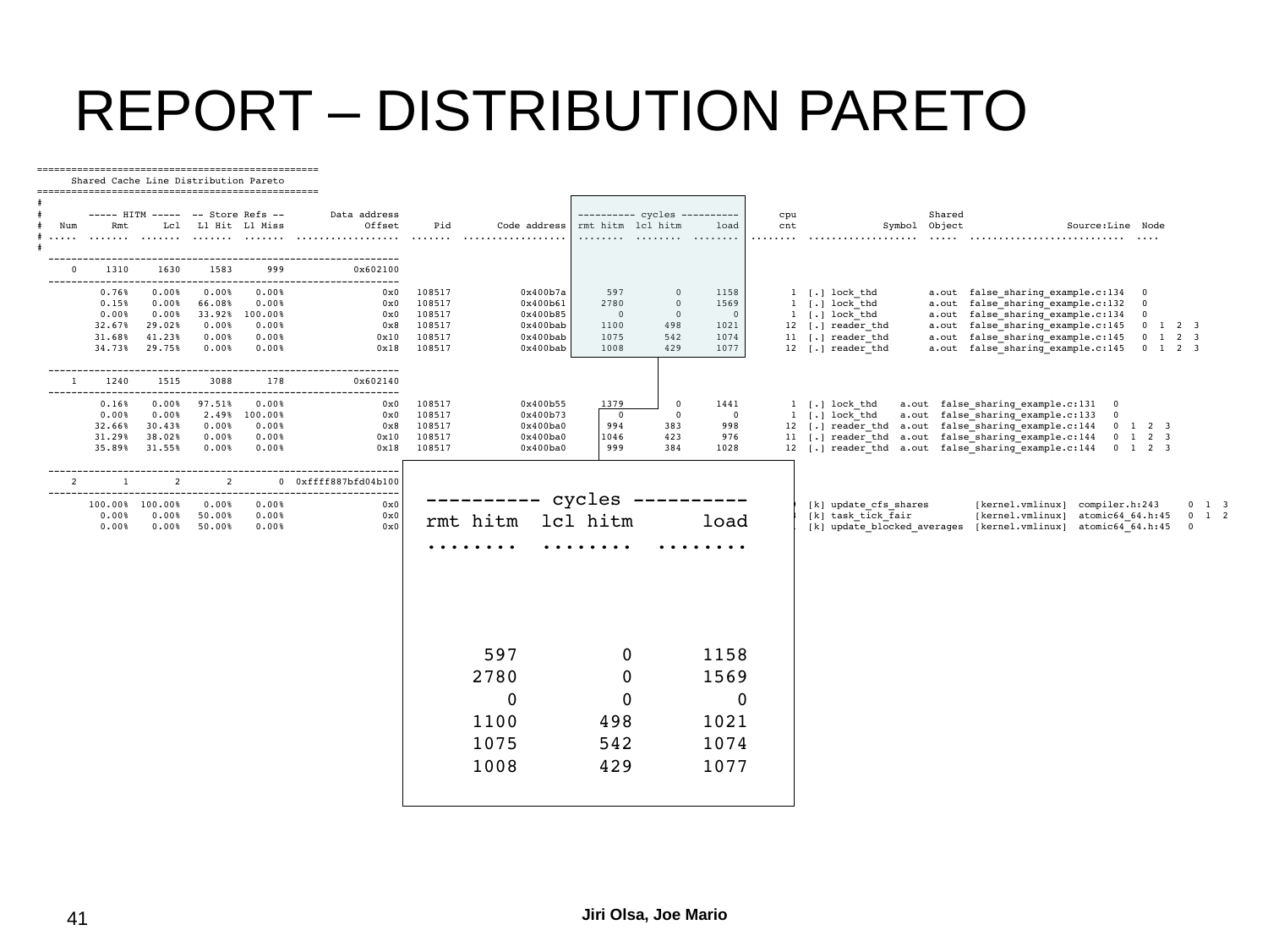- perf multi threaded report
- new perf feature by Namhyung Kim
- multiple threads reading/parsing data file
- It is **faster…** of course **;-)**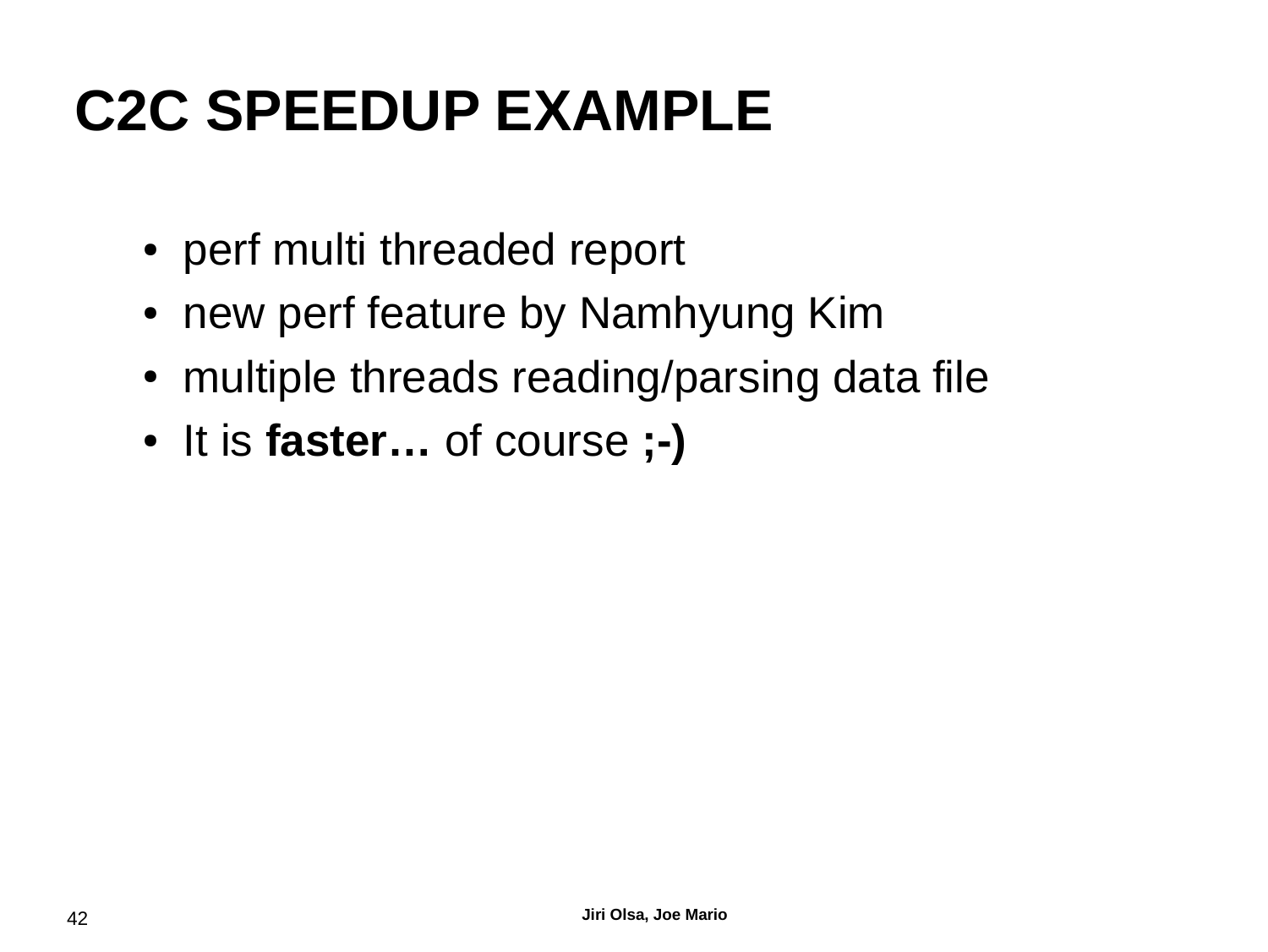# PERF **MULTI THREADED** REPORT

#### Node 0



• multi threaded report creates thread on every CPU in system

#### Node 1

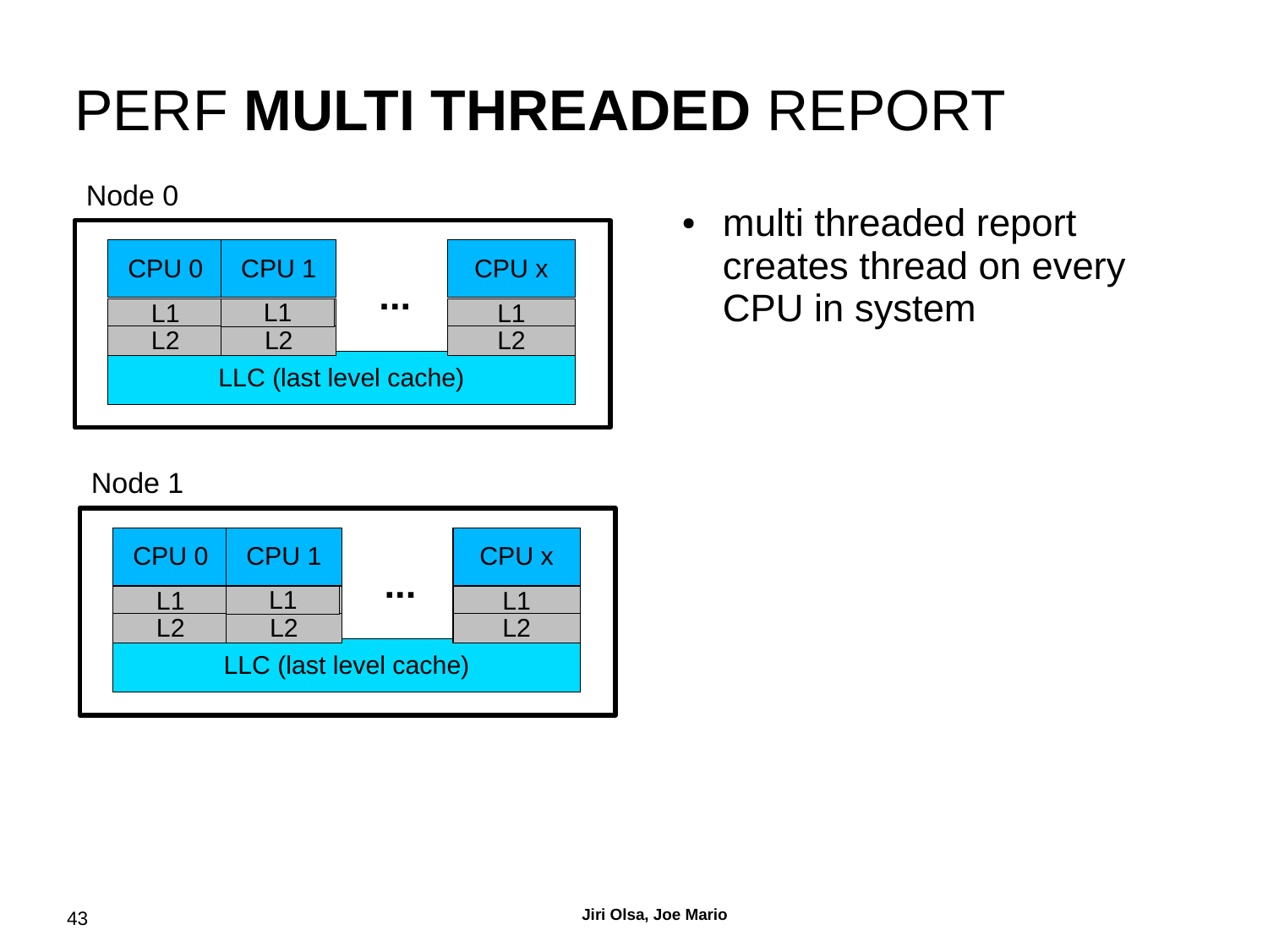# PERF **MULTI THREADED** REPORT

#### Node 0

|                        | <b>CPUO</b> | CPU1 |   | CPU x |  |  |  |  |  |  |
|------------------------|-------------|------|---|-------|--|--|--|--|--|--|
|                        |             |      | . |       |  |  |  |  |  |  |
|                        | C           |      |   |       |  |  |  |  |  |  |
| LLC (last level cache) |             |      |   |       |  |  |  |  |  |  |
|                        |             |      |   |       |  |  |  |  |  |  |

• multi threaded report creates thread on every CPU in system

#### Node 1

| CPU 0 | CPU <sub>1</sub>       |       | CPU x |
|-------|------------------------|-------|-------|
|       | 2                      | 7 I D |       |
|       | LLC (last level cache) |       |       |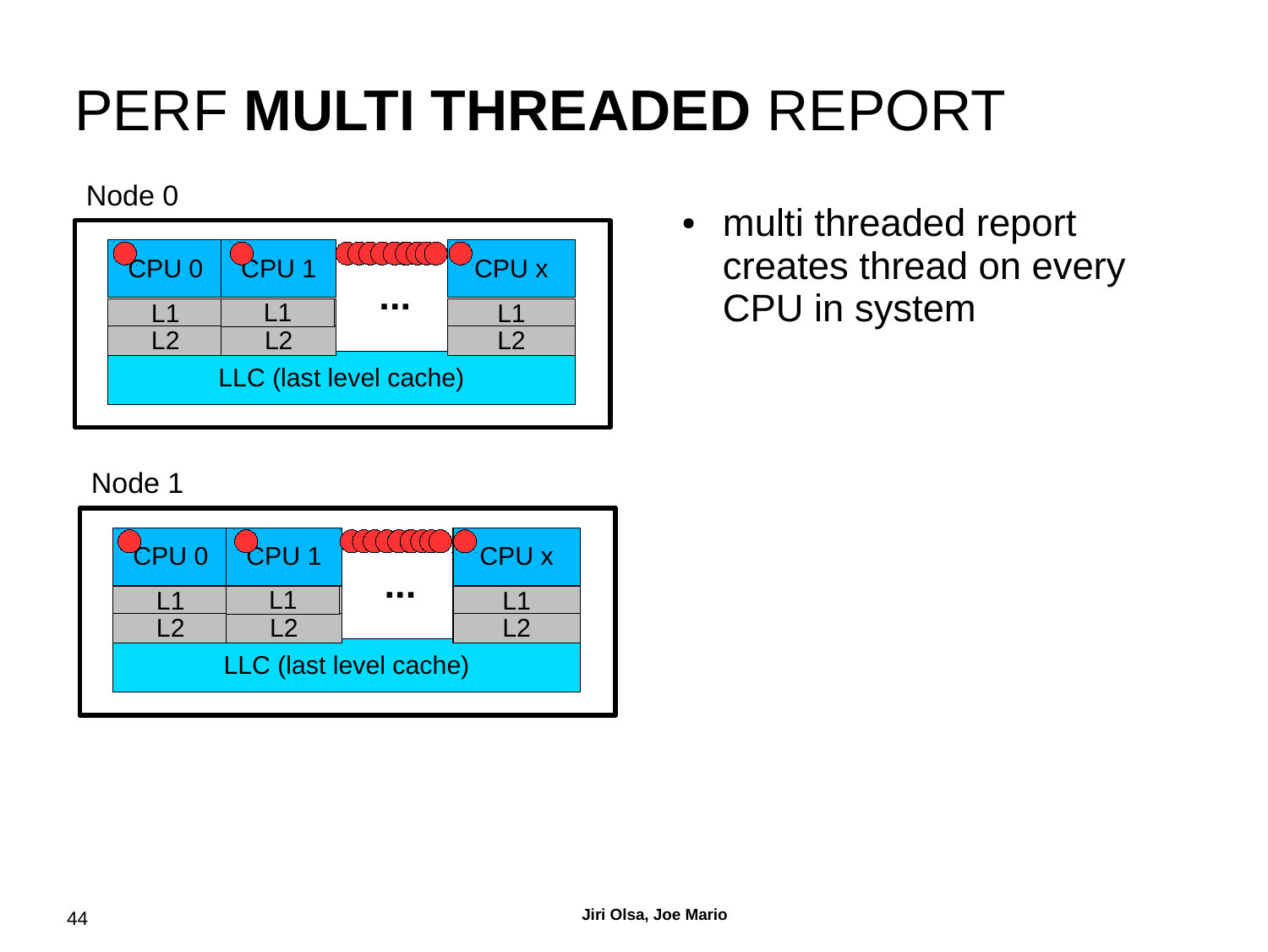Shared Data Cache Line Table =================================================

|         |                   | Total   |        |       |       |     |         |         |        | Tot ----- LLC Load Hitm ----- ---- Store Reference ---- --- Load Dram ---- |     | LLC           |         |        |        |                | $Total$ ----- Core Load Hit ----- -- LLC Load Hit -- |     |
|---------|-------------------|---------|--------|-------|-------|-----|---------|---------|--------|----------------------------------------------------------------------------|-----|---------------|---------|--------|--------|----------------|------------------------------------------------------|-----|
| # Index | Cacheline records |         | Hitm   | Total | Lc1   | Rmt | Total   | L1Hit   | LlMiss | Lc1                                                                        |     | Rmt – Ld Miss | Loads   | FB     | L1     | L <sub>2</sub> | Llc                                                  | Rmt |
|         |                   |         |        |       |       | .   | .       | .       | .      | .                                                                          | .   | .             | .       | .      | .      | .              | .                                                    | .   |
|         |                   |         |        |       |       |     |         |         |        |                                                                            |     |               |         |        |        |                |                                                      |     |
|         | 0x2c0d880         | 5721043 | 77.20% | 44115 | 43701 | 414 | 3686291 | 3607172 | 79119  |                                                                            | 145 | 584           | 2034752 | 741904 | 994452 | 213480         | 40631                                                | 25  |
|         | 0x2c0d7c0         | 189627  | 6.90%  | 3942  | 3870  |     | 8430    | 8307    | 123    |                                                                            | 29  |               | 181197  | 31943  | 97518  | 45751          | 1965                                                 | 49  |
|         | 0x2c0d800         | 14597   | 6.73%  | 3844  | 3802  | 42  | 6932    | 4511    | 2421   |                                                                            |     | 47            | 107665  | 88022  | 6075   | 9639           | 80                                                   |     |
|         | 0x2c2a280         | 40187   | 2.80%  | 1601  | 1570  | 31  | 3494    | 387     | 3107   |                                                                            |     | 65            | 36693   | 3584   | 6910   | 24123          | 441                                                  | 34  |
|         | 0x2c0d8c0         | 43943   | 0.07%  | 40    |       | 40  |         |         |        |                                                                            |     | 148           | 43943   | 1106   | 11805  | 27916          | 2968                                                 | 104 |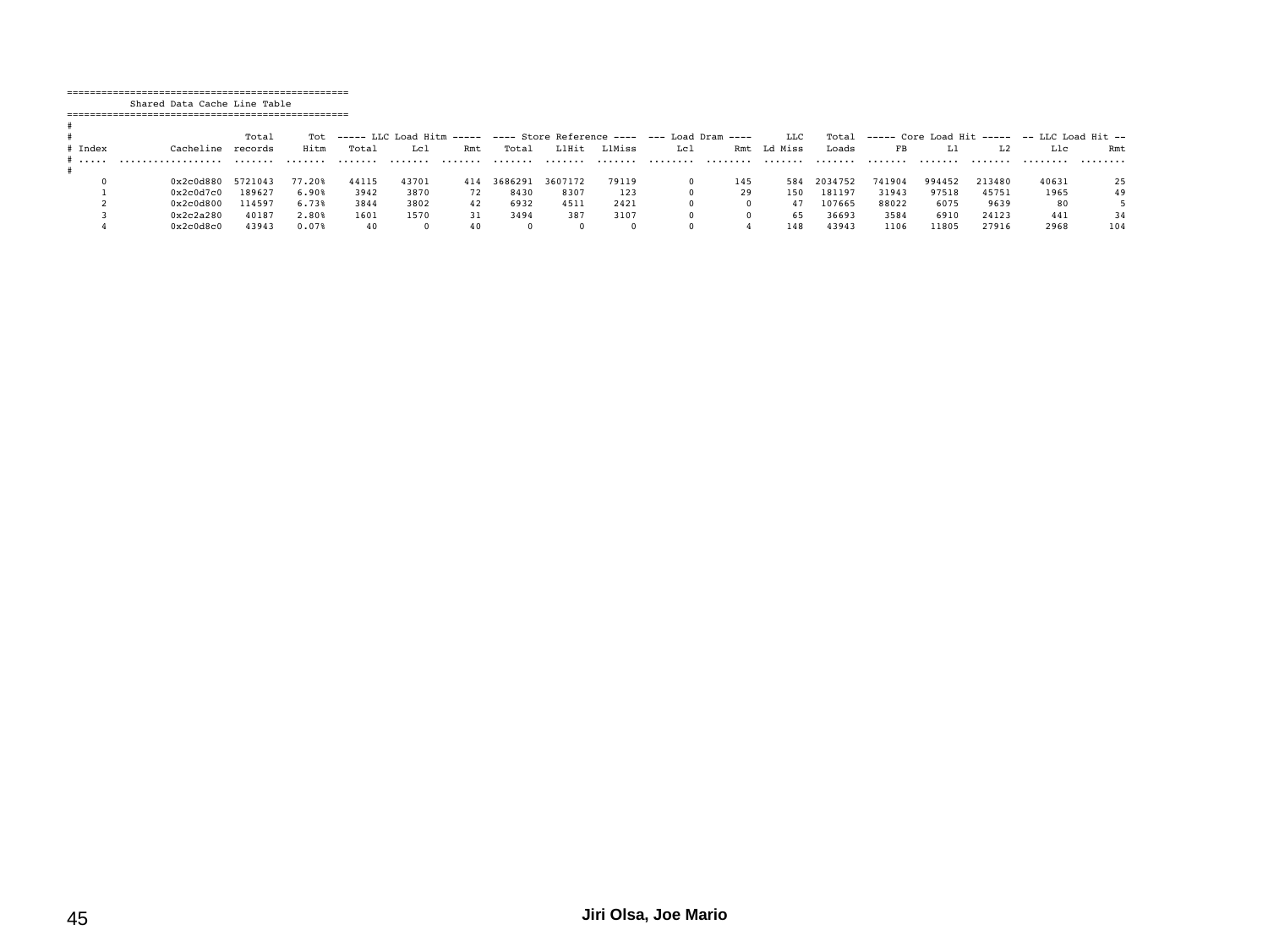Shared Data Cache Line Table =================================================

# # Total Tot ----- LLC Load Hitm ----- ---- Store Reference ---- --- Load Dram ---- LLC Total ----- Core Load Hit ----- -- LLC Load Hit -- Lcl Rmt Ld Miss Loads FB L1 L2 Llc نسيت بينست بينسي بينس بينس بينس بينس بينس بينس السبب بينس بينس بينس بينس السبب بينس بينس بينسي بين # # 0 0x2c0d880 5721043 77.20% 44115 43701 414 3686291 3607172 79119 0 145 584 2034752 741904 994452 213480 40631 25 1 0x2c0d7c0 189627 6.90% 3942 3870 72 8430 8307 123 0 29 150 181197 31943 97518 45751 1965 49 2 0x2c0d800 114597 6.73% 3844 3802 42 6932 4511 2421 0 0 47 107665 88022 6075 9639 80 5 3 0x2c2a280 40187 2.80% 1601 1570 31 3494 387 3107 0 0 65 36693 3584 6910 24123 441 34 4 0x2c0d8c0 43943 0.07% 40 0 40 0 0 0 0 4 148 43943 1106 11805 27916 2968 104

|        | ----- LLC Load Hitm ----- ---- Store Reference ---- |             |     |          |       | Tot    | Total   |
|--------|-----------------------------------------------------|-------------|-----|----------|-------|--------|---------|
| L1Miss | L1Hit                                               | Total       | Rmt | Lcl      | Total | Hitm   | records |
|        |                                                     |             |     |          |       |        |         |
| 79119  | 3607172                                             | 3686291     | 414 | 43701    | 44115 | 77.20% | 5721043 |
| 123    | 8307                                                | 8430        | 72  | 3870     | 3942  | 6.90%  | 189627  |
| 2421   | 4511                                                | 6932        | 42  | 3802     | 3844  | 6.73%  | 114597  |
| 3107   | 387                                                 | 3494        | 31  | 1570     | 1601  | 2.80%  | 40187   |
| 0      | $\mathbf 0$                                         | $\mathbf 0$ | 40  | $\Omega$ | 40    | 0.07%  | 43943   |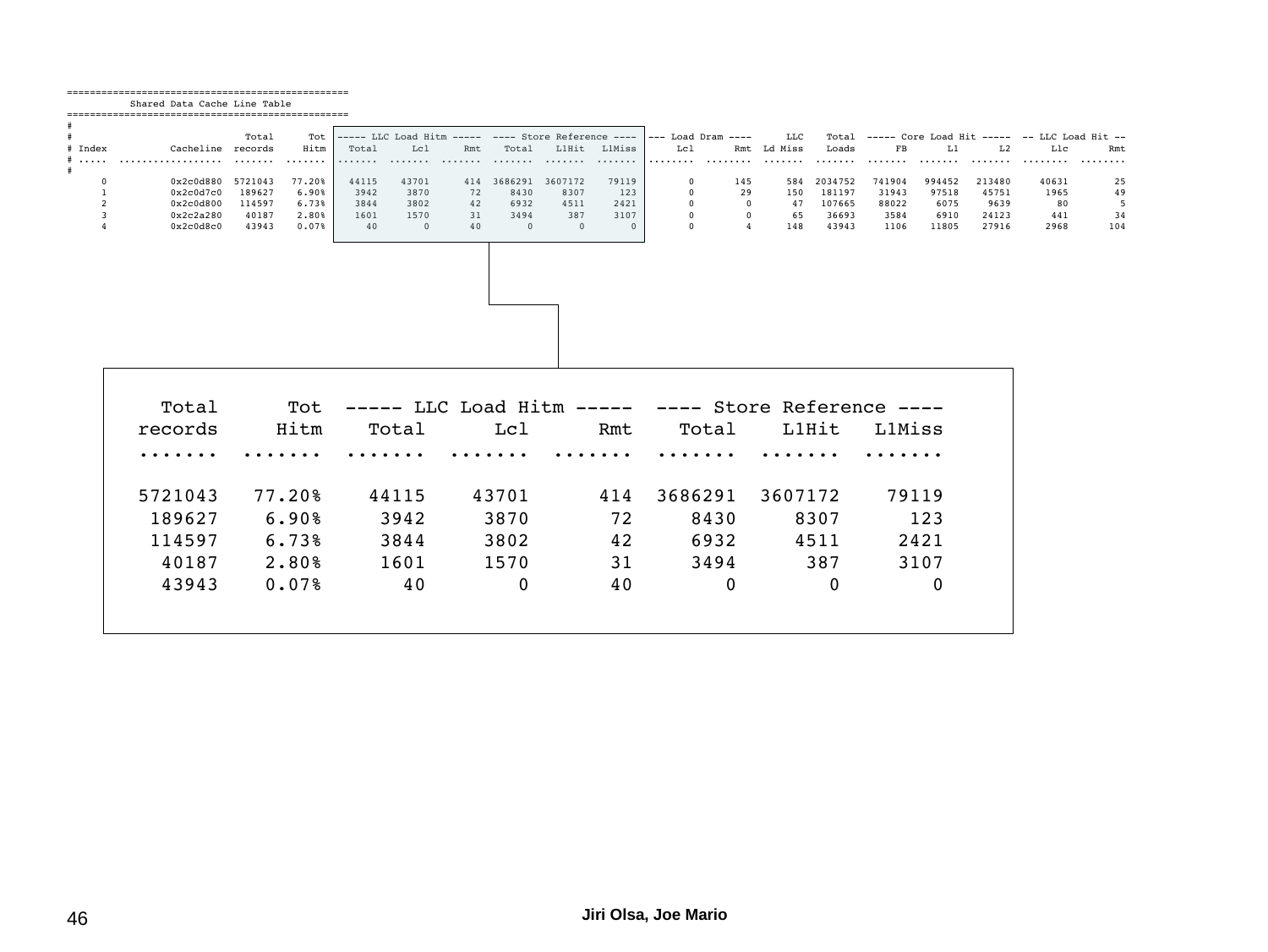Shared Cache Line Distribution Pareto

|     |        |        | ----- HITM ----- -- Store Refs -- |                | Data address                            |       |                                |                | ---------- cycles ---------- |          | cpu |                                       | Shared                  |                   |                |
|-----|--------|--------|-----------------------------------|----------------|-----------------------------------------|-------|--------------------------------|----------------|------------------------------|----------|-----|---------------------------------------|-------------------------|-------------------|----------------|
| Num | Rmt.   | Lc1    |                                   | L1 Hit L1 Miss | Offset                                  | Pid   | Code address rmt hitm lcl hitm |                |                              | load     | cnt | Symbol                                | Object                  | Source: Line Node |                |
|     |        |        |                                   |                | .                                       | .     | .<br>.                         |                |                              |          |     |                                       | .                       | .                 |                |
|     | 414    |        | 43701 3607172<br>. - - - - - - -  | 79119          | 0x2c0d880<br>-------------------------- |       |                                |                |                              |          |     |                                       |                         |                   |                |
|     | 12.80% | 13.05% | 0.00%                             | 0.00%          | 0x18                                    | 14493 | 0x4ad298                       | 296            | 151                          | 364      | 24  | maps find by time                     | perf.old                | map.c:866         | 0 <sub>1</sub> |
|     | 22.22% | 26.02% | 27.44%                            | 0.43%          | 0x20                                    | 14493 | 0x7fa88a71e302                 | 1000           | 476                          | 612      |     | [.] pthread rwlock rdlock             | libpthread-2.24.so      | $\cdot : 0$       | $\mathbf{0}$   |
|     | 11.35% | 7.94%  | 10.56%                            | 0.71%          | 0x20                                    | 14493 | 0x7fa88a71effb                 | 777            | 466                          | 588      |     | [.] pthread rwlock unlock             | libpthread-2.24.so      | $\cdot$ :0        | $\mathbf{0}$   |
|     | 2.66%  | 3.08%  | 17.78%                            | 0.00%          | 0x20                                    | 14493 | 0x7fa88a71e35a                 | 784            | 468                          | 444      |     | [.] _pthread_rwlock_rdlock            | libpthread-2.24.so      | $\cdot$ :0        |                |
|     | 3.14%  | 2.55%  | 20.26%                            | 0.13%          | 0x20                                    | 14493 | 0x7fa88a72238f                 | 588            | 402                          | 438      |     | $\lceil . \rceil$ 111 lock wait       | libpthread-2.24.so      | $\cdot$ :0        |                |
|     | 2.90%  | 2.22%  | 17.36%                            | 0.00%          | 0x20                                    | 14493 | 0x7fa88a71f0b5                 | 390            | 432                          | 471      | 24  | [.] pthread rwlock unlock             | libpthread-2.24.so      | $\cdot$ :0        | $\Omega$       |
|     | 0.00%  | 0.00%  | 0.00%                             | 0.00%          | 0x20                                    | 14493 | 0x7fa88a722393                 | $\Omega$       | 5833                         | 6490     |     | $\left[ . \right]$ 111 lock wait      | libpthread-2.24.so      | $\ldots$          |                |
|     | 0.00%  | 0.00%  | 0.00%                             | 0.00%          | 0x20                                    | 14493 | 0x7fa88a71e307                 | $\Omega$       | $\Omega$                     | 5276     |     | [.] pthread rwlock rdlock             | libpthread-2.24.so      | $\cdot$ :0        |                |
|     | 0.00%  | 0.00%  | 0.00%                             | 0.00%          | 0x20                                    | 14493 | 0x7fa88a71e35e                 | $\Omega$       | $\Omega$                     | 4976     |     | [.] pthread rwlock rdlock             | libpthread-2.24.so      | $\cdot$ :0        |                |
|     | 0.00%  | 0.00%  | 0.00%                             | 0.00%          | 0x20                                    | 14493 | 0x7fa88a71efff                 | $\Omega$       | $\Omega$                     | 5150     |     | [.] pthread rwlock unlock             | libpthread-2.24.so      | $\cdot$ :0        |                |
|     | 0.00%  | 0.00%  | 0.00%                             | 0.00%          | 0x20                                    | 14493 | 0x7fa88a71f0b8                 | $\Omega$       | $\Omega$                     | 4946     |     | [.] pthread rwlock unlock             | libpthread-2.24.so      | $\cdot$ :0        |                |
|     | 0.00%  | 0.00%  | 0.01%                             | 0.38%          | 0x20                                    | 14493 | 0x7fa88a722412                 | $\Omega$       | $\Omega$                     | $\Omega$ |     | $\left[\cdot\right]$ _111_unlock wake | libpthread-2.24.so      | $\cdot$ :0        |                |
|     | 0.00%  | 0.31%  | 0.00%                             | 0.00%          | 0x24                                    | 14493 | 0x7fa88a71e337                 | $\Omega$       | 152                          | 344      |     | [.] pthread rwlock rdlock             | libpthread-2.24.so      | $\cdot$ :0        |                |
|     | 0.24%  | 0.29%  | 0.00%                             | 0.00%          | 0x24                                    | 14493 | 0x7fa88a71f022                 | 733            | 149                          | 391      | 24  | [.] pthread rwlock unlock             | libpthread-2.24.so      | $\cdot$ :0        |                |
|     | 0.00%  | 0.16%  | 0.00%                             | 0.00%          | 0x24                                    | 14493 | 0x7fa88a71efe1                 | $\Omega$       | 158                          | 480      |     | [.] pthread rwlock unlock             | libpthread-2.24.so      | $\cdot$ :0        |                |
|     | 0.00%  | 0.00%  | 3.37%                             | 47.01%         | 0x24                                    | 14493 | 0x7fa88a71e340                 | $\Omega$       | $\Omega$                     | $\Omega$ | 24  | [.] pthread rwlock rdlock             | libpthread-2.24.so      | $\cdot$ :0        |                |
|     | 0.00%  | 0.00%  | 3.22%                             | 51.34%         | 0x24                                    | 14493 | 0x7fa88a71f02a                 | $\Omega$       | $\Omega$                     | $\Omega$ |     | [.] pthread rwlock unlock             | libpthread-2.24.so      | $\cdot$ :0        |                |
|     | 0.00%  | 0.01%  | 0.00%                             | 0.00%          | 0x30                                    | 14493 | 0x7fa88a71e470                 | $\Omega$       | 174                          | 280      |     | [.] pthread rwlock rdlock             | libpthread-2.24.so      | $\cdot$ :0        |                |
|     | 0.00%  | 0.00%  | 0.00%                             | 0.00%          | 0x30                                    | 14493 | 0x7fa88a71f041                 | $\Omega$       | 153                          | 322      |     | [.] pthread rwlock unlock             | libpthread-2.24.so      | $\cdot$ :0        |                |
|     | 0.00%  | 0.21%  | 0.00%                             | 0.00%          | 0x34                                    | 14493 | 0x7fa88a71e327                 | $\Omega$       | 170                          | 340      |     | [.] pthread rwlock rdlock             | libpthread-2.24.so      | $\cdot$ :0        |                |
|     | 0.00%  | 0.02%  | 0.00%                             | 0.00%          | 0x34                                    | 14493 | 0x7fa88a71f033                 | $\Omega$       | 152                          | 335      | 24  | [.] pthread rwlock unlock             | libpthread-2.24.so      | $\cdot$ :0        |                |
|     | 0.48%  | 2.59%  | 0.00%                             | 0.00%          | 0x38                                    | 14493 | 0x7fa88a71e31f                 | 266            | 148                          | 340      |     | [.] pthread rwlock rdlock             | libpthread-2.24.so      | $\ldots$          |                |
|     | 0.72%  | 2.14%  | 0.00%                             | 0.00%          | 0x38                                    | 14493 | 0x7fa88a71f017                 | 317            | 146                          | 394      | 24  | [.] pthread rwlock unlock             | libpthread-2.24.so      | $\cdot$ :0        |                |
|     | 0.00%  | 0.43%  | 0.00%                             | 0.00%          | 0x38                                    | 14493 | 0x7fa88a71efd8                 | $\overline{0}$ | 162                          | 473      | 24  | [.] pthread rwlock unlock             | libpthread-2.24.so      | $\cdot : 0$       |                |
|     | 41.06% | 34.16% | 0.00%                             | 0.00%          | 0x3c                                    | 14493 | 0x7fa88a71e2d1                 | 310            | 146                          | 398      | 24  | [.] pthread rwlock rdlock             | libpthread-2.24.so      | $\cdot$ :0        |                |
|     | 2.42%  | 4.35%  | 0.00%                             | 0.00%          | 0x3c                                    | 14493 | 0x7fa88a71efc0                 | 416            | 166                          | 481      | 24  | [.] pthread rwlock unlock             | libpthread-2.24.so      | $\cdot : 0$       |                |
|     | 0.00%  | 0.26%  | 0.00%                             | 0.00%          | 0x3c                                    | 14493 | 0x7fa88a71e356                 | $\Omega$       | 194                          | 353      |     | [.] pthread rwlock rdlock             | libpthread-2.24.so      | $\cdot$ :0        |                |
|     | 0.00%  | 0.20%  | 0.00%                             | 0.00%          | 0x3c                                    | 14493 | 0x7fa88a71f0b2                 | $\Omega$       | 176                          | 404      |     | [.] pthread rwlock unlock             | libpthread-2.24.so      | $\cdot : 0$       |                |
|     | 0.00%  | 0.00%  | 0.00%                             | 0.00%          | 0x3c                                    | 14493 | 0x7fa88a71e35a                 | $\Omega$       | 4983                         | $\Omega$ |     | [.] pthread rwlock rdlock             | libpthread-2.24.so .: 0 |                   |                |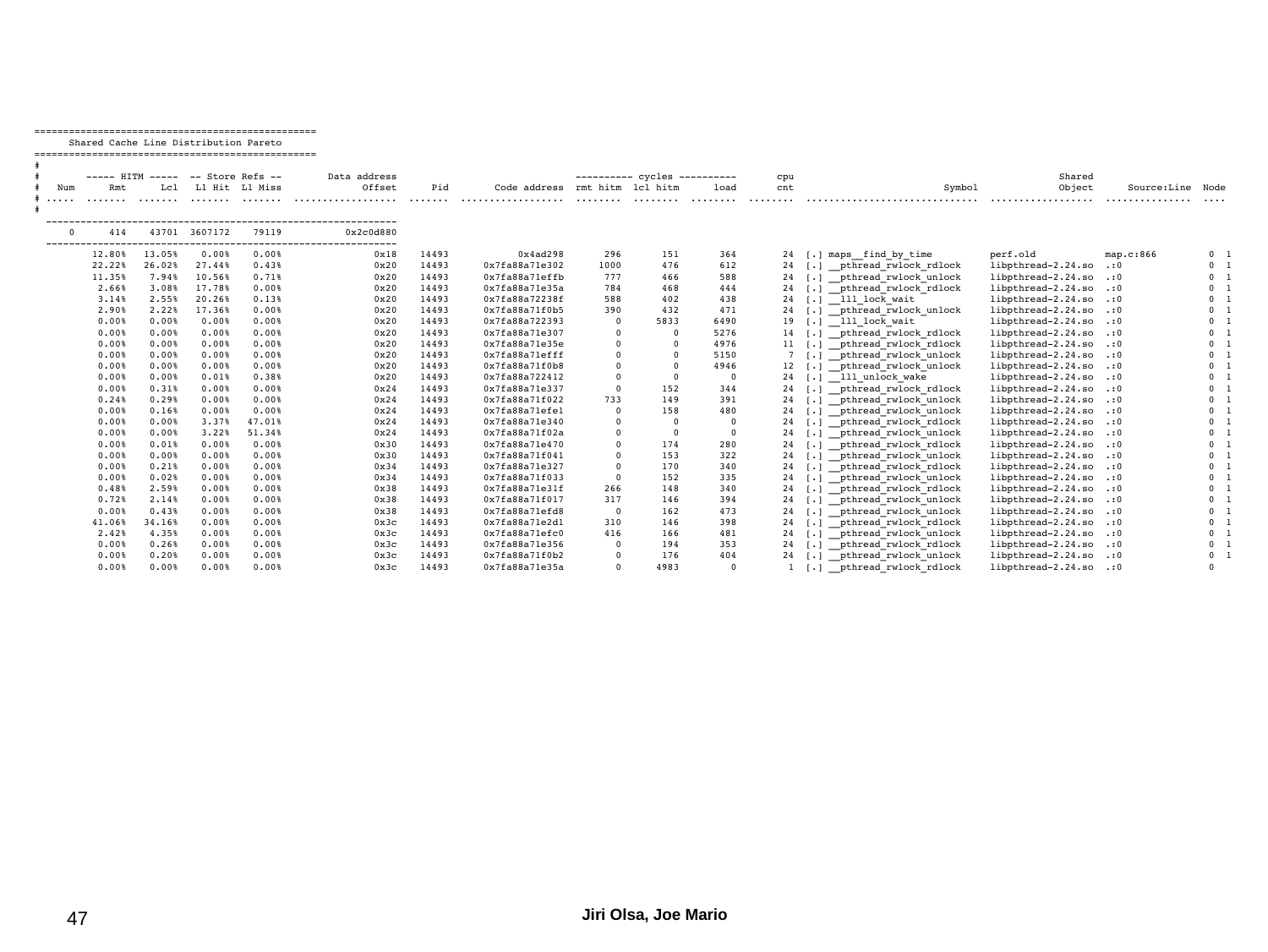=================================================

 Shared Cache Line Distribution Pareto =================================================

| Rmt              | Lc1             | ----- HITM ----- -- Store Refs --<br>L1 Hit L1 Miss |                                      | Data address               | Offset<br>Pid                  | Code address rmt hitm lcl hitm   | ---------- cycles ---------- |            | load             | cpu<br>cnt | Symbol                                                        | Shared<br>Object                                   | Source: Line Node |                                                      |
|------------------|-----------------|-----------------------------------------------------|--------------------------------------|----------------------------|--------------------------------|----------------------------------|------------------------------|------------|------------------|------------|---------------------------------------------------------------|----------------------------------------------------|-------------------|------------------------------------------------------|
|                  |                 |                                                     |                                      |                            |                                |                                  |                              |            |                  |            |                                                               |                                                    |                   |                                                      |
| 414              | 43701           | 3607172                                             | 79119                                | 0x2c0d880                  |                                |                                  |                              |            |                  |            |                                                               |                                                    |                   |                                                      |
| 12.80%           | 13.05%          | 0.00%                                               | 0.00%                                | -------------------------- | 0x18<br>14493                  | 0x4ad298                         | 296                          | 151        | 364              |            | 24 [.] maps find by time                                      | perf.old                                           | map.c:866         | $\mathbf 0$                                          |
| 22.22%<br>11.35% | 26.02%<br>7.94% | 27.44%<br>10.56%                                    | 0.43%<br>0.71%                       |                            | 0x20<br>14493<br>0x20<br>14493 | 0x7fa88a71e302<br>0x7fa88a71effb | 1000<br>777                  | 476<br>466 | 612<br>588       |            | 24 [.] _pthread_rwlock_rdlock<br>24 [.] pthread rwlock unlock | libpthread-2.24.so .: 0<br>libpthread-2.24.so      | $\ldots$          | $\mathbf{0}$<br>- 1<br>$\overline{1}$<br>$\mathbf 0$ |
| 2.66%            | 3.08%           | 17.78%                                              | 0.00%                                |                            | 0x20<br>14493                  | 0x7fa88a71e35a                   | 784                          | 468        | 444              |            | 24 [.] _pthread_rwlock_rdlock                                 | libpthread-2.24.so                                 | $\ldots$          | $\mathbf 0$                                          |
| 3.14%<br>2.90%   | 2.55%<br>2.22%  | 20.26%<br>17.36%                                    | 0.13%<br>0.00%                       |                            | 0x20<br>14493<br>0x20<br>14493 | 0x7fa88a72238f<br>0x7fa88a71f0b5 | 588<br>390                   | 402<br>432 | 438<br>471       |            | 24 [.] 111_lock wait<br>24 [.] pthread_rwlock_unlock          | libpthread-2.24.so .: 0<br>libpthread-2.24.so .: 0 |                   | $\mathbf 0$<br>$\mathbf{0}$                          |
| 0.00%<br>0.00%   | 0.00%<br>0.00%  | 0.00%<br>0.00%                                      | 0.00%<br>0.003                       |                            | 0x20<br>14493<br>14493<br>0.20 | 0x7fa88a722393<br>0x7f9882716307 | $\overline{0}$               | 5833       | 6490<br>5276     |            | 19 $\left[ . \right]$ 111 lock wait<br>nthroad rwlock rdlock  | libpthread-2.24.so .: 0<br>$1 \text{inthr}$        |                   | $\overline{1}$<br>$\mathbf{0}$                       |
| 0.00%            | 0.00%           | 0.00%                                               | 0.<br>#                              |                            |                                |                                  |                              |            |                  |            |                                                               |                                                    |                   |                                                      |
| 0.00%<br>0.00%   | 0.00%<br>0.00%  | 0.00%<br>0.00%                                      | 0.<br>$0$ .<br>$\#$                  |                            |                                | HITM<br>-----                    |                              |            | -- Store Refs -- |            | Data address                                                  |                                                    |                   |                                                      |
| 0.00%<br>0.00%   | 0.00%<br>0.31%  | 0.01%<br>0.00%                                      | 0.<br>0.                             |                            |                                |                                  |                              |            |                  |            |                                                               |                                                    |                   |                                                      |
| 0.24%<br>0.00%   | 0.29%<br>0.16%  | 0.00%<br>0.00%                                      | $\pmb{\ast}$<br>$\mathbf{0}$ .<br>0. | Num                        | Rmt                            | Lcl                              | L1 Hit                       |            | L1 Miss          |            | Offset                                                        | Pid                                                |                   |                                                      |
| 0.00%            | 0.00%           | 3.37%                                               | $\pmb{\ast}$<br>47.                  |                            |                                |                                  |                              |            |                  |            |                                                               |                                                    |                   |                                                      |
| 0.00%<br>0.00%   | 0.00%<br>0.01%  | 3.22%<br>0.00%                                      | 51.<br>$\ddagger$<br>0.              |                            |                                |                                  |                              |            |                  |            |                                                               |                                                    |                   |                                                      |
| 0.00%<br>0.00%   | 0.00%<br>0.21%  | 0.00%<br>0.00%                                      | 0.<br>0.                             |                            |                                |                                  |                              |            |                  |            |                                                               |                                                    |                   |                                                      |
| 0.00%            | 0.02%           | 0.00%                                               | 0.                                   | $\Omega$                   | 414                            | 43701                            | 3607172                      |            | 79119            |            | 0x2c0d880                                                     |                                                    |                   |                                                      |
| 0.48%<br>0.72%   | 2.59%<br>2.14%  | 0.00%<br>0.00%                                      | 0.<br>0.                             |                            |                                |                                  |                              |            |                  |            |                                                               |                                                    |                   |                                                      |
| 0.00%<br>41.06%  | 0.43%<br>34.16% | 0.00%<br>0.00%                                      | 0.<br>0.                             |                            |                                |                                  |                              |            |                  |            |                                                               |                                                    |                   |                                                      |
| 2.42%<br>0.00%   | 4.35%<br>0.26%  | 0.00%<br>0.00%                                      | 0.<br>0.                             |                            | 12.80%                         | 13.05%                           |                              | 0.00%      | 0.00%            |            | 0x18                                                          | 14493                                              |                   |                                                      |
| 0.00%            | 0.20%           | 0.00%                                               | 0.                                   |                            | 22.22%                         | 26.02%                           | 27.44%                       |            | 0.43%            |            | 0x20                                                          | 14493                                              |                   |                                                      |
| 0.00%            | 0.00%           | $0.00$ <sup>\$</sup>                                | 0.                                   |                            | 11.35%                         | 7.94%                            | 10.56%                       |            | 0.71%            |            | 0x20                                                          | 14493                                              |                   |                                                      |
|                  |                 |                                                     |                                      |                            | 2.66%                          | 3.08%                            | 17.78%                       |            | 0.00%            |            | 0x20                                                          | 14493                                              |                   |                                                      |
|                  |                 |                                                     |                                      |                            | 3.14%                          | 2.55%                            | 20.26%                       |            | 0.13%            |            | 0x20                                                          | 14493                                              |                   |                                                      |
|                  |                 |                                                     |                                      |                            | 2.90%                          | 2.22%                            | 17.36%                       |            | 0.00%            |            | 0x20                                                          | 14493                                              |                   |                                                      |
|                  |                 |                                                     |                                      |                            | 0.00%                          | 0.00%                            |                              | 0.00%      | 0.00%            |            | 0x20                                                          | 14493                                              |                   |                                                      |
|                  |                 |                                                     |                                      |                            | 0.00%                          | 0.00%                            |                              | 0.00%      | 0.00%            |            | 0x20                                                          | 14493                                              |                   |                                                      |
|                  |                 |                                                     |                                      |                            | 0.00%                          | 0.00%                            |                              | 0.00%      | 0.00%            |            | 0x20                                                          | 14493                                              |                   |                                                      |
|                  |                 |                                                     |                                      |                            | 0.00%                          | 0.00%                            |                              | 0.00%      | 0.00%            |            | 0x20                                                          | 14493                                              |                   |                                                      |
|                  |                 |                                                     |                                      |                            | 0.00%                          | 0.00%                            |                              | 0.00%      | 0.00%            |            | 0x20                                                          | 14493                                              |                   |                                                      |
|                  |                 |                                                     |                                      |                            | 0.00%                          | 0.00%                            |                              | 0.018      | 0.38%            |            | 0x20                                                          | 14493                                              |                   |                                                      |
|                  |                 |                                                     |                                      |                            | 0.00%                          | 0.31%                            |                              | 0.00%      | 0.00%            |            | 0x24                                                          | 14493                                              |                   |                                                      |
|                  |                 |                                                     |                                      |                            |                                |                                  |                              |            |                  |            |                                                               |                                                    |                   |                                                      |
|                  |                 |                                                     |                                      |                            |                                |                                  |                              |            |                  |            |                                                               |                                                    |                   |                                                      |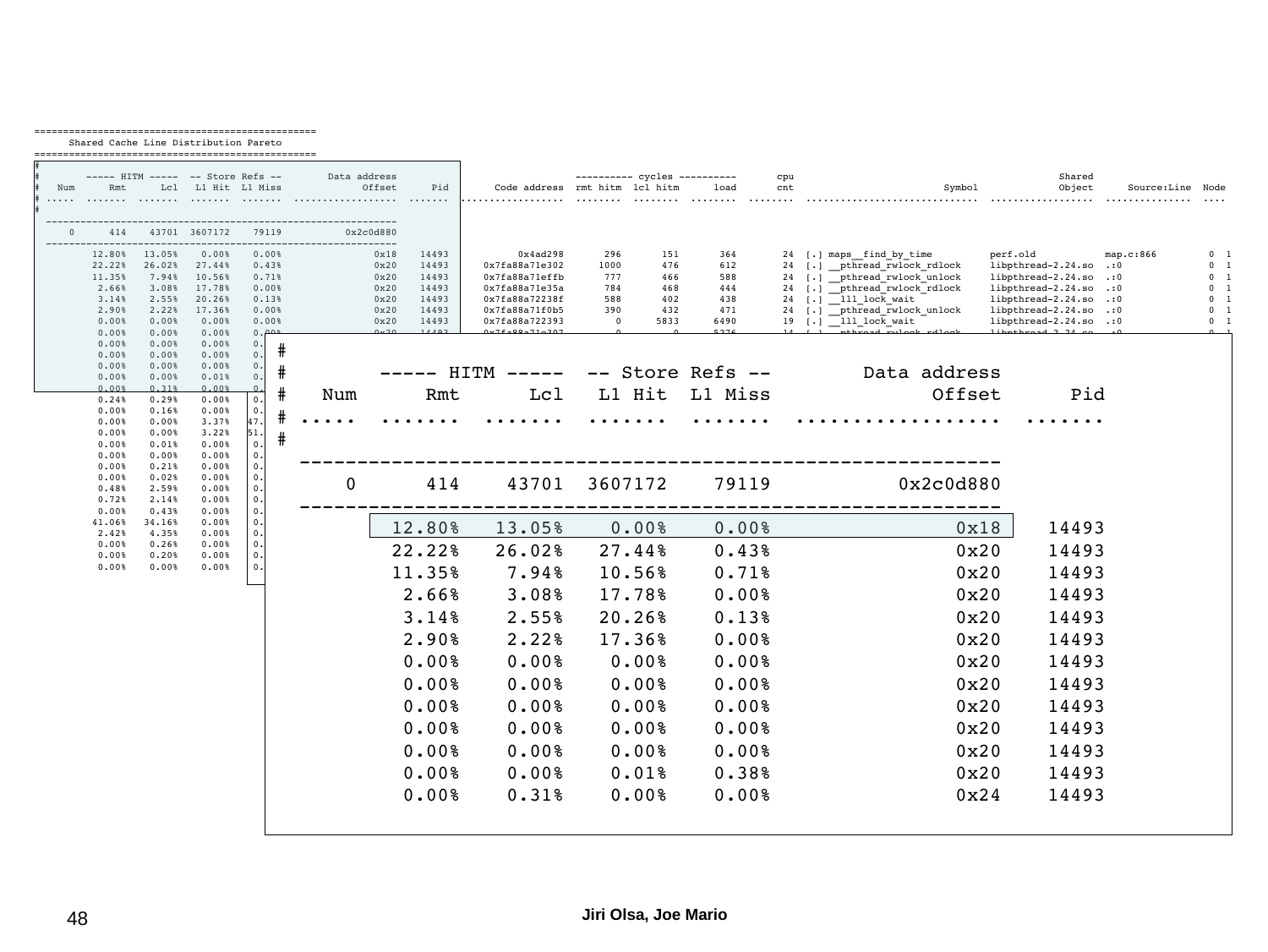|  |  |  | Shared Cache Line Distribution Pareto |  |  |  |  |  |  |  |  |  |
|--|--|--|---------------------------------------|--|--|--|--|--|--|--|--|--|
|  |  |  |                                       |  |  |  |  |  |  |  |  |  |

| Num |                                                                         | HITM ----- -- Store Refs --<br>Lcl                                     |                                                                           | L1 Hit L1 Miss                                                       | Data address<br>Offset                                       | Pid                                                                  | Code address rmt hitm lcl hitm                                                                                                         |                                                                          | ---------- cycles ----------                               | load                                                   |        | cpu<br>cnt                 | Symbol                                                                                                                                                                                                                                                                                               | Shared<br>Object                                                                                                                                                        |                                                                                             | Source: Line Node |                                                 |
|-----|-------------------------------------------------------------------------|------------------------------------------------------------------------|---------------------------------------------------------------------------|----------------------------------------------------------------------|--------------------------------------------------------------|----------------------------------------------------------------------|----------------------------------------------------------------------------------------------------------------------------------------|--------------------------------------------------------------------------|------------------------------------------------------------|--------------------------------------------------------|--------|----------------------------|------------------------------------------------------------------------------------------------------------------------------------------------------------------------------------------------------------------------------------------------------------------------------------------------------|-------------------------------------------------------------------------------------------------------------------------------------------------------------------------|---------------------------------------------------------------------------------------------|-------------------|-------------------------------------------------|
|     | 414                                                                     |                                                                        | 43701 3607172                                                             | 79119                                                                | 0x2c0d880                                                    |                                                                      |                                                                                                                                        |                                                                          |                                                            |                                                        |        |                            |                                                                                                                                                                                                                                                                                                      |                                                                                                                                                                         |                                                                                             |                   |                                                 |
|     | 12.80%<br>22.22%<br>11.35%<br>2.66%<br>3.14%<br>2.90%<br>0.00%<br>0.00% | 13.05%<br>26.02%<br>7.94%<br>3.08%<br>2.55%<br>2.22%<br>0.00%<br>0.00% | 0.00%<br>27.44%<br>10.56%<br>17.78%<br>20.26%<br>17.36%<br>0.00%<br>0.00% | 0.00%<br>0.43%<br>0.71%<br>0.00%<br>0.13%<br>0.00%<br>0.00%<br>0.00% | 0x18<br>0x20<br>0x20<br>0x20<br>0x20<br>0x20<br>0x20<br>0x20 | 14493<br>14493<br>14493<br>14493<br>14493<br>14493<br>14493<br>14493 | 0x4ad298<br>0x7fa88a71e302<br>0x7fa88a71effb<br>0x7fa88a71e35a<br>0x7fa88a72238f<br>0x7fa88a71f0b5<br>0x7fa88a722393<br>0x7fa88a71e307 | 296<br>1000<br>777<br>784<br>588<br>390<br>$\overline{0}$<br>$\mathbf 0$ | 151<br>476<br>466<br>468<br>402<br>432<br>5833<br>$\Omega$ | 364<br>612<br>588<br>444<br>438<br>471<br>6490<br>5276 |        | 24<br>24<br>19<br>$14$ [.] | 24 [.] maps find by time<br>24 [.] pthread rwlock rdlock<br>pthread rwlock unlock<br>$\lceil \cdot \rceil$<br>[.] pthread rwlock rdlock<br>$\left[ . \right]$ $\left[ . \right]$ $\left[ 111 \right]$ lock wait<br>pthread rwlock unlock<br>$\lceil . \rceil$ 111 lock wait<br>pthread rwlock rdlock | perf.old<br>libpthread-2.24.so<br>libpthread-2.24.so<br>libpthread-2.24.so<br>libpthread-2.24.so<br>libpthread-2.24.so<br>libpthread-2.24.so<br>libpthread-2.24.so .: 0 | map.c:866<br>$\ldots$<br>$\cdot : 0$<br>$\ldots$<br>$\cdot$ :0<br>$\cdot$ : 0<br>$\cdot$ :0 |                   | $\mathbf{0}$<br>$\Omega$                        |
|     |                                                                         | cpu                                                                    |                                                                           |                                                                      |                                                              |                                                                      |                                                                                                                                        |                                                                          |                                                            | Shared                                                 |        |                            |                                                                                                                                                                                                                                                                                                      |                                                                                                                                                                         |                                                                                             |                   | $\Omega$<br>$\Omega$                            |
|     |                                                                         | cnt                                                                    |                                                                           |                                                                      |                                                              |                                                                      | Symbol                                                                                                                                 |                                                                          |                                                            |                                                        | Object |                            | Source:Line                                                                                                                                                                                                                                                                                          | Node                                                                                                                                                                    |                                                                                             |                   | $\cap$<br>$0 \quad 1$                           |
|     |                                                                         |                                                                        |                                                                           |                                                                      |                                                              |                                                                      |                                                                                                                                        |                                                                          |                                                            |                                                        |        |                            |                                                                                                                                                                                                                                                                                                      |                                                                                                                                                                         |                                                                                             |                   | 0 <sup>1</sup><br>$0 \quad 1$<br>$\overline{0}$ |
|     |                                                                         | 24                                                                     | $\cdot$ 1                                                                 | maps                                                                 | find by time                                                 |                                                                      |                                                                                                                                        | perf.old                                                                 |                                                            |                                                        |        |                            | map.c:866                                                                                                                                                                                                                                                                                            | $\pmb{0}$                                                                                                                                                               |                                                                                             |                   | $\mathbf{0}$<br>$\Omega$                        |
|     |                                                                         | 24                                                                     |                                                                           |                                                                      | pthread rwlock rdlock                                        |                                                                      |                                                                                                                                        |                                                                          | libpthread-2.24.so                                         |                                                        |        |                            | $\cdot$ :0                                                                                                                                                                                                                                                                                           | $\Omega$                                                                                                                                                                |                                                                                             |                   | $\Omega$<br>$\Omega$                            |
|     |                                                                         | 24                                                                     |                                                                           |                                                                      | pthread rwlock unlock                                        |                                                                      |                                                                                                                                        |                                                                          | libpthread-2.24.so                                         |                                                        |        |                            | $\cdot$ :0                                                                                                                                                                                                                                                                                           | $\Omega$                                                                                                                                                                |                                                                                             |                   | $\Omega$<br>$\Omega$<br>$\Omega$                |
|     |                                                                         | 24                                                                     |                                                                           |                                                                      | pthread rwlock rdlock                                        |                                                                      |                                                                                                                                        |                                                                          | libpthread-2.24.so                                         |                                                        |        |                            | $\cdot$ :0                                                                                                                                                                                                                                                                                           | 0                                                                                                                                                                       |                                                                                             |                   | $0 \quad 1$<br>$\Omega$                         |
|     |                                                                         | 24                                                                     |                                                                           |                                                                      | 111 lock wait                                                |                                                                      |                                                                                                                                        |                                                                          | libpthread-2.24.so                                         |                                                        |        |                            | $\cdot$ : 0                                                                                                                                                                                                                                                                                          | 0                                                                                                                                                                       |                                                                                             |                   | 0 <sub>1</sub>                                  |
|     |                                                                         | 24                                                                     |                                                                           |                                                                      | pthread rwlock unlock                                        |                                                                      |                                                                                                                                        |                                                                          | libpthread-2.24.so                                         |                                                        |        |                            | $\cdot$ : 0                                                                                                                                                                                                                                                                                          | 0                                                                                                                                                                       |                                                                                             |                   | $0\quad 1$                                      |
|     |                                                                         | 19                                                                     |                                                                           |                                                                      | 111 lock wait                                                |                                                                      |                                                                                                                                        |                                                                          | libpthread-2.24.so                                         |                                                        |        |                            | $\cdot$ :0                                                                                                                                                                                                                                                                                           | 0                                                                                                                                                                       |                                                                                             |                   |                                                 |
|     |                                                                         | 14                                                                     |                                                                           |                                                                      | pthread rwlock rdlock                                        |                                                                      |                                                                                                                                        |                                                                          | libpthread-2.24.so                                         |                                                        |        |                            | $\cdot$ :0                                                                                                                                                                                                                                                                                           | 0                                                                                                                                                                       |                                                                                             |                   |                                                 |
|     |                                                                         | 11                                                                     |                                                                           |                                                                      | pthread rwlock rdlock                                        |                                                                      |                                                                                                                                        |                                                                          | libpthread-2.24.so                                         |                                                        |        |                            | $\cdot$ : 0                                                                                                                                                                                                                                                                                          | 0                                                                                                                                                                       |                                                                                             |                   |                                                 |
|     |                                                                         | 7                                                                      | $\lceil$ .]                                                               |                                                                      | pthread rwlock unlock                                        |                                                                      |                                                                                                                                        |                                                                          | libpthread-2.24.so                                         |                                                        |        |                            | $\cdot$ :0                                                                                                                                                                                                                                                                                           | $\Omega$                                                                                                                                                                |                                                                                             |                   |                                                 |
|     |                                                                         | 12                                                                     |                                                                           |                                                                      | pthread rwlock unlock                                        |                                                                      |                                                                                                                                        |                                                                          | libpthread-2.24.so                                         |                                                        |        |                            | $\cdot$ :0                                                                                                                                                                                                                                                                                           | 0                                                                                                                                                                       |                                                                                             |                   |                                                 |
|     |                                                                         | 24                                                                     |                                                                           |                                                                      | 111 unlock wake                                              |                                                                      |                                                                                                                                        |                                                                          | libpthread-2.24.so                                         |                                                        |        |                            | $\boldsymbol{\cdot}:\boldsymbol{0}$                                                                                                                                                                                                                                                                  | 0                                                                                                                                                                       |                                                                                             |                   |                                                 |
|     |                                                                         |                                                                        |                                                                           |                                                                      |                                                              |                                                                      |                                                                                                                                        |                                                                          |                                                            |                                                        |        |                            |                                                                                                                                                                                                                                                                                                      |                                                                                                                                                                         |                                                                                             |                   |                                                 |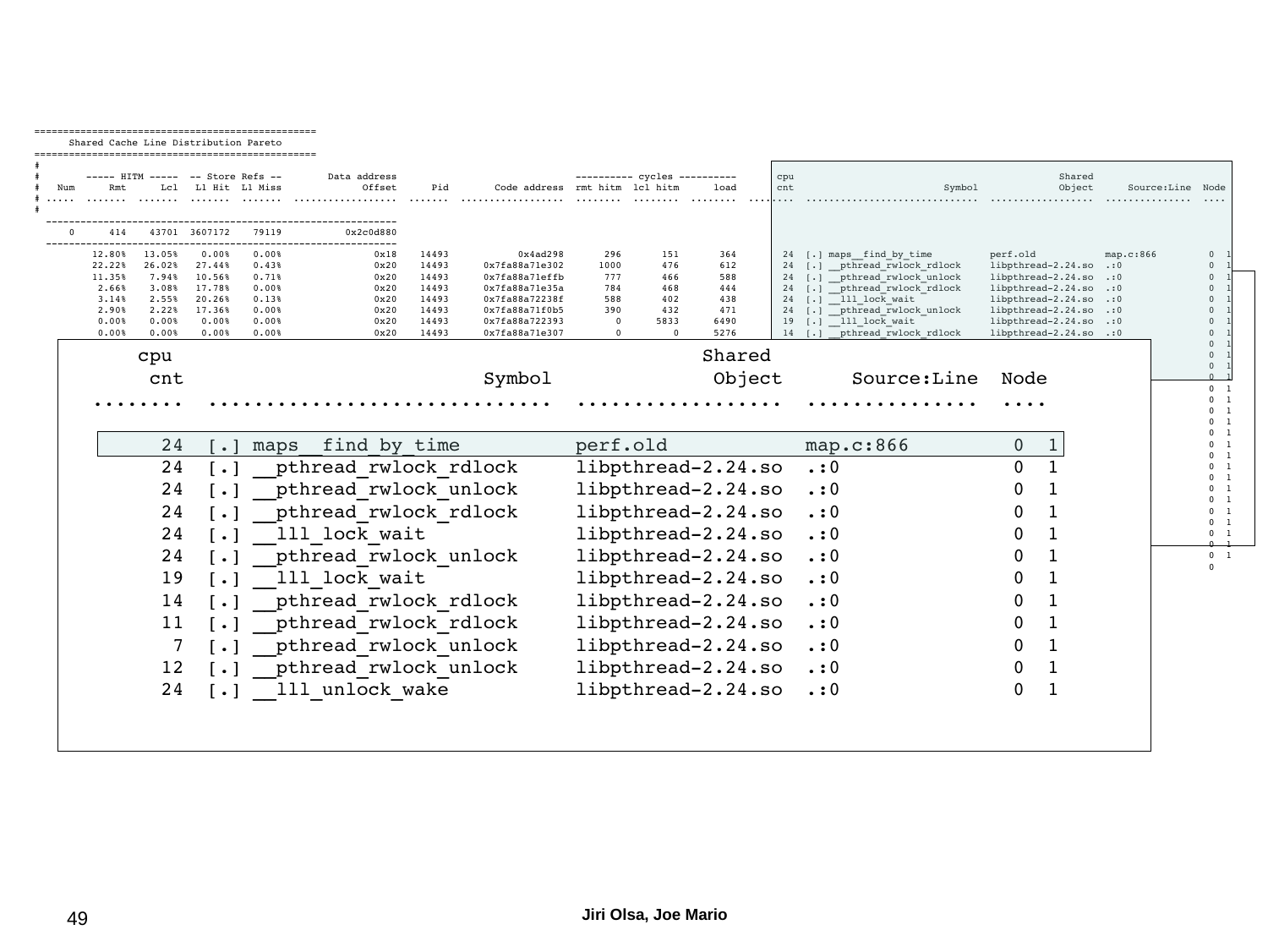| $857$ { | 856 struct map *maps find by time(struct maps *maps, u64 ip, u64 timestamp) |       |
|---------|-----------------------------------------------------------------------------|-------|
| 858     | struct rb node **p;                                                         |       |
| 859     | struct rb node *parent = NULL;                                              |       |
| 860     | struct map *m;                                                              |       |
| 861     | struct map *best = $NULL;$                                                  |       |
| 862     |                                                                             |       |
| 863     | pthread rwlock rdlock(&maps->lock);                                         |       |
| 864     |                                                                             |       |
| 865     | p = &maps->entries.rb node;                                                 |       |
| 866     | while $(*p != NULL)$ {                                                      |       |
| 867     | parent = $*$ p;                                                             |       |
| 868     | $m = rb$ entry(parent, struct map, rb node);                                | map.c |
| 869     | if $(ip < m->start)$                                                        |       |
|         |                                                                             |       |
|         |                                                                             |       |
|         |                                                                             |       |
|         | struct maps {                                                               |       |
|         | entries;<br>struct rb root                                                  |       |

pthread\_rwlock\_t lock;

map.h

};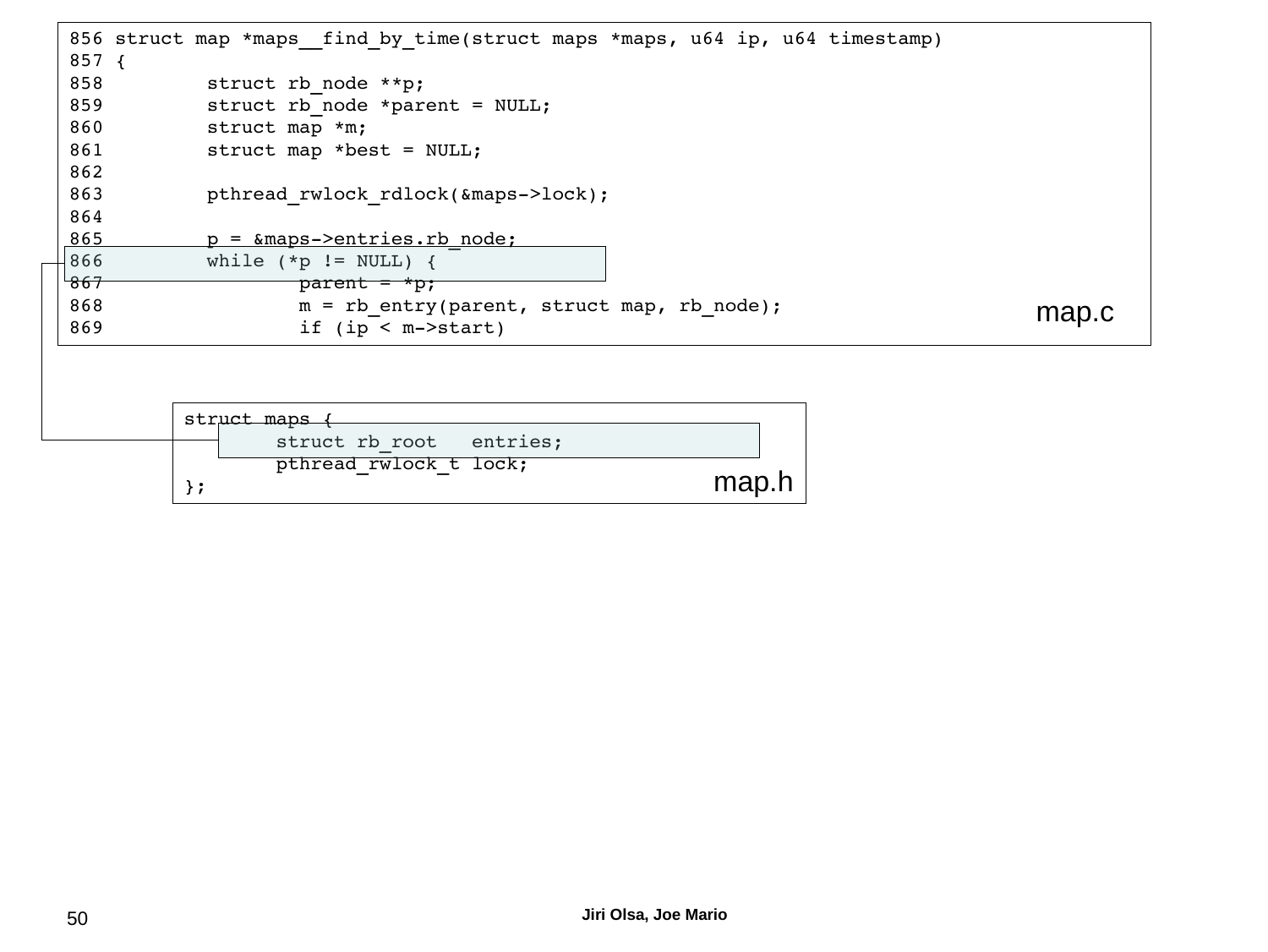



- pad members
- USE GCC attribute (( aligned (SMP CACHE BYTES)))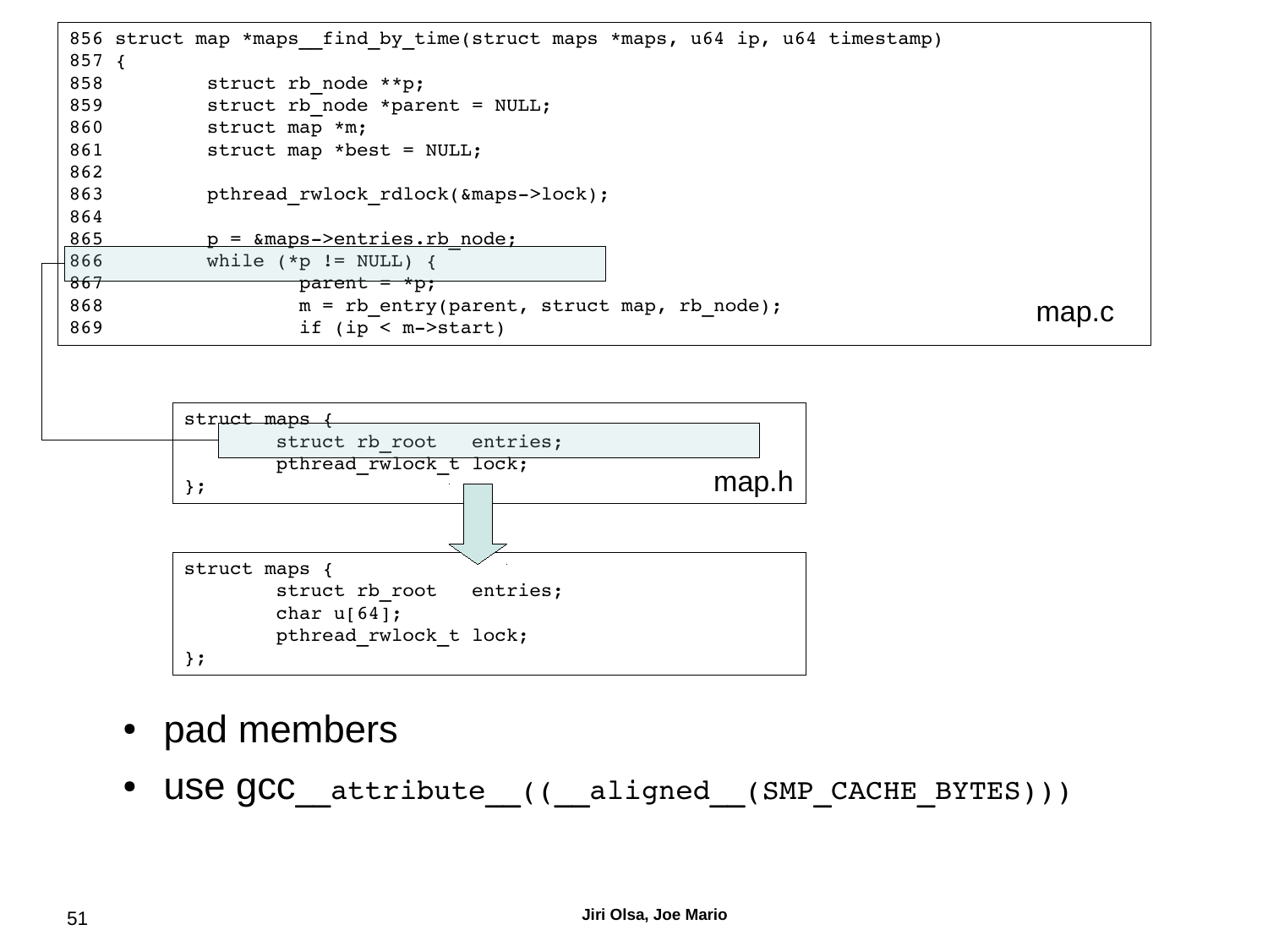- results:
	- BASE 4000 sec
	- FIX 2189 sec (45% faster)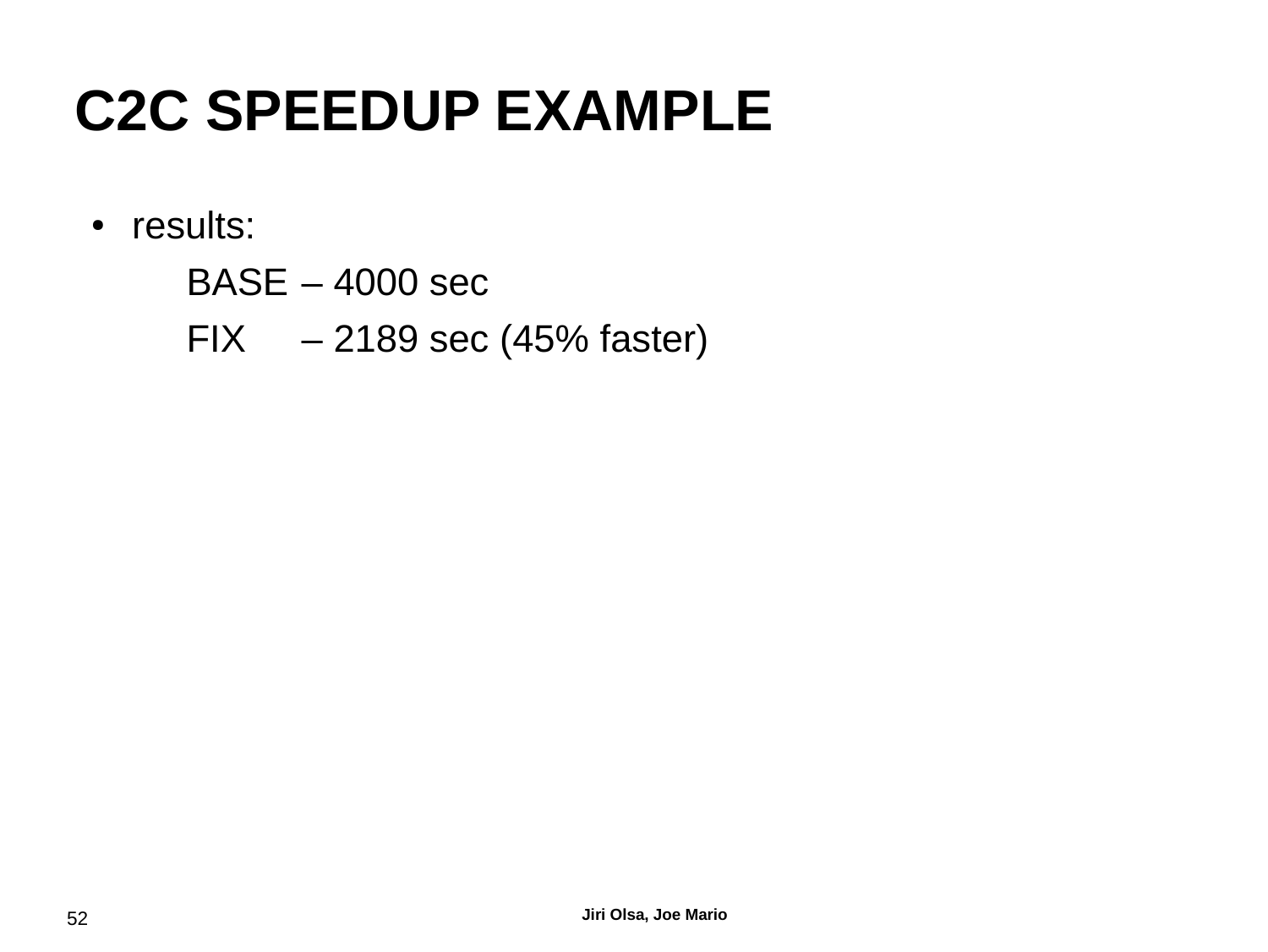Shared Data Cache Line Table

|       |           | Total   |        |       |       |      |         |         |        | Tot ----- LLC Load Hitm ----- ---- Store Reference ---- --- Load Dram ---- |     | LLC         |         |        |        |        | $Total$ ----- Core Load Hit ----- -- LLC Load Hit -- |    |
|-------|-----------|---------|--------|-------|-------|------|---------|---------|--------|----------------------------------------------------------------------------|-----|-------------|---------|--------|--------|--------|------------------------------------------------------|----|
| Index | Cacheline | records | Hitm   | Total | Lcl   | Rmt. | Total   | L1Hit   | LlMiss | Lcl                                                                        |     | Rmt Ld Miss | Loads   |        |        |        | Llc                                                  |    |
| .     |           |         |        |       |       | .    |         |         |        |                                                                            |     |             |         |        |        |        |                                                      | .  |
|       |           |         |        |       |       |      |         |         |        |                                                                            |     |             |         |        |        |        |                                                      |    |
|       | 0x31a5880 | 5203483 | 92.68% | 63366 | 62887 | 479  | 2999896 | 2935416 | 64480  |                                                                            | 150 | 649         | 2203587 | 929482 | 967733 | 188052 | 54784                                                | 20 |
|       | 0x31afa40 | 218888  | 6.44%  | 4406  | 4366  | 40   | 11007   | 10979   | 28     |                                                                            |     | 46          | 207881  | 119310 | 66592  | 8991   | 8576                                                 |    |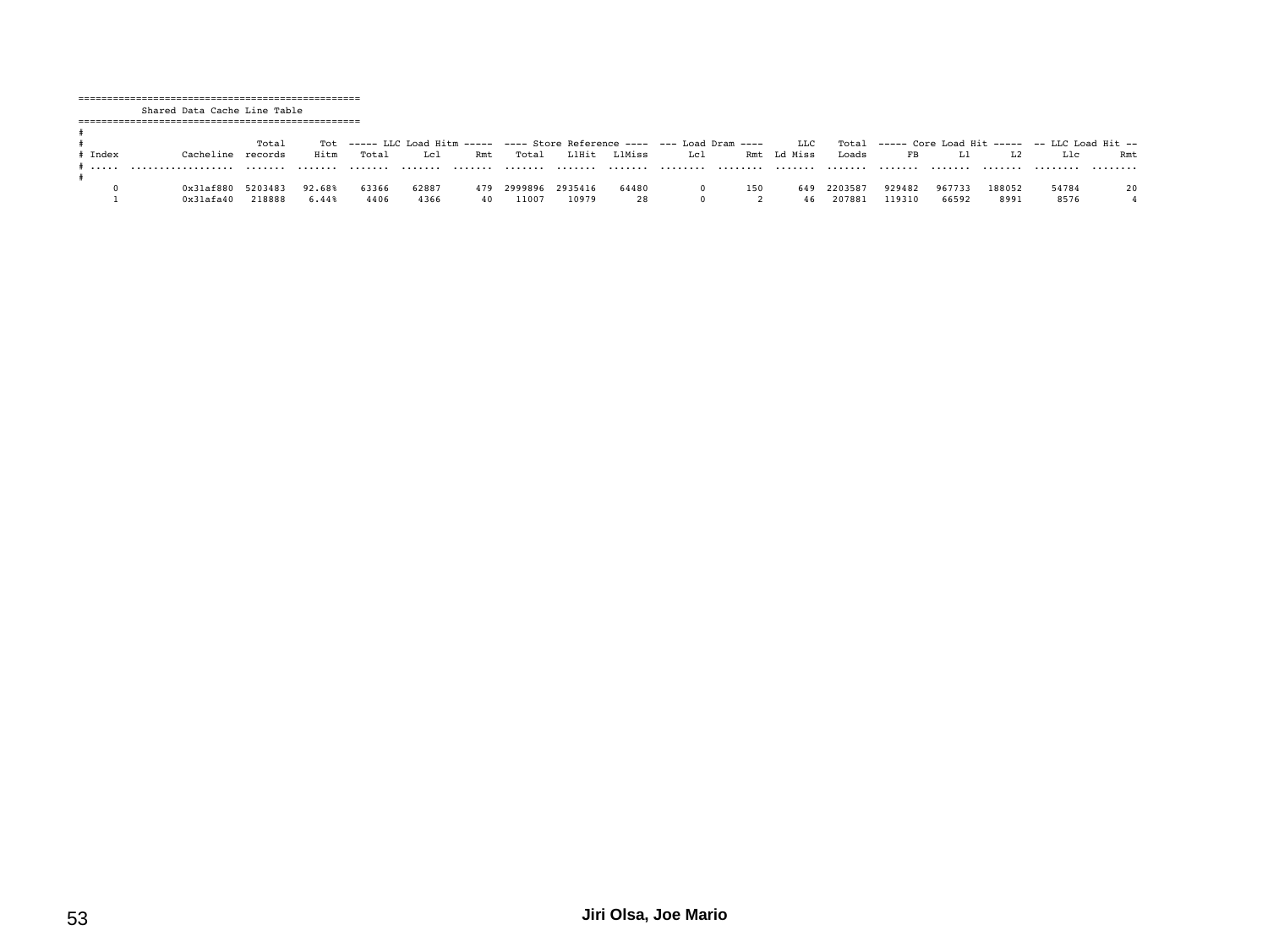|              | Shared Data Cache Line Table |        |                        |       |                                                                                    |      |         |            |             |          |                |             |         |        |         |                |                                                    |                                                     |       |
|--------------|------------------------------|--------|------------------------|-------|------------------------------------------------------------------------------------|------|---------|------------|-------------|----------|----------------|-------------|---------|--------|---------|----------------|----------------------------------------------------|-----------------------------------------------------|-------|
|              |                              | Total  |                        |       | Tot ----- LLC Load Hitm ----- ---- Store Reference ---- $\vert$ --- Load Dram ---- |      |         |            |             |          |                | LLC         |         |        |         |                | Total ----- Core Load Hit ----- -- LLC Load Hit -- |                                                     |       |
| # Index<br>. | Cacheline records            |        | Hitm                   | Total | Lc1                                                                                | Rmt. | Total   | L1Hit<br>. | LlMiss<br>. | Lcl<br>. |                | Rmt Ld Miss | Loads   | FB     | T.1     | L <sub>2</sub> | Llc                                                | Rmt<br>$\cdots$                                     |       |
|              | 0x31af880 5203483            |        | 92.68%                 | 63366 | 62887                                                                              | 479  | 2999896 | 2935416    | 64480       |          | 150            | 649         | 2203587 | 929482 | 967733  | 188052         | 54784                                              | 20                                                  |       |
|              | 0x31afa40                    | 218888 | 6.44%                  | 4406  | 4366                                                                               | 40   | 11007   | 10979      | 28          |          | $\overline{2}$ | 46          | 207881  | 119310 | 66592   | 8991           | 8576                                               | $\overline{4}$                                      |       |
|              |                              |        |                        |       |                                                                                    |      |         |            |             |          |                |             |         |        |         |                |                                                    |                                                     |       |
|              |                              |        |                        |       |                                                                                    |      |         |            |             |          |                |             |         |        |         |                |                                                    |                                                     |       |
|              |                              |        |                        |       |                                                                                    |      |         |            |             |          |                |             |         |        |         |                |                                                    |                                                     |       |
|              |                              |        |                        |       |                                                                                    |      |         |            |             |          |                |             |         |        |         |                |                                                    |                                                     |       |
|              |                              |        |                        |       |                                                                                    |      |         |            |             |          |                |             |         |        |         |                |                                                    |                                                     |       |
|              |                              |        |                        |       |                                                                                    |      |         |            |             |          |                |             |         |        |         |                |                                                    |                                                     |       |
|              |                              |        |                        |       | Total                                                                              |      | Tot     |            |             |          |                |             |         |        |         |                |                                                    | ----- LLC Load Hitm ----- ---- Store Reference ---- |       |
| # Index      |                              |        | Cacheline              |       | records                                                                            |      | Hitm    |            | Total       |          | Lcl            |             | Rmt     |        | Total   |                | L1Hit                                              | LlMiss                                              |       |
|              |                              |        |                        |       |                                                                                    |      |         |            |             |          |                |             |         |        |         |                |                                                    |                                                     |       |
|              |                              |        |                        |       |                                                                                    |      |         |            |             |          |                |             |         |        |         |                |                                                    |                                                     |       |
|              |                              |        |                        |       |                                                                                    |      |         |            |             |          |                |             |         |        |         |                |                                                    |                                                     |       |
|              |                              |        | 0x31af880<br>0x31afa40 |       | 5203483<br>218888                                                                  |      | 92.68%  |            | 63366       |          | 62887          |             | 479     |        | 2999896 |                | 2935416                                            |                                                     | 64480 |

• ONLY 2 shared cachelines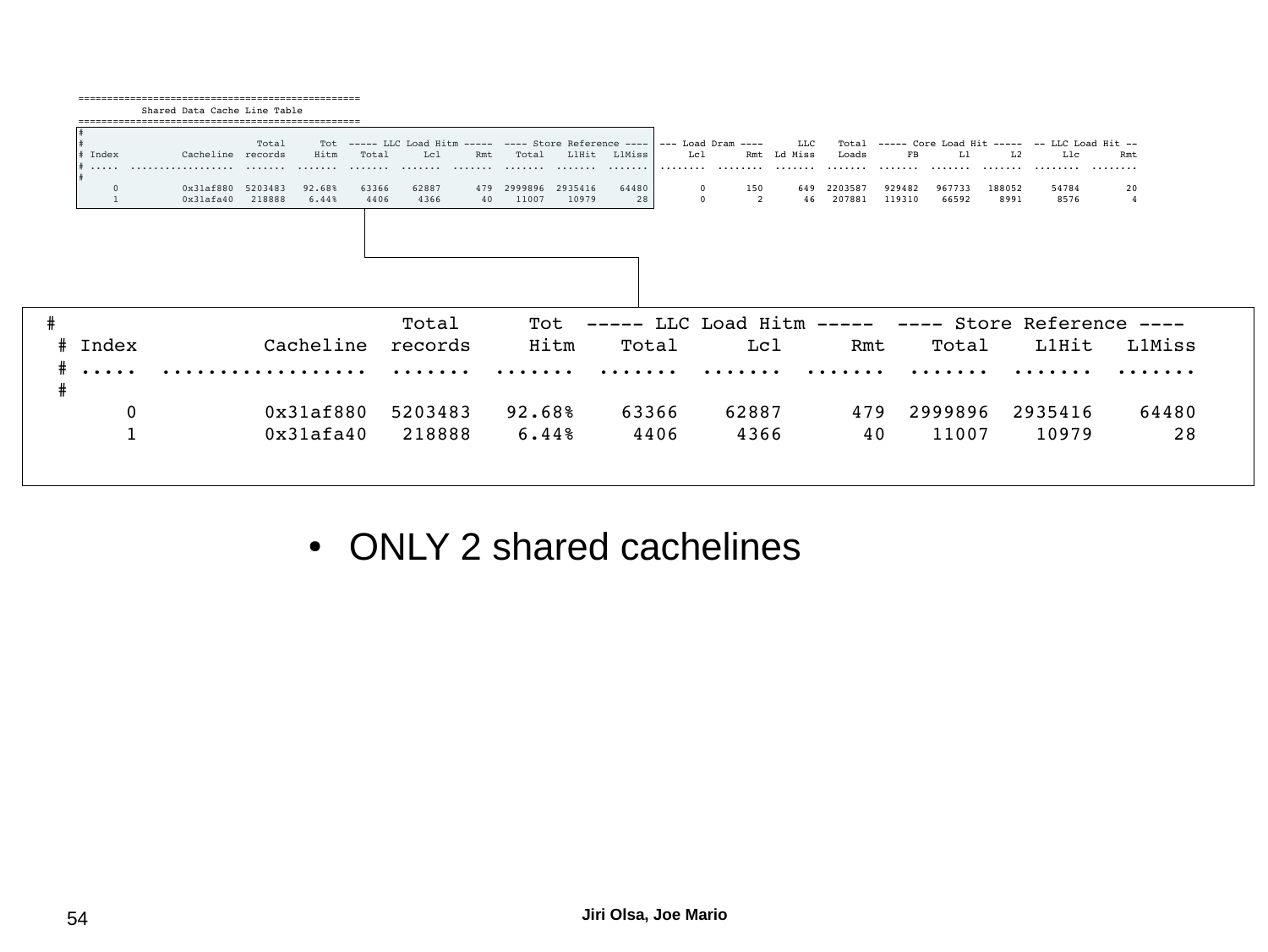#### ================================================= Shared Cache Line Distribution Pareto

| <b>TT T MAC</b> | $0 + - - - - - - -$ |  |
|-----------------|---------------------|--|

|          |        |              | ----- HITM ----- -- Store Refs -- |                | Data address                         | ---------- cycles ---------- |                |                   |                | cpu         |                 | Shared                       |                    |                          |                             |
|----------|--------|--------------|-----------------------------------|----------------|--------------------------------------|------------------------------|----------------|-------------------|----------------|-------------|-----------------|------------------------------|--------------------|--------------------------|-----------------------------|
| Num      | Rmt    | $_{\rm Lc1}$ |                                   | L1 Hit L1 Miss | Offset                               | Pid                          | Code address   | rmt hitm lcl hitm |                | load        | $_{\text{cnt}}$ | Symbol                       |                    | Object Source: Line Node |                             |
|          | .      |              |                                   |                | .                                    | .                            | .              | .                 | .              | .           |                 |                              | .                  |                          |                             |
|          |        |              |                                   |                |                                      |                              |                |                   |                |             |                 |                              |                    |                          |                             |
| $\Omega$ | 479    |              | 62887 2935416                     | 64480          | 0x31af880                            |                              |                |                   |                |             |                 |                              |                    |                          |                             |
|          |        |              |                                   |                | ------------------------------------ |                              | 0x7f8424fed302 |                   |                |             |                 |                              |                    |                          |                             |
|          | 19.42% | 22.58%       | 29.75%                            | 0.43%          | 0x20                                 | 14709                        |                | 948               | 461            | 580         | 24              | [.] pthread rwlock rdlock    | libpthread-2.24.so | . 10                     | $^{\circ}$                  |
|          | 15.87% | 13.66%       | 10.42%                            | 1.29%          | 0x20                                 | 14709                        | 0x7f8424fedffb | 927               | 507            | 620         | 24              | [.] pthread rwlock unlock    | libpthread-2.24.so | . 10                     | $\mathbf 0$                 |
|          | 0.42%  | 2.87%        | 17.62%                            | 0.00%          | 0x20                                 | 14709                        | 0x7f8424fed35a | 778               | 391            | 430         | 24              | [.] pthread rwlock rdlock    | libpthread-2.24.so | . 10                     | $\mathbf 0$                 |
|          | 2.30%  | 2.47%        | 19.00%                            | 0.08%          | 0x20                                 | 14709                        | 0x7f8424ff138f | 709               | 408            | 422         | 24              | $[.]$ 111 lock wait          | libpthread-2.24.so | . 10                     | $\Omega$                    |
|          | 1.04%  | 1.96%        | 17.00%                            | 0.00%          | 0x20                                 | 14709                        | 0x7f8424fee0b5 | 409               | 403            | 451         | 24              | [.] pthread rwlock unlock    | libpthread-2.24.so | . 10                     | $\Omega$                    |
|          | 0.00%  | 0.00%        | 0.00%                             | 0.00%          | 0x20                                 | 14709                        | 0x7f8424fee0b8 | $\Omega$          | 5208           | 4983        | 15              | [.] pthread rwlock unlock    | libpthread-2.24.so | $\cdot$ :0               | $\Omega$                    |
|          | 0.00%  | 0.00%        | 0.00%                             | 0.00%          | 0x20                                 | 14709                        | 0x7f8424ff1393 | $\Omega$          | 4811           | 5048        |                 | $[.]$ 111 lock wait          | libpthread-2.24.so | . 10                     | $\Omega$                    |
|          | 0.00%  | 0.00%        | 0.00%                             | 0.00%          | 0x20                                 | 14709                        | 0x7f8424fed307 | $\Omega$          | $\Omega$       | 4993        | 13              | [.] pthread rwlock rdlock    | libpthread-2.24.so | $\cdot$ : 0              | $\Omega$                    |
|          | 0.00%  | 0.00%        | 0.00%                             | 0.00%          | 0x20                                 | 14709                        | 0x7f8424fed35e | $\Omega$          | $\Omega$       | 5223        | 9               | [.] pthread rwlock rdlock    | libpthread-2.24.so | $\cdot$ : 0              | $\Omega$                    |
|          | 0.00%  | 0.00%        | 0.00%                             | 0.00%          | 0x20                                 | 14709                        | 0x7f8424fedfff | $\Omega$          | $\Omega$       | 5706        | $7\phantom{.0}$ | .] pthread rwlock unlock     | libpthread-2.24.so | . 10                     | $\Omega$                    |
|          | 0.00%  | 0.00%        | 0.01%                             | 0.63%          | 0x20                                 | 14709                        | 0x7f8424ff1412 | $\Omega$          | $\Omega$       | $\Omega$    | 24              | 111 unlock wake              | libpthread-2.24.so | . 10                     | $\Omega$                    |
|          | 0.00%  | 0.26%        | 0.00%                             | 0.00%          | 0x24                                 | 14709                        | 0x7f8424fed337 | $\Omega$          | 161            | 332         | 24              | [.] pthread rwlock rdlock    | libpthread-2.24.so | $\cdot$ : 0              | $\Omega$                    |
|          | 0.00%  | 0.23%        | 0.00%                             | 0.00%          | 0x24                                 | 14709                        | 0x7f8424fee022 | $\Omega$          | 158            | 332         | 24              | [.] pthread rwlock unlock    | libpthread-2.24.so | . 10                     | $\Omega$                    |
|          | 0.00%  | 0.09%        | 0.00%                             | 0.00%          | 0x24                                 | 14709                        | 0x7f8424fedfel | $\mathbf 0$       | 222            | 383         | 24              | pthread rwlock unlock        | libpthread-2.24.so | . 10                     | $\mathbf 0$                 |
|          | 0.00%  | 0.00%        | 3.05%                             | 46.84%         | 0x24                                 | 14709                        | 0x7f8424fed340 | $\Omega$          | $\Omega$       | $^{\circ}$  | 24              | [.] pthread rwlock rdlock    | libpthread-2.24.so | . 10                     | $\mathbf 0$                 |
|          | 0.00%  | 0.00%        | 3.15%                             | 50.73%         | 0x24                                 | 14709                        | 0x7f8424fee02a | $\mathbf 0$       | $\mathbf 0$    | $\mathbf 0$ | 24              | [.] pthread rwlock unlock    | libpthread-2.24.so | $\cdot$ : 0              | $\mathbf 0$                 |
|          | 0.21%  | 0.01%        | 0.00%                             | 0.00%          | 0x30                                 | 14709                        | 0x7f8424fee041 | 385               | 244            | 252         | 24              | pthread rwlock unlock        | libpthread-2.24.so | $\cdot$ : 0              | $\mathbf 0$                 |
|          | 0.00%  | 0.01%        | 0.00%                             | 0.00%          | 0x30                                 | 14709                        | 0x7f8424fed470 | $\Omega$          | 360            | 283         | 24              | [.] pthread rwlock rdlock    | libpthread-2.24.so | . 10                     | $\mathbf 0$                 |
|          | 0.00%  | 0.19%        | 0.00%                             | 0.00%          | 0x34                                 | 14709                        | 0x7f8424fed327 | $\mathbf 0$       | 155            | 331         | 24              | [.] pthread rwlock rdlock    | libpthread-2.24.so | . 10                     | $\mathbf 0$                 |
|          | 0.00%  | 0.01%        | 0.00%                             | 0.00%          | 0x34                                 | 14709                        | 0x7f8424fee033 | $^{\circ}$        | 154            | 245         | 24              | [.] pthread rwlock unlock    | libpthread-2.24.so | . 10                     | $\mathbf 0$                 |
|          | 0.84%  | 2.73%        | 0.00%                             | 0.00%          | 0x38                                 | 14709                        | 0x7f8424fed31f | 487               | 151            | 330         | 24              | [.] pthread rwlock rdlock    | libpthread-2.24.so | $\cdot$ : 0              | $\Omega$                    |
|          | 0.42%  | 1.94%        | 0.00%                             | 0.00%          | 0x38                                 | 14709                        | 0x7f8424fee017 | 280               | 148            | 331         | 24              | [.] pthread rwlock unlock    | libpthread-2.24.so | . 10                     | $\mathbf 0$                 |
|          | 0.21%  | 0.53%        | 0.00%                             | 0.00%          | 0x38                                 | 14709                        | 0x7f8424fedfd8 | 337               | 183            | 378         | 24              | .] pthread rwlock unlock     | libpthread-2.24.so | . 10                     | $\mathbf 0$                 |
|          | 43.84% | 35.76%       | 0.00%                             | 0.00%          | 0x3c                                 | 14709                        | 0x7f8424fed2d1 | 346               | 151            | 390         | 24              | pthread rwlock rdlock        | libpthread-2.24.so | . 10                     | $\mathbf 0$                 |
|          | 15.03% | 14.28%       | 0.00%                             | 0.00%          | 0x3c                                 | 14709                        | 0x7f8424fedfc0 | 355               | 163            | 392         | 24              | [.] pthread rwlock unlock    | libpthread-2.24.so | . 10                     | $\mathbf 0$                 |
|          | 0.21%  | 0.21%        | 0.00%                             | 0.00%          | 0x3c                                 | 14709                        | 0x7f8424fee0b2 | 333               | 174            | 341         | 24              | [.] pthread rwlock unlock    | libpthread-2.24.so | $\cdot$ : 0              | $\Omega$                    |
|          | 0.21%  | 0.21%        | 0.00%                             | 0.00%          | 0x3c                                 | 14709                        | 0x7f8424fed356 | 315               | 192            | 345         | 24              | [.] pthread rwlock rdlock    | libpthread-2.24.so | . 10                     | $\mathbf{0}$<br>- 1         |
|          |        |              |                                   |                |                                      |                              |                |                   |                |             |                 |                              |                    |                          |                             |
| 1        | 40     | 4366         | 10979                             | 28             | 0x31afa40                            |                              |                |                   |                |             |                 |                              |                    |                          |                             |
|          | 0.00%  | 2.06%        | 19.54%                            | 0.00%          | 0x0                                  | 14709                        | 0x7f8424fed302 | $\Omega$          | 321            | 289         | 24              | [.] pthread rwlock rdlock    | libpthread-2.24.so | $\cdot$ :0               | $\mathbf 0$                 |
|          | 0.00%  | 1.28%        | 26.36%                            | 3.57%          | 0x0                                  | 14709                        | 0x7f8424fedffb | $\Omega$          | 337            | 340         | 24              | [.] pthread rwlock unlock    | libpthread-2.24.so | . 10                     | $\mathbf 0$<br>$\mathbf{1}$ |
|          | 0.00%  | 0.39%        | 18.35%                            | 0.00%          | 0x0                                  | 14709                        | 0x7f8424fee0b5 | $\Omega$          | 329            | 304         | 24              | [.] pthread rwlock unlock    | libpthread-2.24.so | . 10                     | 0                           |
|          | 0.00%  | 0.23%        | 22.60%                            | 0.00%          | 0x0                                  | 14709                        | 0x7f8424fed35a | $\Omega$          | 384            | 276         | 24              | [.] pthread rwlock rdlock    | libpthread-2.24.so | . 10                     | $\mathbf 0$                 |
|          | 0.00%  | 0.14%        | 1.99%                             | 0.00%          | 0x0                                  | 14709                        | 0x7f8424ff138f | $\Omega$          | 263            | 269         | 24              | $[.]$ 111 lock wait          | libpthread-2.24.so | . 10                     | $\mathbf 0$                 |
|          | 0.00%  | 0.00%        | 0.02%                             | 0.00%          | 0x0                                  | 14709                        | 0x7f8424fed8ec | $\Omega$          | $\Omega$       | 122         | 1               | [.] pthread rwlock wrlock    | libpthread-2.24.so | . 10                     | 1                           |
|          | 0.00%  | 0.00%        | 0.02%                             | 0.00%          | 0x0                                  | 14709                        | 0x7f8424fed923 | $^{\circ}$        | $\mathbf 0$    | 137         |                 | pthread rwlock wrlock        | libpthread-2.24.so | $\cdot$ :0               | $\mathbf{1}$                |
|          | 0.00%  | 0.00%        | 0.01%                             | 7.14%          | 0x0                                  | 14709                        | 0x7f8424ff1412 | $\Omega$          | $\Omega$       | $\Omega$    | 3               | [.] 111 unlock wake          | libpthread-2.24.so | . 10                     | $\mathbf 0$                 |
|          | 0.00%  | 0.05%        | 0.00%                             | 0.00%          | 0x4                                  | 14709                        | 0x7f8424fedfel | $\Omega$          | 111            | 246         |                 | pthread rwlock unlock        | libpthread-2.24.so | . 10                     | $\Omega$                    |
|          | 0.00%  | 0.00%        | 0.82%                             | 17.86%         | 0x4                                  | 14709                        | 0x7f8424fed340 | $\Omega$          | $\overline{0}$ | $\mathbf 0$ | 24              | [.] pthread rwlock rdlock    | libpthread-2.24.so | $\cdot$ : 0              | $\mathbf 0$                 |
|          | 0.00%  |              | 10.29%                            | 71.43%         |                                      | 14709                        |                | $\Omega$          | $\Omega$       | $\Omega$    | 23              |                              |                    |                          | $\Omega$                    |
|          |        | 0.00%        |                                   |                | 0x4                                  |                              | 0x7f8424fee02a |                   |                |             | 24              | .] pthread rwlock unlock     | libpthread-2.24.so | . 10                     | $\Omega$                    |
|          | 0.00%  | 0.05%        | 0.00%                             | 0.00%          | 0x10                                 | 14709                        | 0x7f8424fed470 | $\Omega$          | 136            | 242         | 24              | pthread rwlock rdlock        | libpthread-2.24.so | . 10                     | $\Omega$                    |
|          | 0.00%  | 0.18%        | 0.00%                             | 0.00%          | 0x18                                 | 14709                        | 0x7f8424fee017 | $\Omega$          | 125            | 254         | 24              | [.] pthread rwlock unlock    | libpthread-2.24.so | . 10                     |                             |
|          | 0.00%  | 0.16%        | 0.00%                             | 0.00%          | 0x18                                 | 14709                        | 0x7f8424fed31f | $\Omega$          | 112            | 248         | 24              | [.] pthread rwlock rdlock    | libpthread-2.24.so | . 10                     | $\Omega$                    |
|          | 0.00%  | 0.09%        | 0.00%                             | 0.00%          | 0x18                                 | 14709                        | 0x7f8424fedfd8 | $\mathbf 0$       | 120            | 246         | 24              | pthread rwlock unlock        | libpthread-2.24.so | $\cdot$ :0               | $\mathbf 0$                 |
|          | 92.50% | 88.52%       | 0.00%                             | 0.00%          | 0x1c                                 | 14709                        | 0x7f8424fed2d1 | 271               | 119            | 246         | 24              | .] pthread rwlock rdlock     | libpthread-2.24.so | . 10                     | $\mathbf 0$                 |
|          | 2.50%  | 3.83%        | 0.00%                             | 0.00%          | 0x1c                                 | 14709                        | 0x7f8424fedfc0 | 244               | 118            | 261         | 24              | [.] pthread rwlock unlock    | libpthread-2.24.so | . 10                     | $\mathbf 0$                 |
|          | 0.00%  | 0.05%        | 0.00%                             | 0.00%          | 0x1c                                 | 14709                        | 0x7f8424fee0b2 | $^{\circ}$        | 155            | 264         | 24              | [.] pthread rwlock unlock    | libpthread-2.24.so | . 10                     | $\mathbf 0$                 |
|          | 5.00%  | 2.98%        | 0.00%                             | 0.00%          | 0x20                                 | 14709                        | 0x7f8424fed2e9 | 286               | 120            | 231         |                 | 24 [.] pthread rwlock rdlock | libpthread-2.24.so | . 10                     | $\mathbf 0$                 |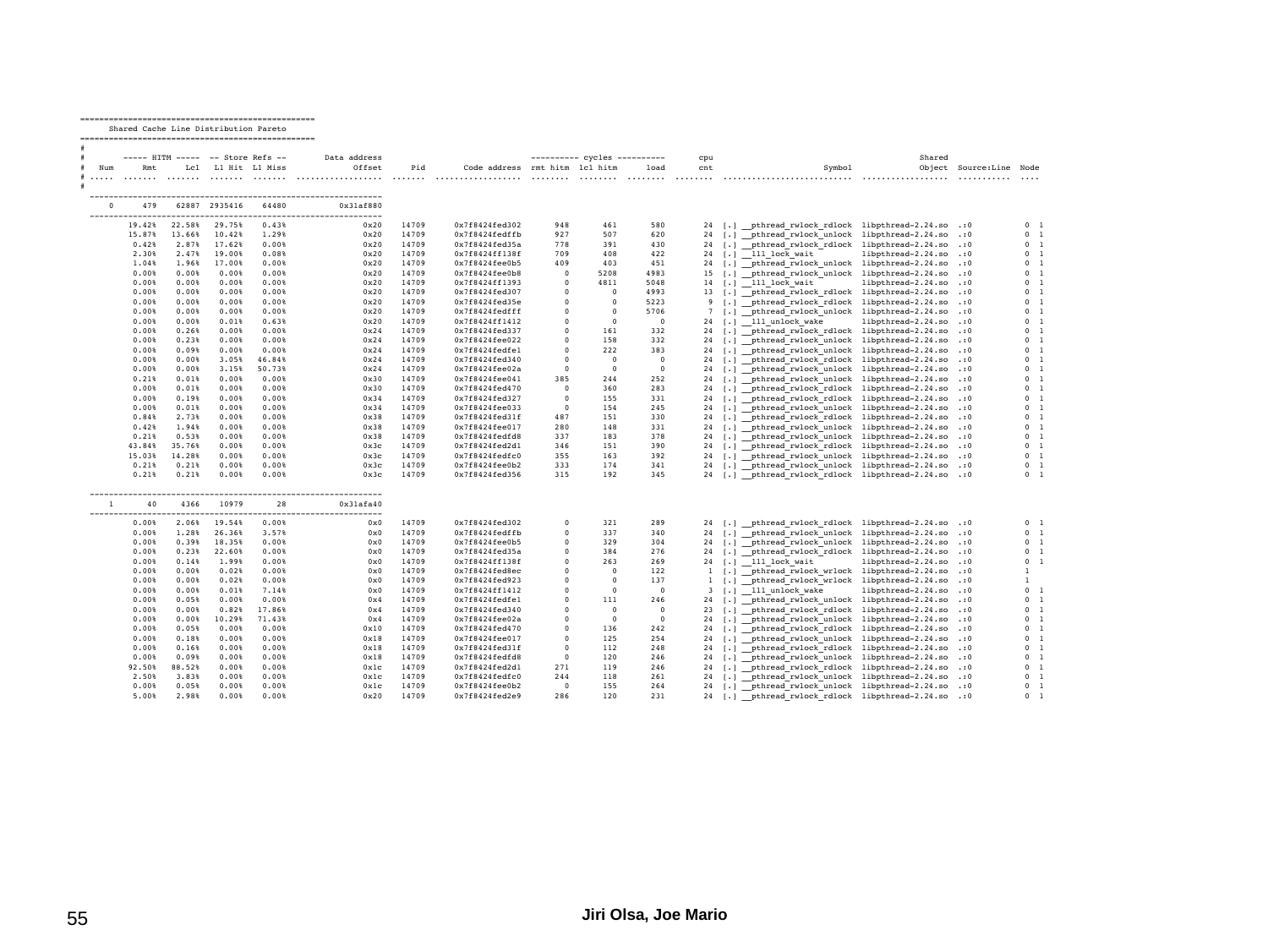| Num                   | ----- HITM ----- -- Store Refs --<br>Rmt<br>. | .              | Lcl L1 Hit L1 Miss<br>. |                 | Data address<br>Offset | Pid<br>.       | Code address rmt hitm lcl hitm<br>. |            | ---------- cycles ---------- | load                                | cpu<br>cnt |                     | Symbol | Shared                                                                                                 | Object Source: Line |
|-----------------------|-----------------------------------------------|----------------|-------------------------|-----------------|------------------------|----------------|-------------------------------------|------------|------------------------------|-------------------------------------|------------|---------------------|--------|--------------------------------------------------------------------------------------------------------|---------------------|
| $\Omega$              | 479                                           |                | 62887 2935416           | 64480           | 0x31af880              |                |                                     |            |                              |                                     |            |                     |        |                                                                                                        |                     |
|                       | 19.42%                                        | 22.58%         | 29.75%                  | 0.43%           |                        | 14709          | 0x7f8424fed302                      | 948        | 461                          | 580                                 | 24         |                     |        |                                                                                                        |                     |
|                       | 15.87%                                        | 13.66%         | 10.42%                  | 1.29%           | 0x20<br>0x20           | 14709          | 0x7f8424fedffb                      | 927        | 507                          | 620                                 | 2.4        |                     |        | [.] pthread rwlock rdlock libpthread-2.24.so .: 0<br>[.] pthread rwlock unlock libpthread-2.24.so .: 0 |                     |
|                       | 0.42%<br>2.30%                                | 2.87%<br>2.47% | 17.62%<br>19.00%        | 0.00%<br>0.08%  | 0x20<br>0x20           | 14709<br>14709 | 0x7f8424fed35a<br>0x7f8424ff138f    | 778<br>709 | 391<br>408                   | 430<br>422                          | 24<br>24   | $[.]$ 111 lock wait |        | [.] pthread rwlock rdlock libpthread-2.24.so .: 0<br>libpthread-2.24.so .: 0                           |                     |
|                       | 1.04%                                         | 1.96%          | 17.00%                  | 0.00%           | 0x20                   | 14709          | 0x7f8424fee0b5                      | 409        | 403                          | 451                                 | 2.4        |                     |        | [.] pthread rwlock unlock libpthread-2.24.so .: 0                                                      |                     |
|                       |                                               |                |                         |                 |                        |                |                                     |            |                              |                                     |            |                     |        | unlock libpthread-2.24.so .: 0<br>libpthread-2.24.so .: 0                                              |                     |
|                       |                                               |                |                         |                 |                        |                |                                     |            | Shared                       |                                     |            |                     |        | rdlock libpthread-2.24.so .: 0                                                                         |                     |
|                       |                                               |                |                         |                 | Symbol                 |                |                                     |            | Object                       |                                     |            | Source:Line         |        | rdlock libpthread-2.24.so .: 0<br>unlock libpthread-2.24.so .: 0                                       |                     |
|                       |                                               |                |                         |                 |                        |                |                                     |            |                              |                                     |            |                     |        | libpthread-2.24.so .: 0                                                                                |                     |
|                       |                                               |                |                         |                 |                        |                |                                     |            |                              |                                     |            |                     |        | rdlock libpthread-2.24.so .: 0<br>unlock libpthread-2.24.so .: 0                                       |                     |
|                       |                                               |                |                         |                 |                        |                |                                     |            |                              |                                     |            |                     |        | unlock libpthread-2.24.so .: 0<br>rdlock libpthread-2.24.so .: 0                                       |                     |
|                       |                                               |                |                         |                 |                        |                |                                     |            |                              |                                     |            |                     |        | unlock libpthread-2.24.so .: 0                                                                         |                     |
| $\lceil \cdot \rceil$ |                                               |                |                         |                 | pthread rwlock rdlock  |                | libpthread-2.24.so                  |            |                              | $\cdot$ :0                          |            |                     |        | unlock libpthread-2.24.so .: 0<br>rdlock libpthread-2.24.so .: 0                                       |                     |
|                       |                                               |                |                         |                 | pthread rwlock unlock  |                | libpthread-2.24.so                  |            |                              | $\boldsymbol{\ldots}$               |            |                     |        | rdlock libpthread-2.24.so .: 0                                                                         |                     |
|                       |                                               |                |                         |                 |                        |                |                                     |            |                              |                                     |            |                     |        | unlock libpthread-2.24.so .: 0<br>rdlock libpthread-2.24.so .: 0                                       |                     |
| $\left[\cdot\right]$  |                                               |                |                         | 111 lock wait   |                        |                | libpthread-2.24.so                  |            |                              | $\boldsymbol{\cdot}:\boldsymbol{0}$ |            |                     |        | unlock libpthread-2.24.so .: 0                                                                         |                     |
|                       |                                               |                |                         |                 | pthread rwlock unlock  |                | libpthread-2.24.so                  |            |                              | $\cdot$ :0                          |            |                     |        | unlock libpthread-2.24.so .: 0<br>rdlock libpthread-2.24.so .: 0                                       |                     |
|                       |                                               |                |                         |                 | pthread rwlock unlock  |                | libpthread-2.24.so                  |            |                              | $\boldsymbol{\cdot}:\boldsymbol{0}$ |            |                     |        | unlock libpthread-2.24.so .: 0<br>unlock libpthread-2.24.so .: 0                                       |                     |
|                       |                                               |                |                         |                 |                        |                |                                     |            |                              |                                     |            |                     |        | rdlock libpthread-2.24.so .: 0                                                                         |                     |
|                       |                                               |                |                         | 111 lock wait   |                        |                | libpthread-2.24.so                  |            |                              | $\boldsymbol{\cdot}:\boldsymbol{0}$ |            |                     |        |                                                                                                        |                     |
|                       |                                               |                |                         |                 | pthread rwlock rdlock  |                | libpthread-2.24.so                  |            |                              | $\boldsymbol{\ldots}$               |            |                     |        | rdlock libpthread-2.24.so .: 0                                                                         |                     |
|                       |                                               |                |                         |                 | pthread rwlock unlock  |                | libpthread-2.24.so                  |            |                              | $\boldsymbol{\cdot}:\boldsymbol{0}$ |            |                     |        | unlock libpthread-2.24.so .: 0                                                                         |                     |
|                       |                                               |                |                         |                 |                        |                |                                     |            |                              |                                     |            |                     |        | unlock libpthread-2.24.so .: 0<br>rdlock libpthread-2.24.so .: 0                                       |                     |
|                       |                                               |                |                         | 111 unlock wake |                        |                | libpthread-2.24.so                  |            |                              | $\boldsymbol{\ldots}$               |            |                     |        | libpthread-2.24.so .: 0                                                                                |                     |
|                       |                                               |                |                         |                 | pthread rwlock rdlock  |                | libpthread-2.24.so                  |            |                              | $\ldots$                            |            |                     |        | wrlock libpthread-2.24.so .: 0<br>wrlock libpthread-2.24.so .: 0                                       |                     |
|                       |                                               |                |                         |                 |                        |                |                                     |            |                              |                                     |            |                     |        | libpthread-2.24.so .: 0<br>unlock libpthread-2.24.so .: 0                                              |                     |
|                       |                                               |                |                         |                 |                        |                |                                     |            |                              |                                     |            |                     |        | rdlock libpthread-2.24.so .: 0                                                                         |                     |
|                       |                                               |                |                         |                 |                        |                |                                     |            |                              |                                     |            |                     |        | unlock libpthread-2.24.so .: 0<br>rdlock libpthread-2.24.so .: 0                                       |                     |
|                       |                                               |                |                         |                 |                        |                |                                     |            |                              |                                     |            |                     |        | unlock libpthread-2.24.so .: 0                                                                         |                     |
|                       |                                               |                |                         |                 |                        |                |                                     |            |                              |                                     |            |                     |        | rdlock libpthread-2.24.so .: 0<br>unlock libpthread-2.24.so .: 0                                       |                     |
| $[\cdot]$             |                                               |                |                         |                 | pthread rwlock rdlock  |                | libpthread-2.24.so                  |            |                              | $\cdot$ :0                          |            |                     | unlock | rdlock libpthread-2.24.so .: 0<br>libpthread-2.24.so .: 0                                              |                     |
|                       | $\lceil \cdot \rceil$                         |                |                         |                 | pthread rwlock rdlock  |                | libpthread-2.24.so                  |            |                              | $\boldsymbol{\cdot}:\boldsymbol{0}$ |            |                     |        | unlock libpthread-2.24.so .: 0                                                                         |                     |
|                       |                                               |                |                         |                 |                        |                |                                     |            |                              |                                     |            |                     |        | rdlock libpthread-2.24.so .: 0                                                                         |                     |
|                       |                                               |                |                         |                 | pthread rwlock unlock  |                | libpthread-2.24.so                  |            |                              | $\boldsymbol{\ldots}$               |            |                     |        |                                                                                                        |                     |

#### And both are touching a mutex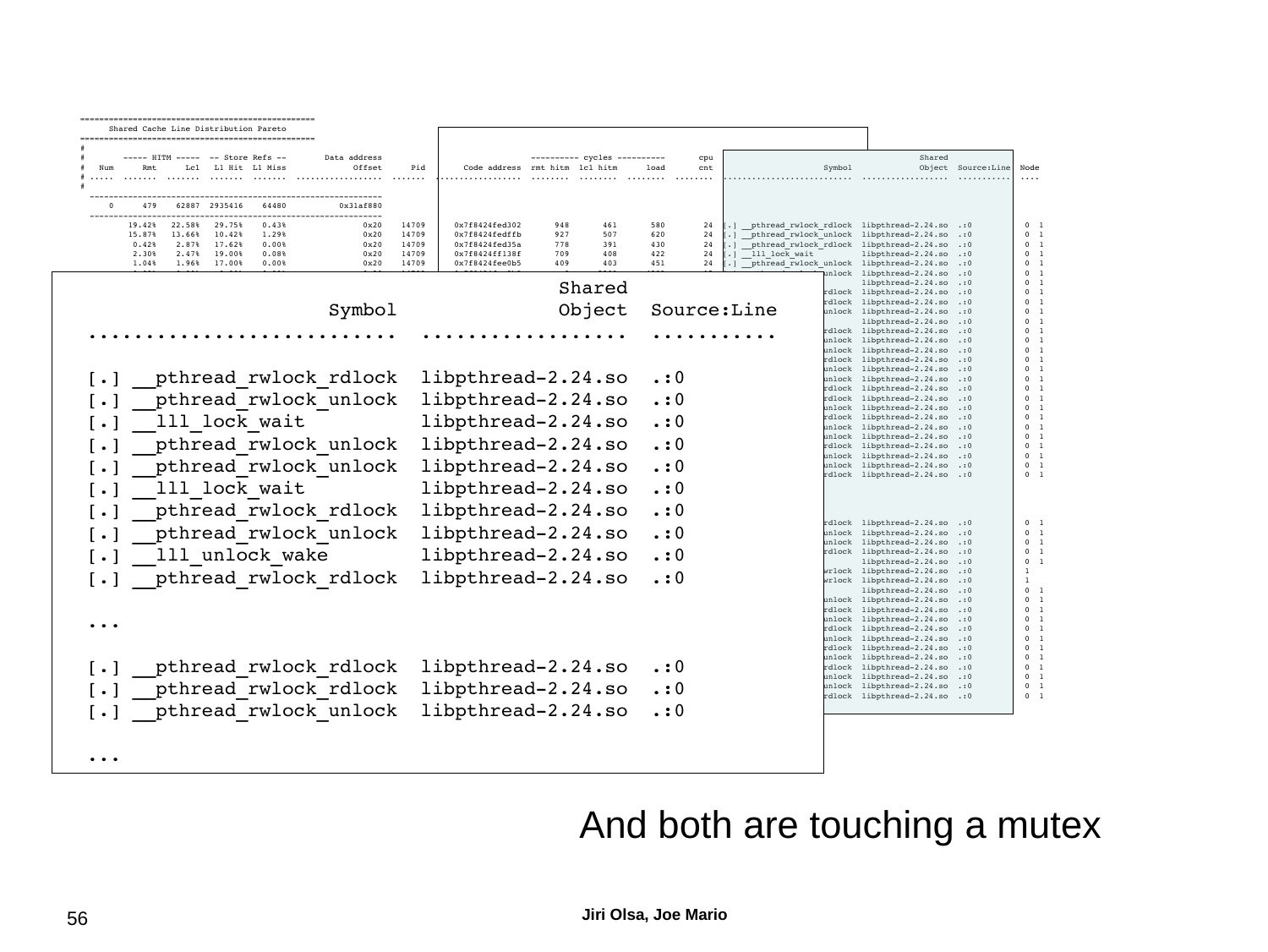#### Node 0

| CPU 0 | $\mathbb{C}$ PU 1      | <b>CPU X</b> |
|-------|------------------------|--------------|
|       |                        |              |
|       |                        |              |
|       | LLC (last level cache) |              |

#### Node 1



• pin all threads on single socket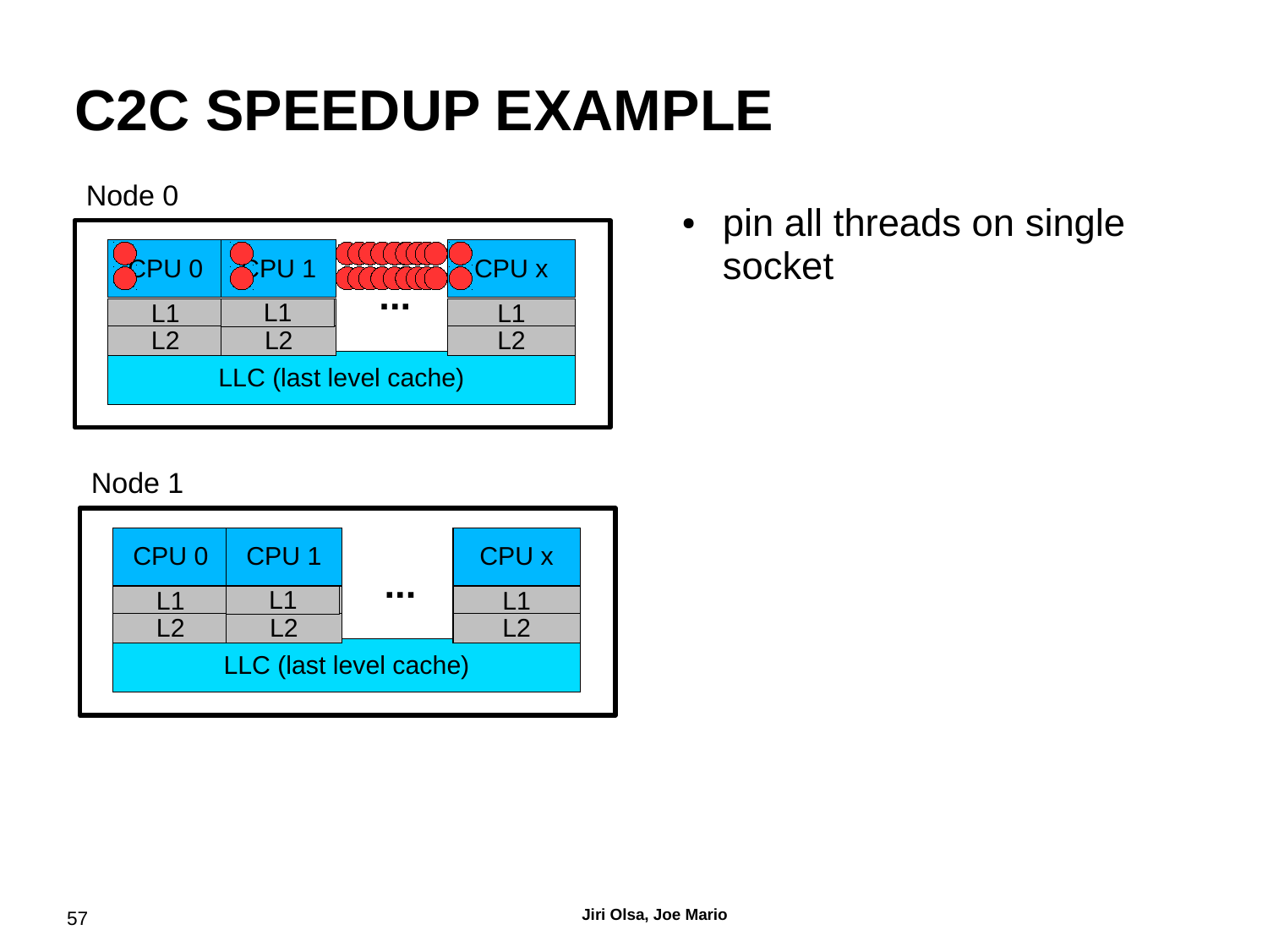• results:

| <b>BASE</b> | $-4000$ sec                         |
|-------------|-------------------------------------|
| FIX.        | $-2189$ sec (45% faster)            |
|             | $1$ SOCKET $-1879$ sec (53% faster) |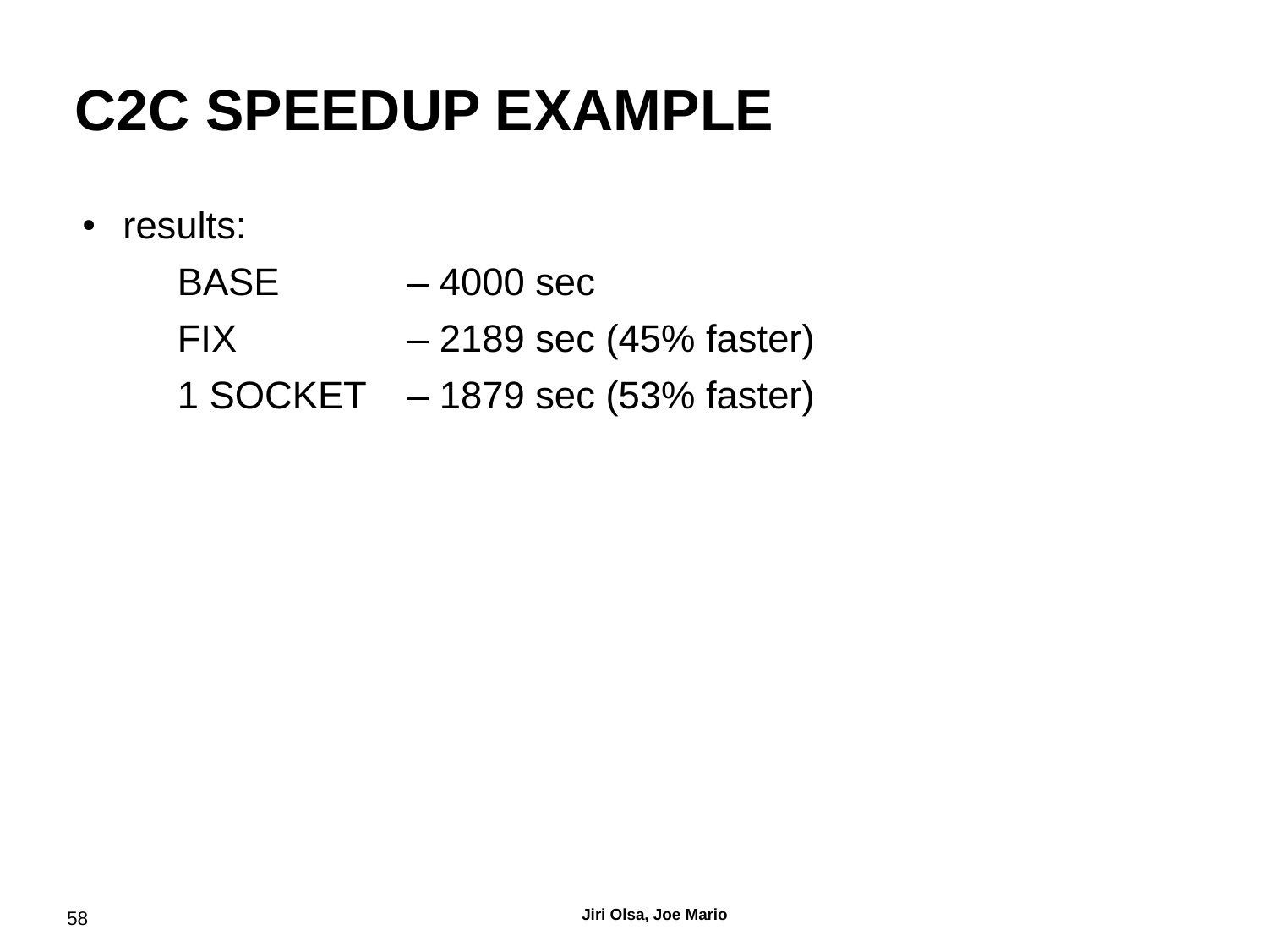- multi thread perf report does not scale so well ;-)
- c2c identified showed hot variables
- moving to single socket shows the remote/local HITMs speedup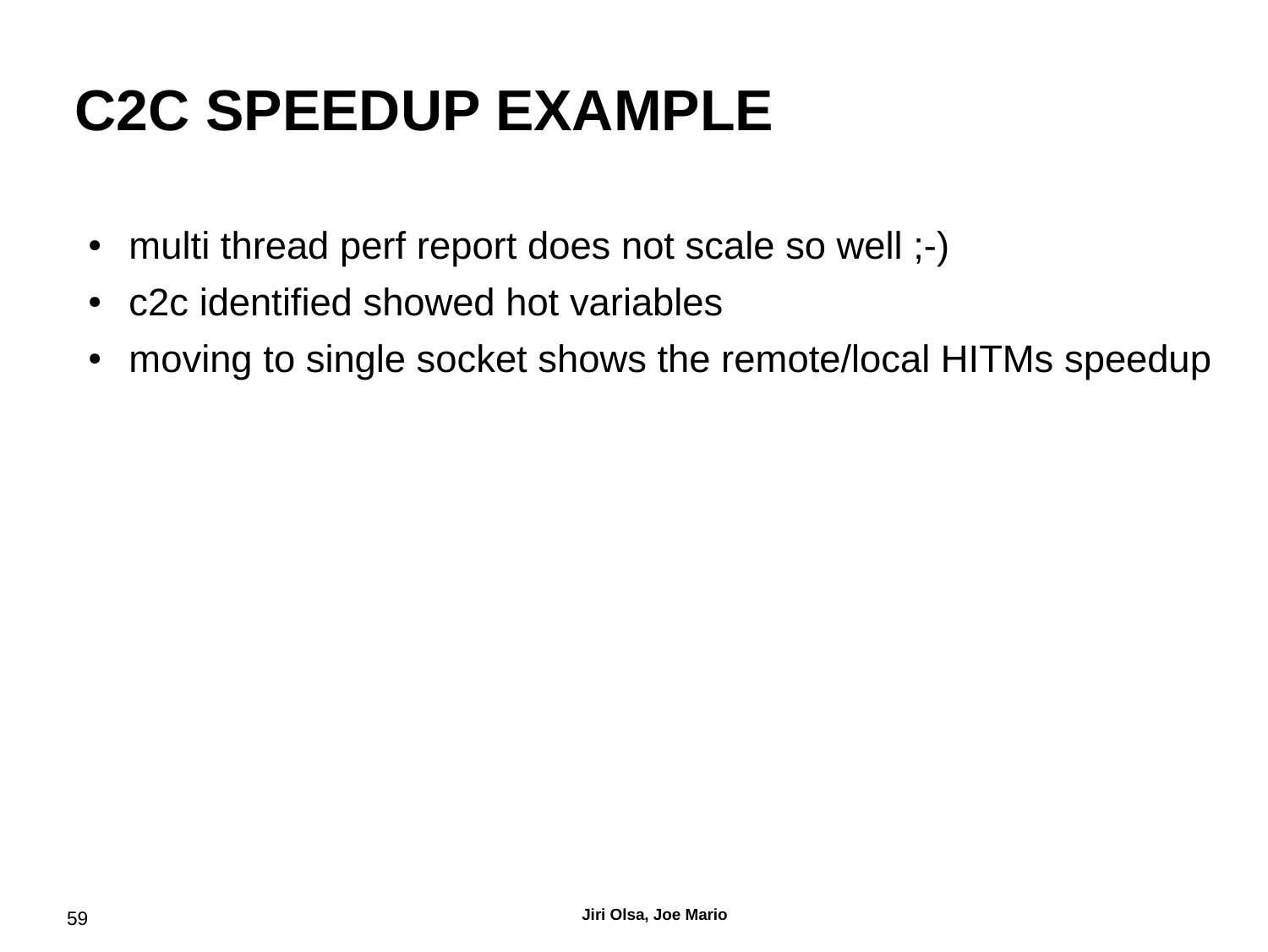### Steps to help minimize contention:

- 1) Pack read-only/read-mostly variables together.
- 2) Place the hottest written variables in their own cacheline.
- 3) Pad cachelines as a small tradeoff for reducing contention.
- 4) Align your data/buffers/structs/c++classes on cacheline boundaries.
- 5) Lower the granularity of locks (lock smaller chunks of data to reduce contention).
- 6) Use compile-time asserts to guarantee struct member alignment: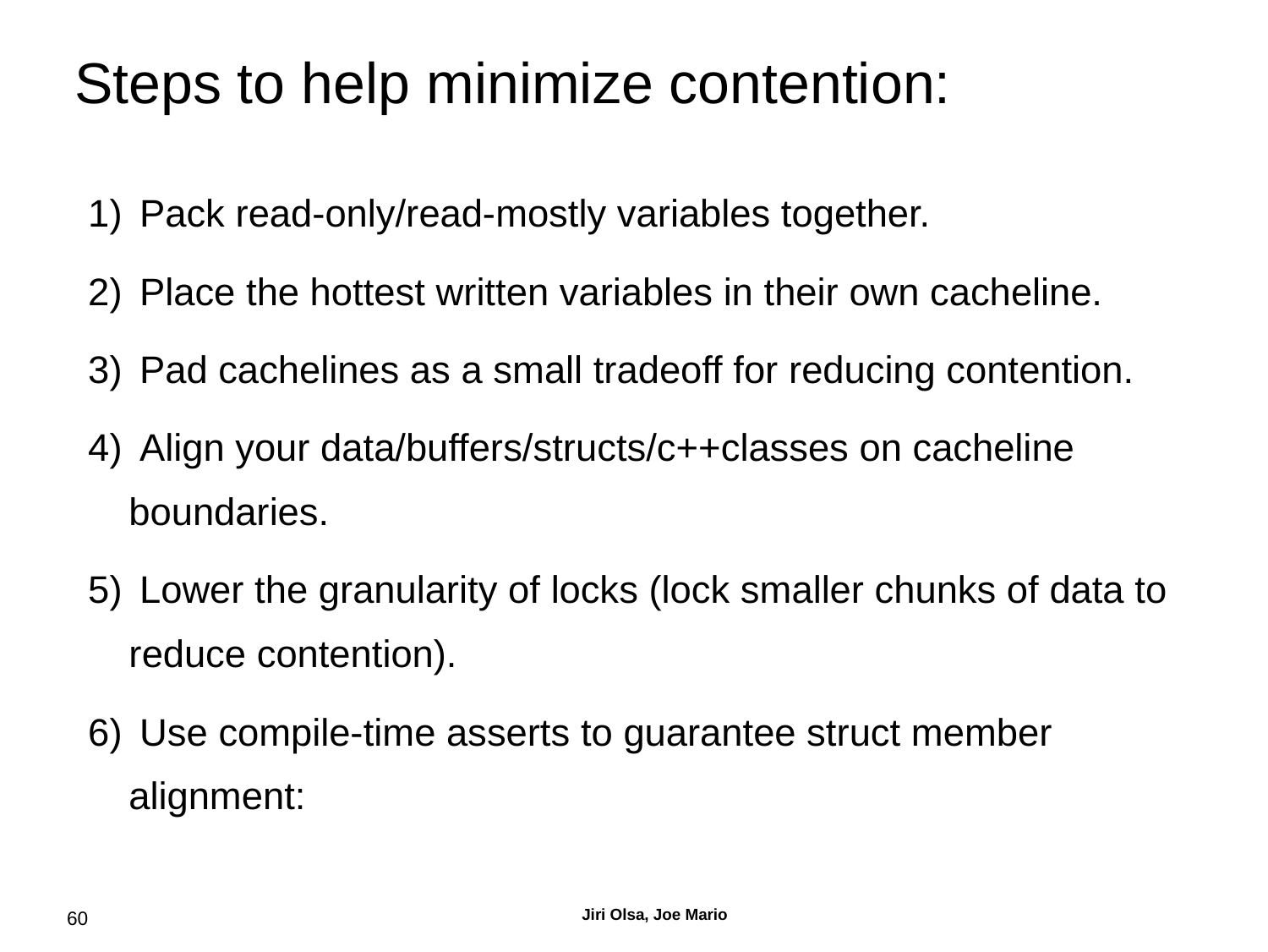# Questions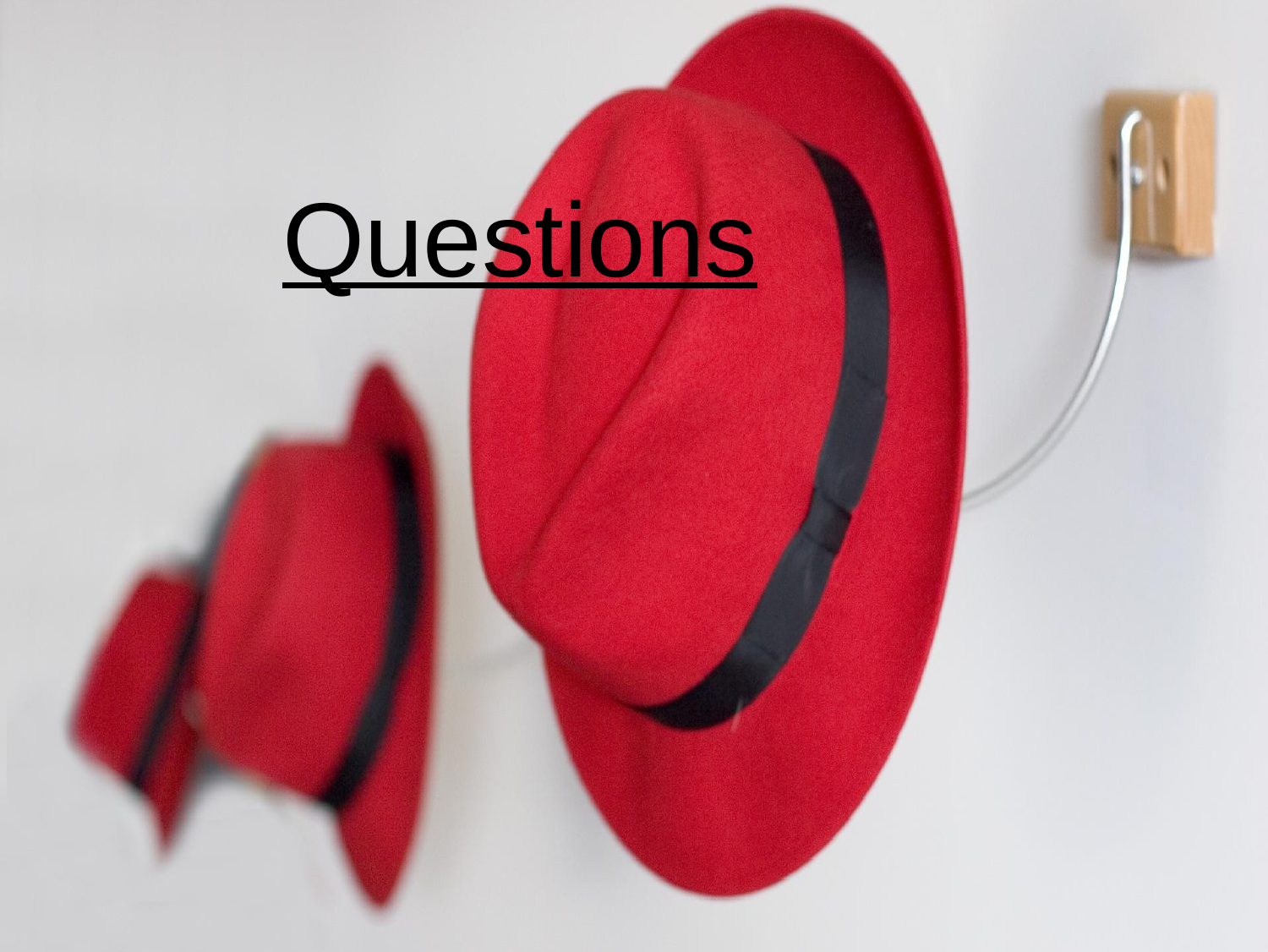# Random Tips

To align dynamically allocated C++ classes on a cacheline boundary:

```
Change:
 foo *ctx = new Foo(this, tid);
to:
 void \uparrow p = aligned alloc (64, sizeof(Foo));
 foo *ctx = new (p) Foo(this, tid);
```
The above ensures the beginning of the class is allocated on a cacheline boundary. And then use " attribute ((aligned (64))) on individual class members needing cacheline alignment.

C2C prototype copy available at: [http://people.redhat.com/jmario/rhel7\\_c2c/perf.rhel7.c2c](http://people.redhat.com/jmario/rhel7_c2c/perf.rhel7.c2c)

Extensive usage info in blog at: <https://joemario.github.io/>